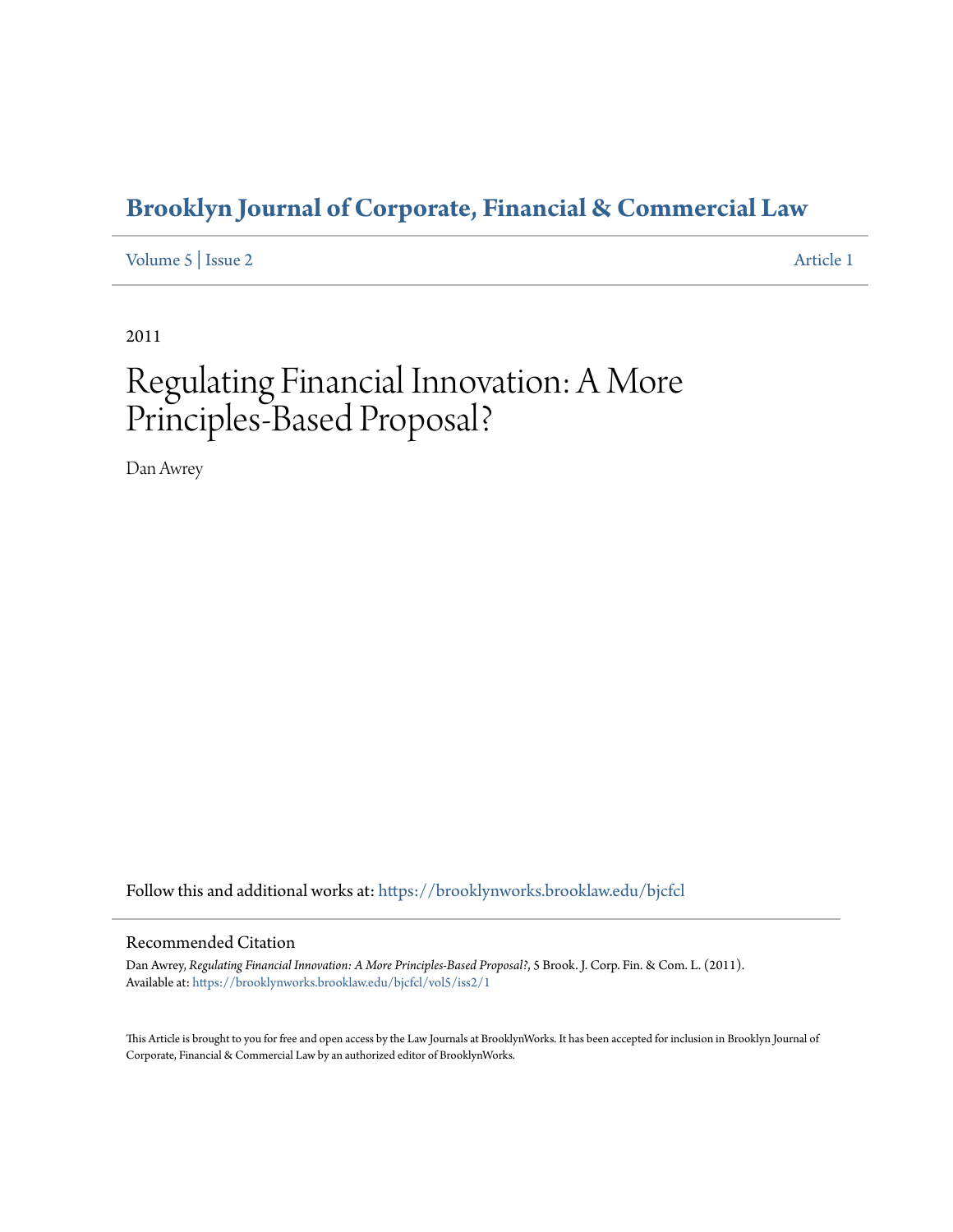# **ARTICLES**

# **REGULATING FINANCIAL INNOVATION: A MORE PRINCIPLES-BASED PROPOSAL?**

# *Dan Awrey*

#### **INTRODUCTION**

 $\overline{a}$ 

The global financial crisis has exposed the complexity of modern financial markets. One of the primary drivers of this complexity has been financial innovation. From sub-prime mortgages, securitization, and credit default swaps to sophisticated quantitative models for measuring and managing risk, the footprints of financial innovation can be found at almost every step along the road to the Great Recession. More broadly, complexity and innovation—its nature and its pace—have combined to generate significant asymmetries of information and expertise between public regulators and private (regulated) actors and exacerbated the agency cost problems that pervade global financial markets. At the same time, the pace of innovation has left financial regulators and regulation chronically behind the curve. Identifying the optimal policy response to the complexity and nature and pace of innovation within financial markets is, accordingly, vitally important in terms of the delivery of effective financial regulation. Astonishingly, however, none of the proposals for regulatory reform which have emerged in response to the crisis—including the recently enacted Wall Street Reform and Consumer Protection Act<sup>1</sup>—directly address the challenges posed by these seemingly ubiquitous forces.

With a view to redressing this somewhat glaring oversight, this paper examines the desirability of "more principles-based" financial regulation (or MPBR) as a potential response to the challenges stemming from the complexity and innovativeness of modern financial markets. The focal point of this examination is thus the *philosophy* or *style* of financial regulation: it is concerned with *who* generates substantive regulation (and outcomes) within regulatory regimes and *how*, as opposed to the institutional structure, statutory construction, or substantive content of regulation, in and of themselves. MPBR is itself a recent innovation cutting against the historically predominant trend toward prescriptive, rulesbased approaches to financial regulation. MPBR experienced a surge in momentum in the decade or so prior to the crisis, with comprehensive principles-based regimes pursued by the United Kingdom (U.K.) Financial Services Authority (FSA), the Australian Securities and Investment

 University Lecturer in Law and Finance and Fellow, Linacre College, Oxford University. The author would like to thank John Armour for his comments.

<sup>1.</sup> Dodd-Frank Wall Street Reform and Consumer Protection Act, Pub. L. No. 111-203, 124 Stat. 1376 (2010).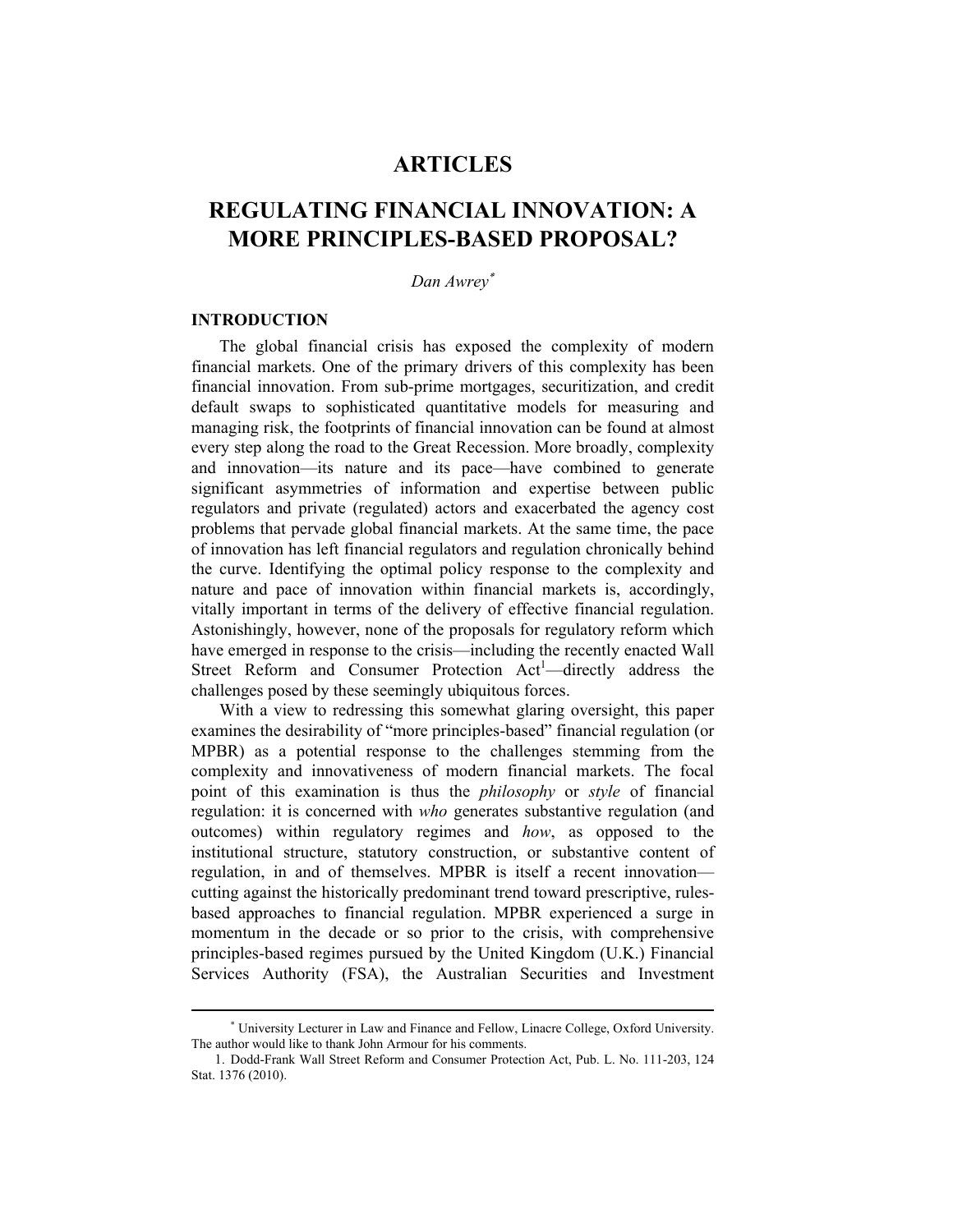Commission (ASIC) and other jurisdictions, most notably Canada, showing signs of moving in a similar direction. In the wake of the crisis, however, MPBR has been the target of significant—and, as I will argue, largely misguided—criticism.

Sailing against this prevailing current, this paper advances the scholarly and public policy debates surrounding the optimal approach toward financial regulation in three ways. First, it describes the core principle underlying MPBR and demonstrates how this principle transcends the now stale "rules versus principles" debate. Second, using over-the-counter (OTC) derivatives markets as a case study, it illustrates the pervasiveness and significance of asymmetries of information and expertise and agency (incentive) problems within complex, innovative financial markets and how MPBR manifests the potential to address many of the attendant regulatory challenges. Finally, and more broadly, this paper seeks to move the debate beyond the structure, perimeter, and even substance of regulation, and toward the examination of questions respecting the optimal *philosophy* of regulation given the complexity and innovation within modern financial markets.

The remainder of this paper proceeds as follows. Part I canvasses the traditional rules versus principles dialectic and examines its shortcomings as a determinant of public policy. Part II introduces MPBR—its core principle, the preconditions to its successful implementation and, if implemented, its wisdom and potential challenges—and illustrates how this emerging philosophy of regulation transcends the formalism of the traditional (arrested) dialectic. Employing the regulation of OTC derivatives markets as a case study in complexity and innovation, Part III illustrates how carving out a role for MPBR can ameliorate asymmetries of information and expertise vis-à-vis regulators and regulated actors, constrain agency costs, promote substantive harmonization, and generate more responsive and durable regulation. At the same time, it examines the challenges to the successful implementation of MPBR, especially in terms of fostering trust between regulators and regulated actors and minimizing the prospect of regulatory capture. Part IV concludes with some preliminary observations respecting the broader potential applications of MPBR.

## **I. THE TRADITIONAL RULES VERSUS PRINCIPLES DIALECTIC**

## **A. THE TRADITIONAL DIALECTIC**

The debate respecting the optimality of rules versus principles (or standards<sup>2</sup>) as mechanisms for delivering the content of legal norms

 <sup>2.</sup> The terms "principles" and "standards" are often used interchangeably in the theoretical literature. Some scholars, however, have employed the term "standard" in a manner encompassing both rules and principles. *See* Mark W. Nelson, *Behavioral Evidence on the Effects of Principles-*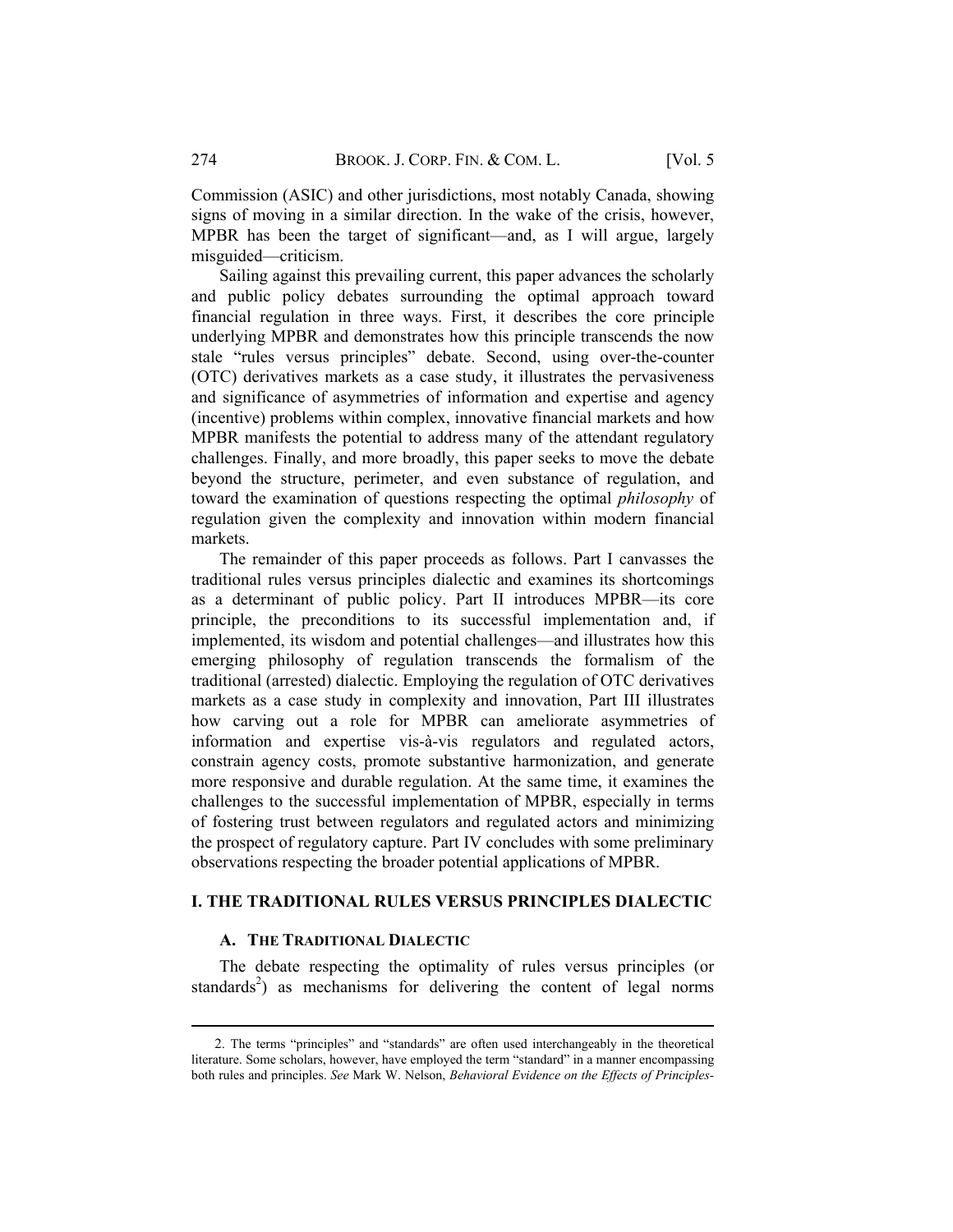represents one of the most enduring dialectics in all of legal thought. This dialectic incorporates both descriptive and normative elements. As a descriptive matter, both rules and principles are often viewed as being comprised of two basic components: *triggers* and *responses*. 3 Where rules and principles diverge, according to this view, is in their respective approaches toward the design of each of these components. The archetypal rule prescribes both the empirical substance of the trigger and the precise response thereby elicited, leaving only factual issues to be determined by the decision-maker (whether it be a prosecutor, judge, or regulatory authority).<sup>4</sup> The archetypal principle, in contrast, leaves both the trigger and response to be determined by the decision-maker on the basis of an underlying evaluative framework.<sup>5</sup>

Beyond such highly stylized conceptions, legal scholars have attempted to differentiate between rules and principles on the basis of, *inter alia*, their locus on a continuum from generality to specificity, $6$  their temporal orientation,<sup>7</sup> the degree of discretion which they confer upon regulated actors,<sup>8</sup> and the position they occupy within the hierarchy of norms.<sup>9</sup> Ultimately, however, the largely binary nature of these attempts fails to reflect that, in reality, it is perhaps more accurate—and in any event more useful—to view rules and principles as "endpoints of a spectrum"<sup>10</sup> integrating each of these variables (and potentially many others). Simultaneously, it seems important to acknowledge that more complex norms may contain both rules *and* principles<sup>11</sup> and, as a corollary, the

*and-Rules-Based Standards*, 17 ACCT. HORIZONS 91 (2003). As Lawrence Cunningham observes, the term "standards" is also increasingly used to denote measures of performance or conduct, in particular those promulgated by non-governmental organizations. Lawrence A. Cunningham, *A Prescription to Retire the Rhetoric of "Principles-Based Systems" in Corporate Law, Securities Regulation, and Accounting*, 60 VAND. L. REV. 1411, 1419 (2007). To avoid confusion, this paper uses the term "principle" wherever possible. "Norm," meanwhile, will be used as a generic term encompassing both rules and principles.

<sup>3.</sup> Pierre Schlag, *Rules and Standards*, 33 UCLA L. REV. 379, 381 (1986). *See also* Duncan Kennedy, *Form and Substance in Private Law Adjudication*, 89 HARV. L. REV. 1685, 1687–88 (1976).

<sup>4.</sup> *See, e.g.*, Louis Kaplow, *Rules Versus Standards: An Economic Analysis*, 42 DUKE L.J. 557, 565–67 (1992); Frederick Schauer, *The Tyranny of Choice and the Rulification of Standards*, 14 J. CONTEMP. LEGAL ISSUES 803, 803–04 (2005); Schlag, *supra* note 3, at 381–83.

<sup>5.</sup> *See* Schlag, *supra* note 3, at 381–83. This underlying evaluative framework may itself be specified *ex ante* to varying degrees or left entirely to the *ex post* discretion of the decision-maker. The degree to which this framework is transparent to those other than the decision-maker may also vary widely in practice.

<sup>6.</sup> Cunningham, *supra* note 2, at 1420.

<sup>7.</sup> *See* Kaplow, *supra* note 4, at 567; Cass R. Sunstein, *Problems with Rules*, 83 CALIF. L. REV. 953, 961 (1995).

<sup>8.</sup> Cunningham, *supra* note 2, at 1422; Nelson, *supra* note 2, at 91.

<sup>9.</sup> Sunstein, *supra* note 7, at 966.

<sup>10.</sup> Russell B. Korobkin, *Behavioral Analysis and Legal Form: Rules vs. Standards Revisited*, 79 OR. L. REV. 23, 26 (2000).

<sup>11.</sup> *See id.* at 27*.*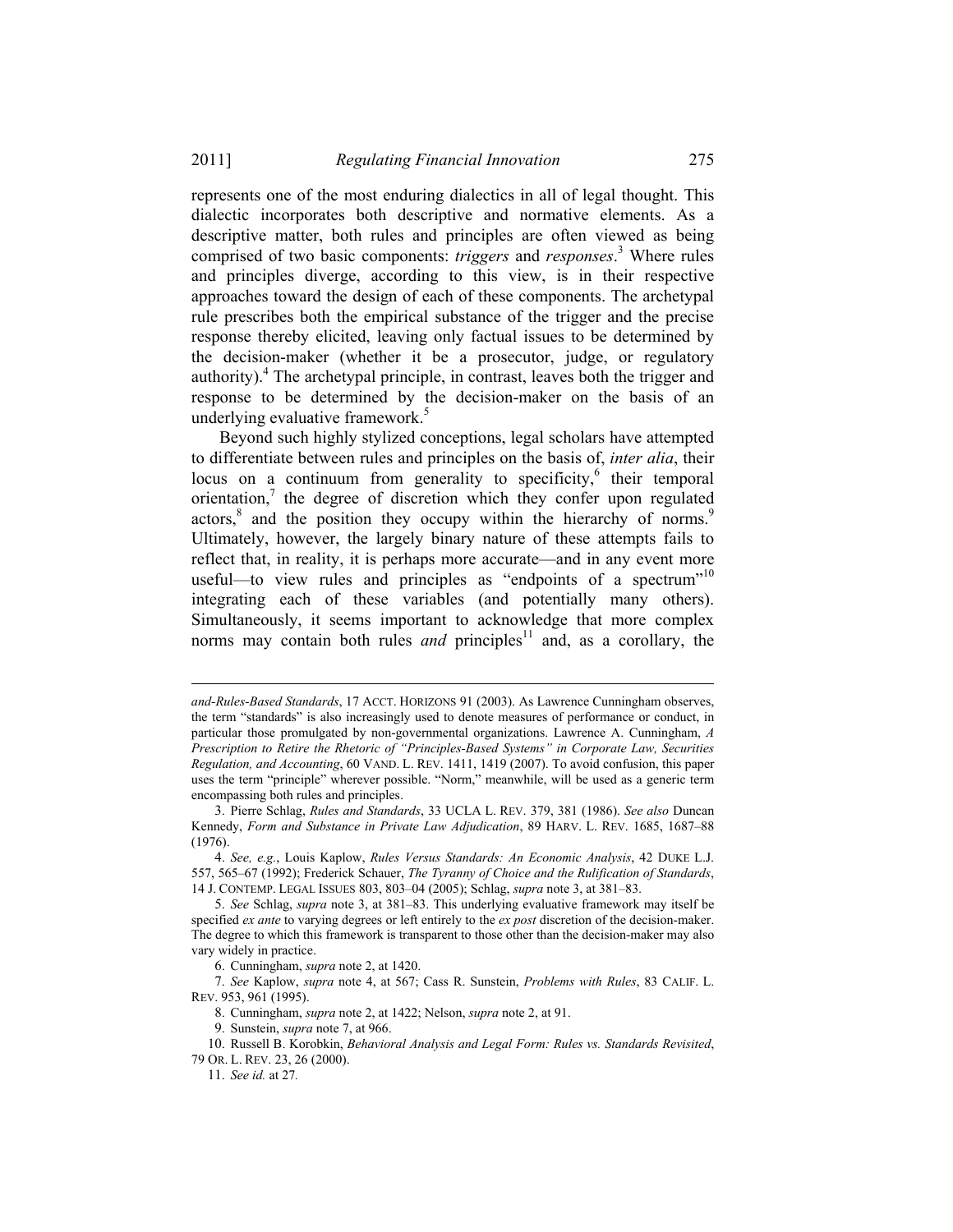tendency of rules and principles to blur into one another over time.<sup>12</sup> Viewed from this perspective, it seems almost inevitable that the vast majority of regulatory regimes will in practice contain a mixture of both rules and principles.13 Indeed, as will be discussed in greater detail in Part II, this is one of the rationales underlying the FSA's branding of its regulatory approach as simply *more* principles-based.<sup>14</sup>

The generic normative arguments for and against both rules and principles will be instinctively familiar to every student of the law.<sup>15</sup> Indeed, the conceptual pattern of these arguments map on to some of the most venerable debates—common law versus equity, codification versus judicial discretion—in annals of legal discourse. So engrained are these arguments in legal thinking that they endure despite the absence of any unanimity within the traditional dialectic regarding the appropriate basis for evaluating the relative merits and drawbacks of each mechanism.<sup>16</sup> The benefits of rules derive from their precision.<sup>17</sup> By drawing a sharp line between prohibited and permissible conduct, precision promotes greater predictability: lowering the transaction costs of decision-making for those subject to rules, thus encouraging planning and, ultimately, a more efficient allocation of resources.<sup>18</sup> At the same time, by constraining the discretion of those who must apply them, the relative precision of rules also promotes

<sup>12.</sup> Schauer, *supra* note 4, at 805–06; Schlag, *supra* note 3, at 428–29.

<sup>13.</sup> Cristie L. Ford, *New Governance, Compliance, and Principles-Based Securities Regulation*, 45 AM. BUS. L.J. 1, 10 (2008) [hereinafter Ford, *New Governance*].

<sup>14.</sup> *Id.* at 9*.*

<sup>15.</sup> Indeed, these arguments have become so generic as to induce Pierre Schlag to characterize them as "drearily predictable, almost routine." Schlag, *supra* note 3, at 380.

<sup>16.</sup> As Ford observes: "scholars have evaluated rules and principles in economic terms, abstract normative ones, in terms of regulatory design and behavioral analysis, and on the basis of particular values such as freedom/autonomy, democracy, community, or perceived legitimacy." Ford, *New Governance*, *supra* note 13, at 8 (citations omitted). For an economic analysis, see Isaac Ehrlich & Richard A. Posner, *An Economic Analysis of Legal Rulemaking*, 3 J. LEGAL STUD. 257 (1974); Kaplow, *supra* note 4; Thomas W. Merrill, *Trespass, Nuisance, and the Costs of Determining Property Rights*, 14 J. LEGAL STUD. 13 (1985). For an abstract normative analysis, see Kennedy, *supra* note 3. For a behavioral analysis, see Korobkin, *supra* note 10; Nelson, *supra* note 2; Schauer, *supra* note 4. From the perspective of regulatory design, see IAN AYRES & JOHN BRAITHWAITE, RESPONSIVE REGULATION: TRANSCENDING THE DEREGULATION DEBATE (1992); Colin S. Diver, *The Optimal Precision of Administrative Rules*, 93 YALE L.J. 65 (1983). From the perspective of freedom/autonomy, see Eric A. Posner, *Standards, Rules, and Social Norms*, 21 HARV. J.L. & PUB. POL'Y 101, 115–16 (1997). From the perspective of democratic values, see Antonin Scalia, *The Rule of Law as a Law of Rules*, 56 U. CHI. L. REV. 1175 (1989). Finally, from the perspective of community, see Carol M. Rose, *Crystals and Mud in Property Law*, 40 STAN. L. REV. 577 (1988).

<sup>17.</sup> Schlag, *supra* note 3, at 384. Indicia of precision, as the term is employed here, include, but are not limited to, the *specificity* of both a norm's trigger and its response, its *transparency* (the use of language with well defined and universally accepted meanings within the relevant community) and its *accessibility* (the easy application of the rule to concrete situations). Diver, *supra* note 16, at 67–68.

<sup>18.</sup> Sunstein, *supra* note 7, at 969, 972.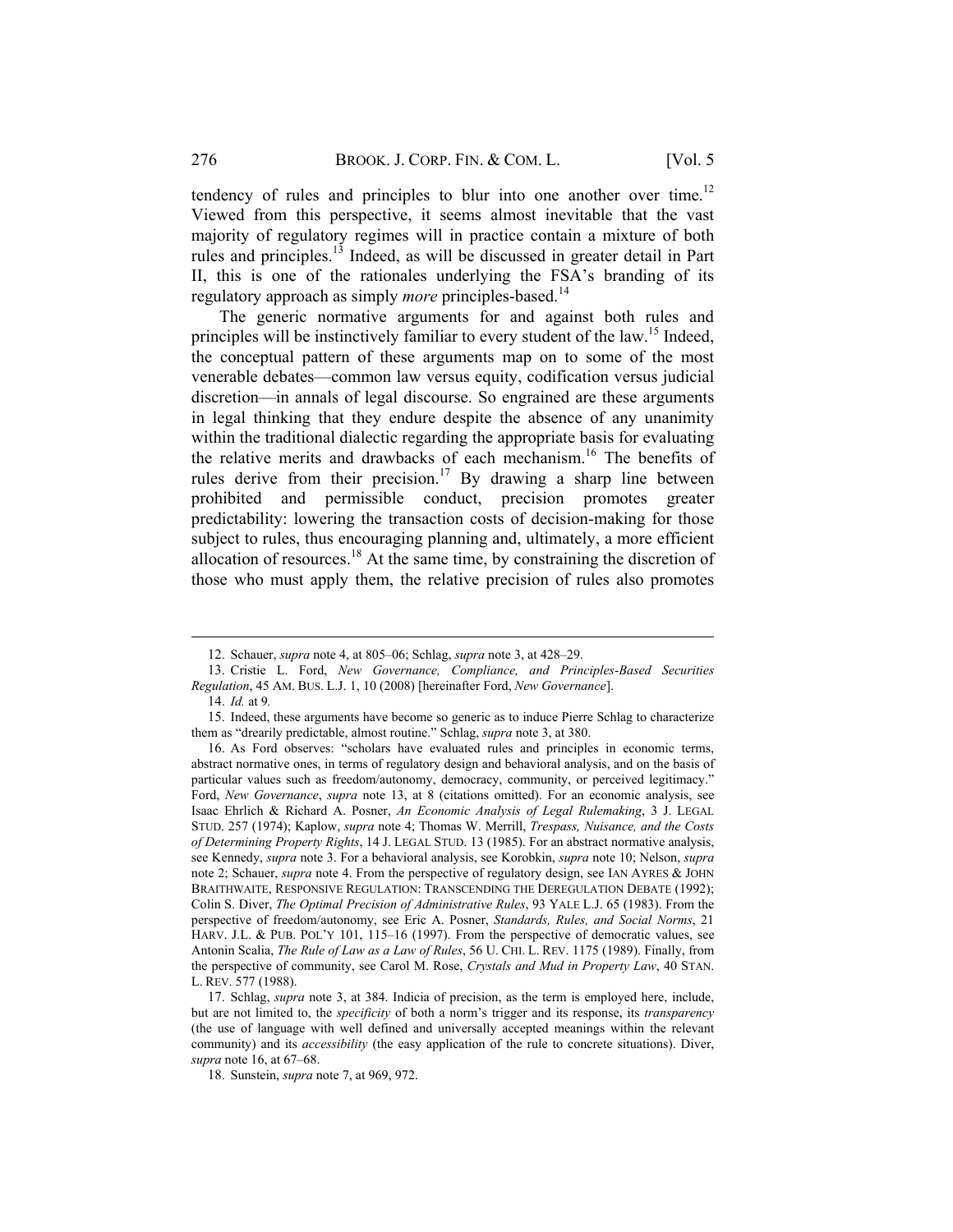greater formal equality<sup>19</sup> and minimizes the potential for bias, arbitrariness, abuses of power, and rent seeking behavior on the part of decisionmakers.<sup>20</sup>

Rules, however, are not without their drawbacks. The drafters of rules are invariably afflicted by cognitive and temporal constraints (i.e. bounded rationality<sup>21</sup>) which undermine their ability both to draft rules which encompass all future contingencies and to foresee the unintended consequences of their drafting choices.<sup>22</sup> The utilization of rules thus manifests the risk that they will be rendered anachronistic by subsequent developments.<sup>23</sup> Furthermore, rules are by their very nature either overinclusive (capturing behaviors which should be excluded) or underinclusive (failing to capture behaviors which should be included).<sup>24</sup> To the extent of this over- and/or under-inclusiveness, rules generate incentives which are incongruent with their underlying purposes.<sup>25</sup> More specifically, this emphasis of form over substance incentivizes those subject to rules to engage in: (1) activities up to the boundary of permissible conduct;  $^{26}$  and (2) welfare-reducing creative compliance and regulatory arbitrage. As explained by Lawrence Cunningham: "rules can be blueprints for evading their underlying purposes. Bright lines and exceptions to exceptions facilitate strategic evasion, allowing artful dodging of a rule's spirit by literal compliance with its technical letter."<sup>27</sup> Finally, as Cass Sunstein has suggested, rather than minimizing the potential for bias, abuses of power, and rent seeking behavior, rules may simply serve to drive such phenomena underground.<sup>28</sup>

The traditional dialectic views the benefits and drawbacks of principles as in many respects the mirror images of those typically associated with rules. In stark contrast with the precise bright-line tests residing at the heart

<sup>19.</sup> *Id*. at 974–75.

<sup>20.</sup> Rose, *supra* note 16, at 591; Schlag, *supra* note 3, at 386; Sunstein, *supra* note 7, at 974– 75.

<sup>21. &</sup>quot;Bounded rationality . . . is a semistrong form of rationality in which economic actors are assumed to be '*intendedly* rational, but only *limitedly* so.'" OLIVER E. WILLIAMSON, THE ECONOMIC INSTITUTIONS OF CAPITALISM 45 (1985) (citing HERBERT A. SIMON, ADMINISTRATIVE BEHAVIOR xxiv (2d ed. 1961)). The concept of bounded rationality is grounded in the notion that, if the mind is a scarce resource, there will exist temporal and cognitive constraints on our ability to process information. *Id.* at 45–46.

<sup>22.</sup> Sunstein, *supra* note 7, at 957, 993.

<sup>23.</sup> *Id*. at 993–94. As discussed in greater detail *infra*, this assertion rests in large measure on assumptions respecting the high transaction costs of amending an anachronistic rule.

<sup>24.</sup> Kennedy, *supra* note 3, at 1689. Thus, for example, the archetypal rule with a predetermined response will not distinguish between flagrant and technical violations. Schlag, *supra* note 3, at 386.

<sup>25.</sup> Ehrlich & Posner, *supra* note 16, at 268; Korobkin, *supra* note 10, at 36; Sunstein, *supra* note 7, at 992–93, 995. *See also* Diver, *supra* note 16, at 73.

<sup>26.</sup> Schlag, *supra* note 3, at 384–85.

<sup>27.</sup> Cunningham, *supra* note 2, at 1423.

<sup>28.</sup> Sunstein, *supra* note 7, at 994–95.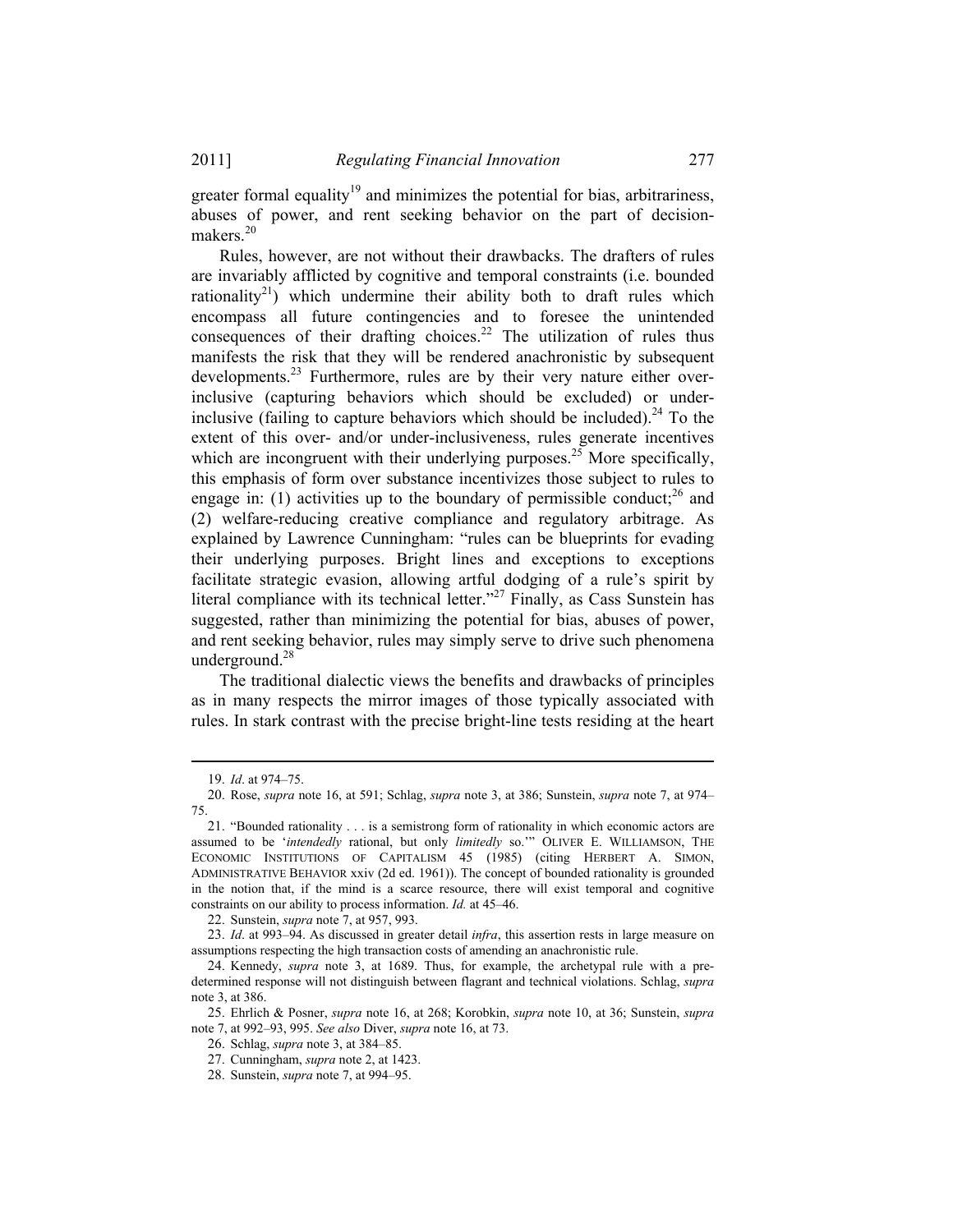of rules, the primary benefits of principles derive from their flexibility and resulting durability in the face of changing factual circumstances and evolving customs and understandings.<sup>29</sup> This contextual sensitivity is often viewed as enabling principles to retain a greater degree of congruence with their underlying purposes as compared with relatively static prescriptive rules.<sup>30</sup> The dual traits of flexibility and durability also render principles more difficult to manipulate than rules—thereby frustrating opportunities for both creative compliance and regulatory arbitrage. Finally, as will be explored in greater detail in Part II, the use of principles can provide the foundation and impetus for dialogue. As explained by Pierre Schlag: "[b]ecause standards are cast in evaluative terms, they place the onus on the parties to work out and communicate their intentions completely and thoroughly."31 By promoting communication between drafters, decisionmakers, and those subject to their application, principles thus manifest the potential to generate greater contextualized understandings (thereby enhancing precision, certainty, and predictability) and, simultaneously, ameliorate the potential adverse effects of bounded rationality and various forms of bias, abuses of power, and rent seeking behavior.

The drawbacks of principles derive, first and foremost, from a perceived absence of precision. Remaining faithful to the traditional dialectic (at least for the moment), the absence of precision undermines the certainty and predictability of norms formulated on the basis of principles.<sup>32</sup> Principles are thus frequently criticized as rendering entitlements uncertain, thereby increasing transaction costs, discouraging careful planning and, ultimately, resulting in the sub-optimal allocation of resources.<sup>33</sup> It has also been advanced that, to the extent that principles eschew clearly defined boundaries between prohibited and permissible conduct, they serve to chill risk-averse actors from engaging in otherwise acceptable behaviors.<sup>34</sup> The absence of precise bright-line triggers and prescribed responses is also the source of concerns that the use of principles may lead to erratic results by decision-makers, further compounding their uncertainty and unpredictability. $35$  Building on this theme, critics often point to the opportunities that principles generate for abuses of discretion on the part of decision-makers which, in addition to generating deadweight losses, may

<sup>29.</sup> Julia Black, *Forms and Paradoxes of Principles-Based Regulation*, 3 CAPITAL MARKETS L.J. 425, 426 (2008) [hereinafter Black, *Forms and Paradoxes*]; Kaplow, *supra* note 4, at 616–17; Schauer, *supra* note 4, at 804.

<sup>30.</sup> *See* Julia Black et al., *Making a Success of Principles-based Regulation*, 1 LAW & FIN. MARKETS REV. 191, 193 (2007).

<sup>31.</sup> Schlag, *supra* note 3, at 388.

<sup>32.</sup> *See* Sunstein, *supra* note 7, at 958.

<sup>33.</sup> *Id.*; Rose, *supra* note 16, at 609.

<sup>34.</sup> Schlag, *supra* note 3, at 385.

<sup>35.</sup> *Id*.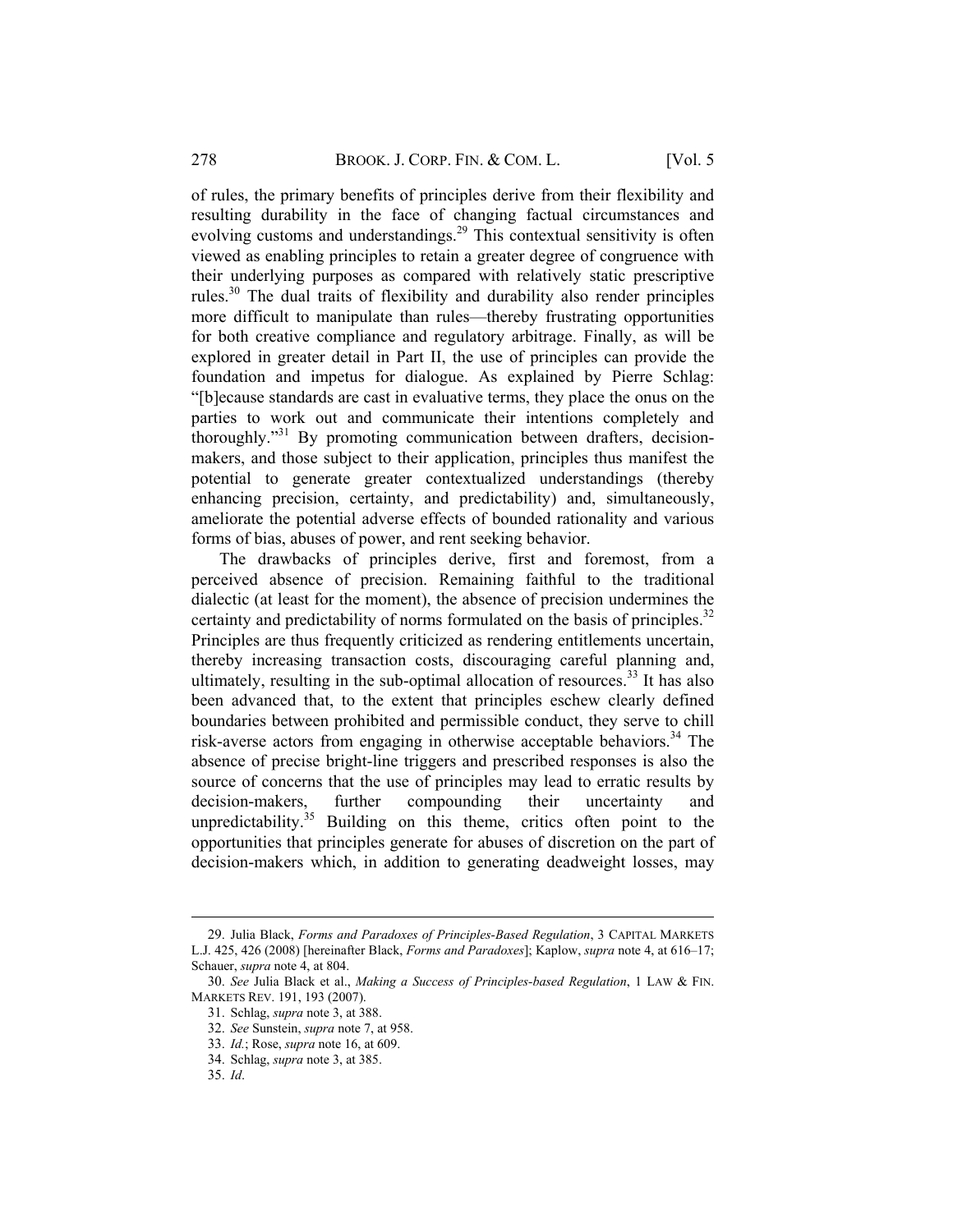render their application increasingly incongruent with their underlying purposes.<sup>36</sup>

What becomes evident from the recitation of these largely boilerplate arguments is that the traditional dialectic offers no clear predictions respecting the optimality of rules versus principles and, thus, few (if any) useful policy prescriptions. Indeed, the most we can extract from the dialectic is that the relative desirability of rules and principles will depend on both the design of a particular norm and the circumstance in which it is applied.<sup>37</sup> It is a question of horses for courses. This state of affairs has prompted Pierre Schlag to observe that "[t]his dialectic doesn't go anywhere. It is an arrested dialectic: There is no moment of synthesis."<sup>38</sup>

#### **B. THE DIALECTIC REDUX: A QUESTION OF COSTS**

The traditional dialectic has more recently been recast in terms of the transaction and social costs stemming from: (1) the generation of legal norms; (2) their subsequent application by decision-makers; and (3) the resulting incentive effects on those subject to their application. This of course makes perfect sense. In the absence of transaction costs, drafters would be able to design infinitely precise norms contemplating the entire universe of possible contingencies and ensuring absolute congruence with their underlying purposes. Simultaneously, those subject to norms would possess a complete understanding of how they apply to their precise circumstances (thereby encouraging future planning and the efficient allocation of resources) and be wholly dis-incentivized from engaging in creative compliance or regulatory arbitrage (thereby eliminating potential social costs). Yet we live in a world of transaction (and thus social) costs in which drafters, decision-makers, and subjects face potentially significant financial, technological, cognitive and temporal constraints. It seems reasonable, therefore, to suggest that the relative costs of rules versus principles play an important role in determining their optimality.

Conventional wisdom holds that the generation of rules will typically involve the incursion of greater ex ante transaction costs attributable to the time and effort expended by drafters to articulate the empirical substance of triggers and match each trigger with the appropriate response.<sup>39</sup> Thereafter, the expectation is that these upfront costs will translate into lower ex ante transaction costs for both decision-makers (applying rules) and subjects (evaluating the potential application of rules to their current and

<sup>36.</sup> *Id.*; Diver, *supra* note 16, at 90–92; Sunstein, *supra* note 7, at 958. Diver characterizes the potential for such abuses as the hidden transaction costs of controlling subordinate decisionmakers. *Diver*, *supra* note 16, at 90.

<sup>37.</sup> Diver, *supra* note 16, at 75–76.

<sup>38.</sup> Schlag, *supra* note 3, at 383.

<sup>39.</sup> Ehrlich & Posner, *supra* note 16, at 267; Kaplow, *supra* note 4, at 562; Korobkin, *supra* note 10, at 31–32.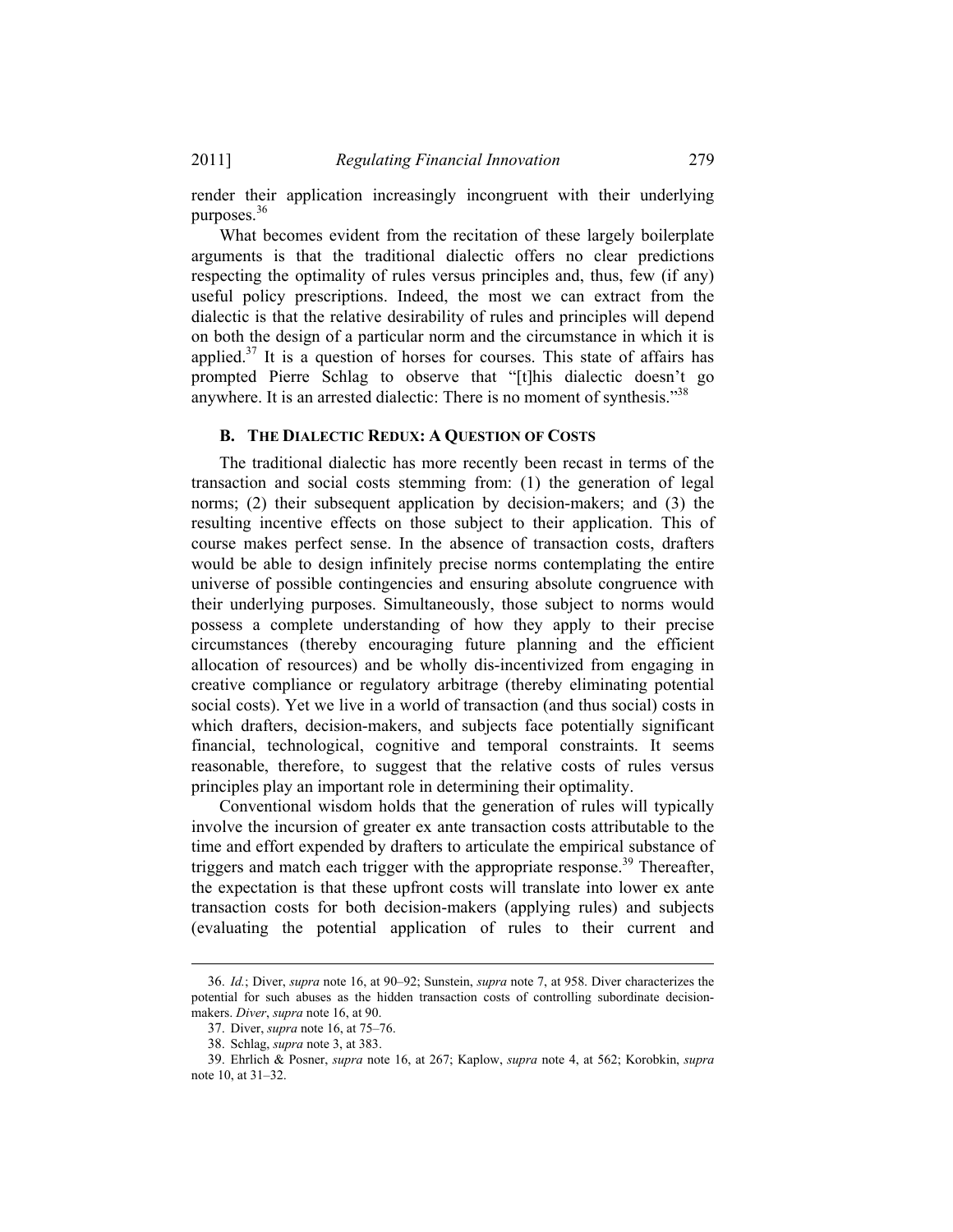contemplated future conduct). The same conventional wisdom holds that principles, meanwhile, to the extent that they defer judgments as to the substance of triggers and the appropriate response to the point of application, impose greater ex ante transaction costs on both decisionmakers and subjects. $^{40}$  Utilizing this ex ante/ex ante framework, scholars have emphasized the importance of both the frequency and homo/heterogeneity of triggering fact patterns as potential determinants of the optimality of rules versus principles.<sup>41</sup> Scholars have also highlighted the potential private and social costs flowing from the over/underinclusiveness of rules $42$  and, conversely, the perceived lack of certainty and predictability surrounding principles.<sup>43</sup>

Ultimately, however, the conventional wisdom respecting the transaction and social costs of both rules and principles is almost as unsatisfactory as the traditional dialectic in which it is so deeply rooted. The preponderance of this wisdom remains empirically untested and, accordingly, must be approached with caution as a potential driver of public policy. More importantly for the present purposes, the two-dimensional transaction cost analyses which flow from this dialectic fail to adequately account for the long-term, iterative nature of the relationships between drafters, decision-makers, and subjects within many regulatory regimes. Indeed, as will be explored in Part II, the agency and transaction cost ramifications of more principles-based financial regulation provide perhaps the most intuitive illustration of how this emerging regulatory philosophy transcends the traditional (arrested) dialectic.

<sup>40.</sup> Korobkin, *supra* note 10, at 32–35. Although, as Korobkin explains, this is an oversimplification:

Predicting what behaviors are within the law's boundaries might be more costly under a standard than under a rule, but this is likely to depend on the content of the standard. Standards that require adjudicators to judge citizens' actions on the basis of a cost-benefit analysis demand considerable effort on the part of citizens who wish to conform to the law in order to avoid sanctions. However, standards that require adjudicators to judge citizens' actions on the basis of whether those actions comply with community norms might require even less effort for citizens to understand than would rules.

*Id*. at 35.

<sup>41.</sup> Kaplow, *supra* note 4, at 577; Korobkin, *supra* note 10, at 37. *See, e.g.*, Sunstein, *supra* note 7, at 972–74. According to this view, rules are more likely to represent the optimal response to frequently recurring and homogeneous fact patterns (essentially owing to economies of scale), whereas principles are more likely to represent the optimal response to less frequent and more diverse fact patterns (where over/under-inclusiveness are intuitively more likely to raise problems). Sunstein, *supra* note 7, at 972–74.

<sup>42.</sup> *See generally* Diver, *supra* note 16.

<sup>43.</sup> *See* Korobkin, *supra* note 10, at 31–35.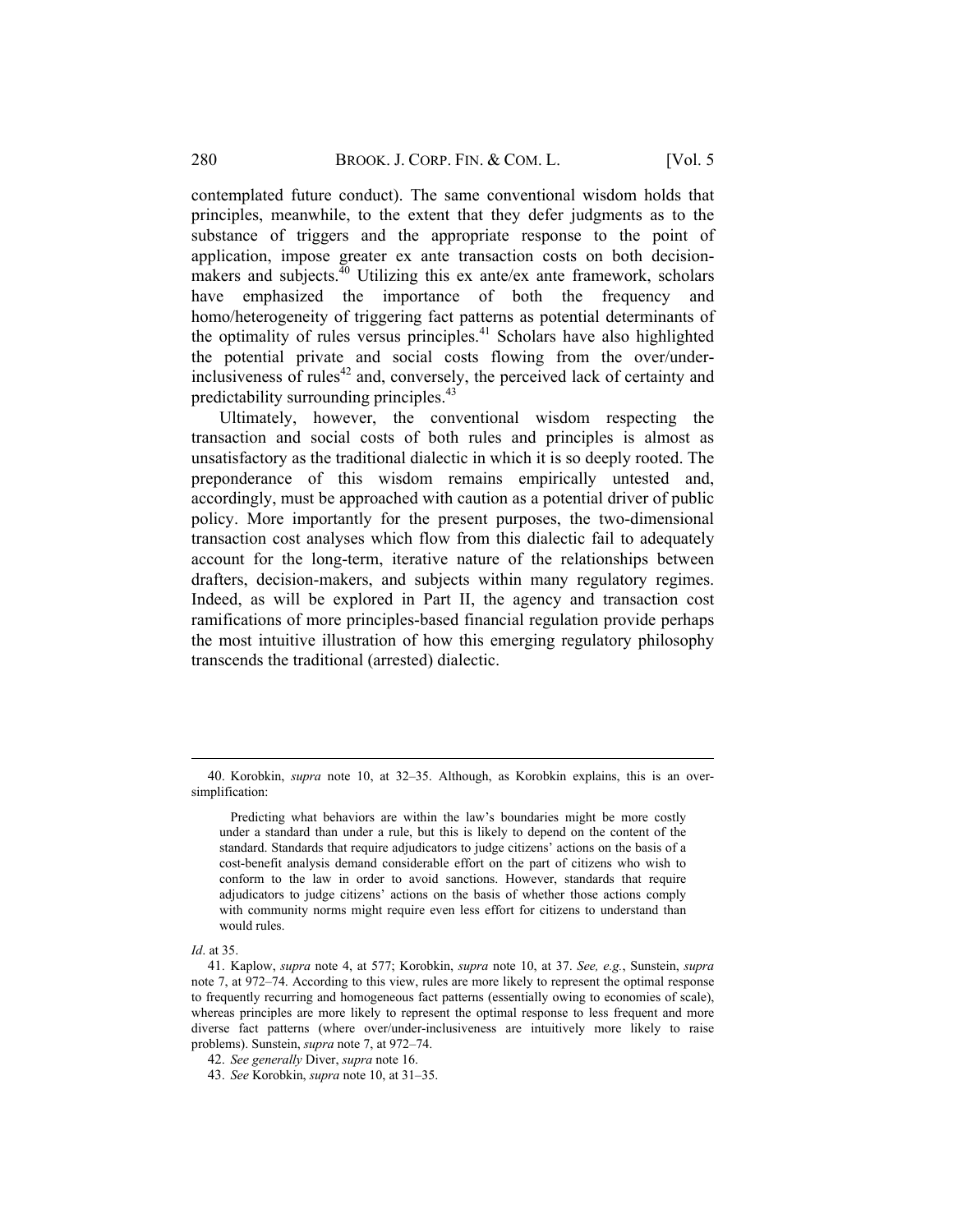## **C. THE DIALECTIC DISTILLED: A QUESTION OF VALUE TRADEOFFS**

Before shifting the examination to more principles-based financial regulation, however, it is worth briefly considering the following question: *if the traditional dialectic is truly arrested, why has it proven so enduring*? One potentially compelling explanation is that the dialectic is simply a reflection of far more fundamental normative disputes between competing values: certainty versus flexibility, uniformity versus individualization, stability and security versus dynamism.<sup>44</sup> Along the same vein, rules and principles can be seen as representing conflicting visions of the world.<sup>45</sup> According to this view, whereas rules are designed to ring fence undesirable conduct in a world of self-interested individuals, principles are designed to promote "good" and "altruism"46 in a world inclined toward collectivism. Approached from this perspective, the traditional dialectic can be distilled down to a series of value tradeoffs.47 Stated bluntly, the optimality of rules versus principles becomes a question of perspectives and priorities. While conceptualizing the dialectic in such terms does not serve to liberate it (indeed, quite the opposite), rendering transparent these competing visions, values, and priorities is arguably a necessary pre-condition to meaningful debate respecting the optimal design of public policy.

# **II. THE DIALECTIC TRANSCENDED: MORE PRINCIPLES-BASED FINANCIAL REGULATION**

Without a doubt, the emergence of more principles-based financial regulation (or MPBR) represents one of the most important regulatory developments within global financial markets in these, the early (and heady) years of the 21st century. Yet in the wake of the global financial crisis, this emerging philosophy of regulation has become a lightning rod for criticism. Much of this criticism stems from the association of MPBR with the FSA (long a "thought leader"<sup>48</sup> in the field), its so-called "light" touch" approach to regulation, and its perceived culpability for failing either

<sup>44.</sup> For a more thorough list of these competing values or, as Schlag characterizes them, "virtues" and "vices," see Schlag, *supra* note 3, at 400.

<sup>45.</sup> Kennedy, *supra* note 3, at 1766–76.

<sup>46.</sup> *Id*. at 1742, 1773–74; Rose, *supra* note 16, at 592. *See also* Schlag, *supra* note 3, at 418– 22.

<sup>47.</sup> Schlag, *supra* note 3, at 400–01.

<sup>48.</sup> *See* FINANCIAL SERVICES AUTHORITY, PRINCIPLES-BASED REGULATION: FOCUSING ON OUTCOMES THAT MATTER (2007), *available at* http://www.fsa.gov.uk/pubs/other/principles.pdf [hereinafter FINANCIAL SERVICES AUTHORITY REPORT]; *see also* Black et al., *supra* note 30; EXPERT PANEL ON SEC. REGULATION, CREATING AN ADVANTAGE IN GLOBAL CAPITAL MARKETS: FINAL REPORT AND RECOMMENDATIONS 18 (2009), *available at* http://www.expertpanel.ca/eng/documents/Expert\_Panel\_Final\_Report\_And\_Recommendations.p df [hereinafter EXPERT PANEL REPORT]. *See generally* Cristie Ford, *Principles-Based Securities Regulation in the Wake of the Global Financial Crisis*, 55 MCGILL L.J. 257 (2010) [hereinafter Ford, *Global Financial Crisis*]; Ford, *New Governance*, *supra* note 13.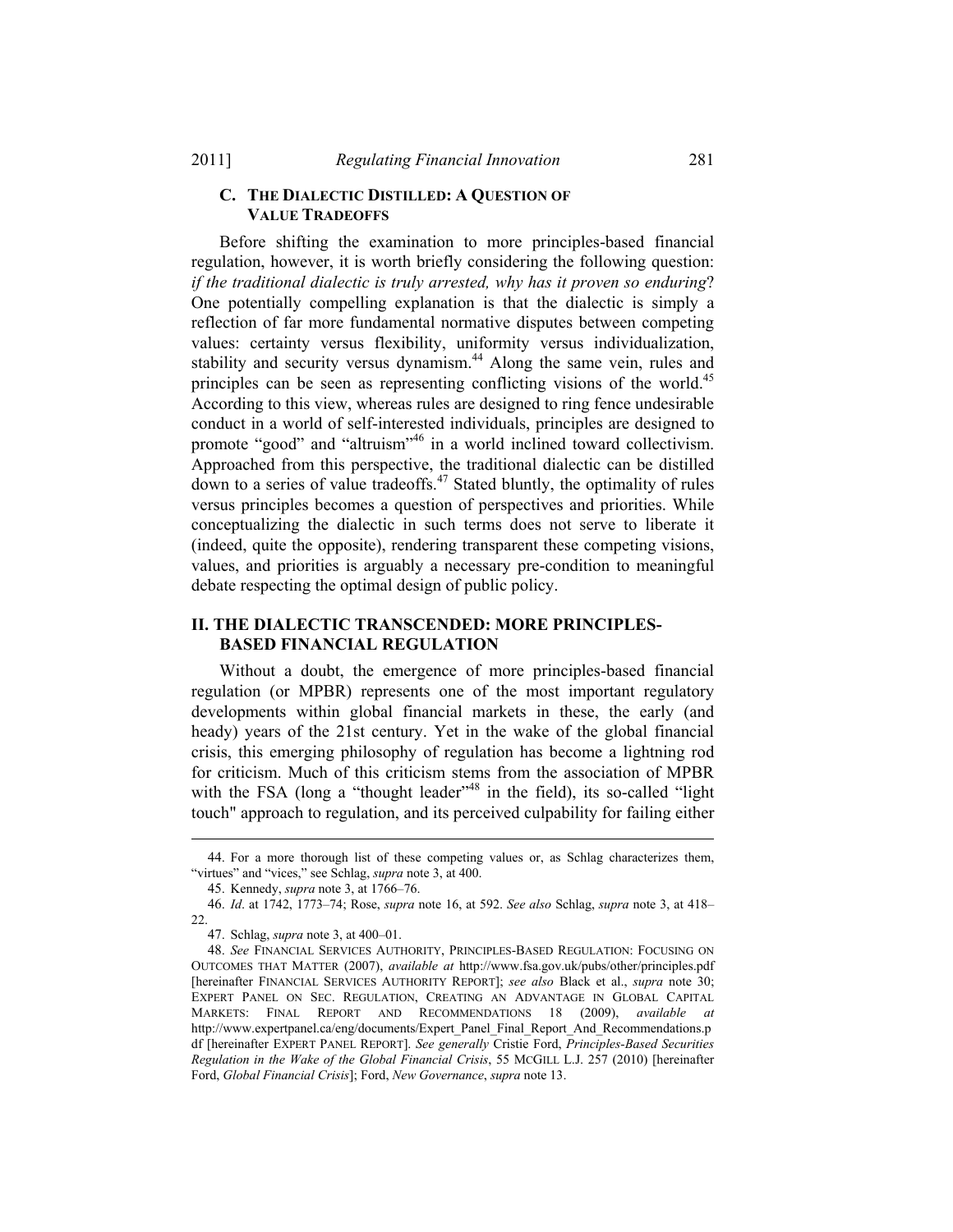to predict the gathering storm or fix the leaking roof whilst the sun still shined. It has not helped that MPBR has also been widely misunderstood.<sup>49</sup> Consequently, this section begins by asking, *what is more principles-based financial regulation*?

MPBR is frequently described as encompassing a move away from detailed, prescriptive rules toward more high-level principles in establishing the parameters within which regulated actors are required to conduct their business activities.<sup>50</sup> The "more" in MPBR, in part, reflects this shift: the baseline comparator being historically predominant rules-based approaches toward financial regulation. Viewed from this perspective, however, the distinction between MPBR and purely prescriptive, rules-based approaches effectively boils down to one of statutory construction and interpretation, with the resulting normative debate revolving primarily around the relative desirability of rules versus principles within the enforcement context.<sup>51</sup> This perspective is, on one level, correct. A move toward MPBR would necessarily entail a shift in terms of statutory construction toward the articulation of broader principles.<sup>52</sup> This shift would, in turn, have repercussions in terms of both statutory interpretation and enforcement. However, viewed solely from this narrow, formalist perspective, MPBR simply forms part of—and risks ultimately being subsumed within—the traditional (arrested) dialectic.

While the broader theoretical debate has undeniably influenced its development, MPBR deserves to be decoupled from the traditional dialectic for two reasons. First, rather than contemplating the wholesale abandonment of rules, MPBR envisions that rules and principles can play complementary re-enforcing roles within a regulatory regime (this, in turn, is the second rationale for characterizing MPBR as simply "more" principles-based).<sup>53</sup> Indeed, MPBR reflects a tacit acknowledgement that

<sup>49.</sup> A piece of anecdotal evidence illustrating the level of misunderstanding is provided by Cristie Ford. Ford notes that "87.5% of the 75 written submissions from stakeholders" to Canada's Expert Panel on Securities Regulation were in favor of MPBR. Ford, *Global Financial Crisis*, *supra* note 48, at 266. However, as Ford observes: "a substantial number seemed to assume that principles-based and rules-based regulation were at opposite extremes, and that a move to a more principles-based system meant substantially eliminating rules no matter how efficient or necessary they might be." *Id*.

<sup>50.</sup> Black et al., *supra* note 30, at 191; FINANCIAL SERVICES AUTHORITY REPORT, *supra* note 48, at 6.

<sup>51.</sup> In particular with respect to the possibility of so-called "regulation by enforcement." *See, e.g.*, James J. Park, *The Competing Paradigms of Securities Regulation*, 57 DUKE L.J. 625, 634 (2007); Harvey L. Pitt & Karen L. Shapiro, *Securities Regulation by Enforcement: A Look Ahead at the Next Decade*, 7 YALE J. ON REG. 149, 166–67 (1990).

<sup>52.</sup> *See* Black, *Forms and Paradoxes*, *supra* note 29, at 435. *See also infra* Part II.B.

<sup>53.</sup> FINANCIAL SERVICES AUTHORITY REPORT, *supra* note 48, at 4. *See* Black et al., *supra* note 30, at 192; Ford, *Global Financial Crisis*, *supra* note 48, at 266. This vision has been explained by Julia Black:

There are strong arguments for saying that a tiered approach to rule design should be adopted—principles need an under-pinning of detailed rules in some areas—and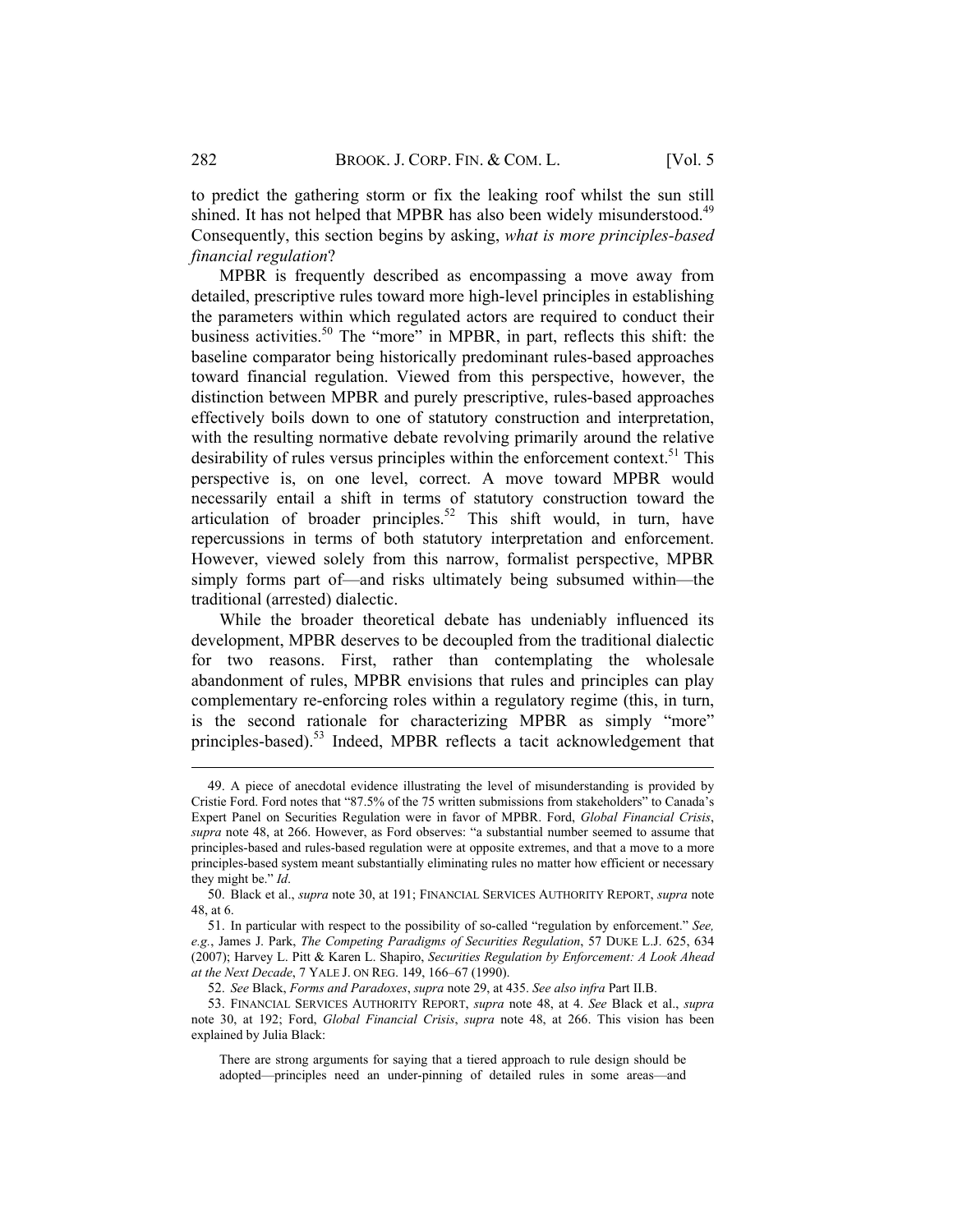#### 2011] *Regulating Financial Innovation* 283

the effectiveness of a regulatory regime in delivering desired regulatory outcomes is a product not just of statutory design, but also *institutional philosophy*. 54 Second, the theoretical core of MPBR clearly transcends the engrained formalism of the traditional dialectic. As explored in Part II.A., the pith and substance of MPBR is not concerned with the institutional structure, statutory construction, or even the content of financial regulation—it is concerned with *who* generates that regulation and in what sort of environment they generate it.

# **A. MPBR IN THEORY: THE CORE PRINCIPLE**

The traditional rules versus principles dialectic reflects a legal-centric view which conceptualizes regulation as emanating exclusively from the power of the state to generate and enforce "the law."55 The pervasiveness of this view is evidenced by the fact that proponents of both rules and principles share a marked tendency in their arguments to presuppose that there exist two (and only two) groups of actors, each performing mutually exclusive functions: one generating, monitoring, and enforcing norms (the state) and another complying with them (subjects). As depicted in Figure 1, this top-down, command-and-control paradigm envisions a world in which communication between regulators and regulated actors is effectively a one way street.



Standing in stark contrast with the legal-centric paradigm, MPBR is premised upon an iterative, dialogic relationship within which regulated

 detailed rules in turn need the support and coverage of principles to thwart strategies, which seek to exploit gaps and inconsistencies in those detailed provisions.

Black, *Forms and Paradoxes*, *supra* note 29, at 429–30.

<sup>54.</sup> *See* William W. Bratton, *Enron, Sarbanes-Oxley and Accounting: Rules Versus Principles Versus Rents*, 48 VILL. L. REV. 1023, 1026 (2003).

<sup>55.</sup> *See*, *e.g.*, H.L.A. HART, THE CONCEPT OF LAW 89–96 (1961); HANS KELSEN, INTRODUCTION TO THE PROBLEMS OF LEGAL THEORY: A TRANSLATION OF THE FIRST EDITION OF THE REINE RECHTALEHRE OR PURE THEORY OF LAW 99 (Bonnie Litschewski Paulson & Stanley L. Paulson trans., Oxford University Press 1992) (1934).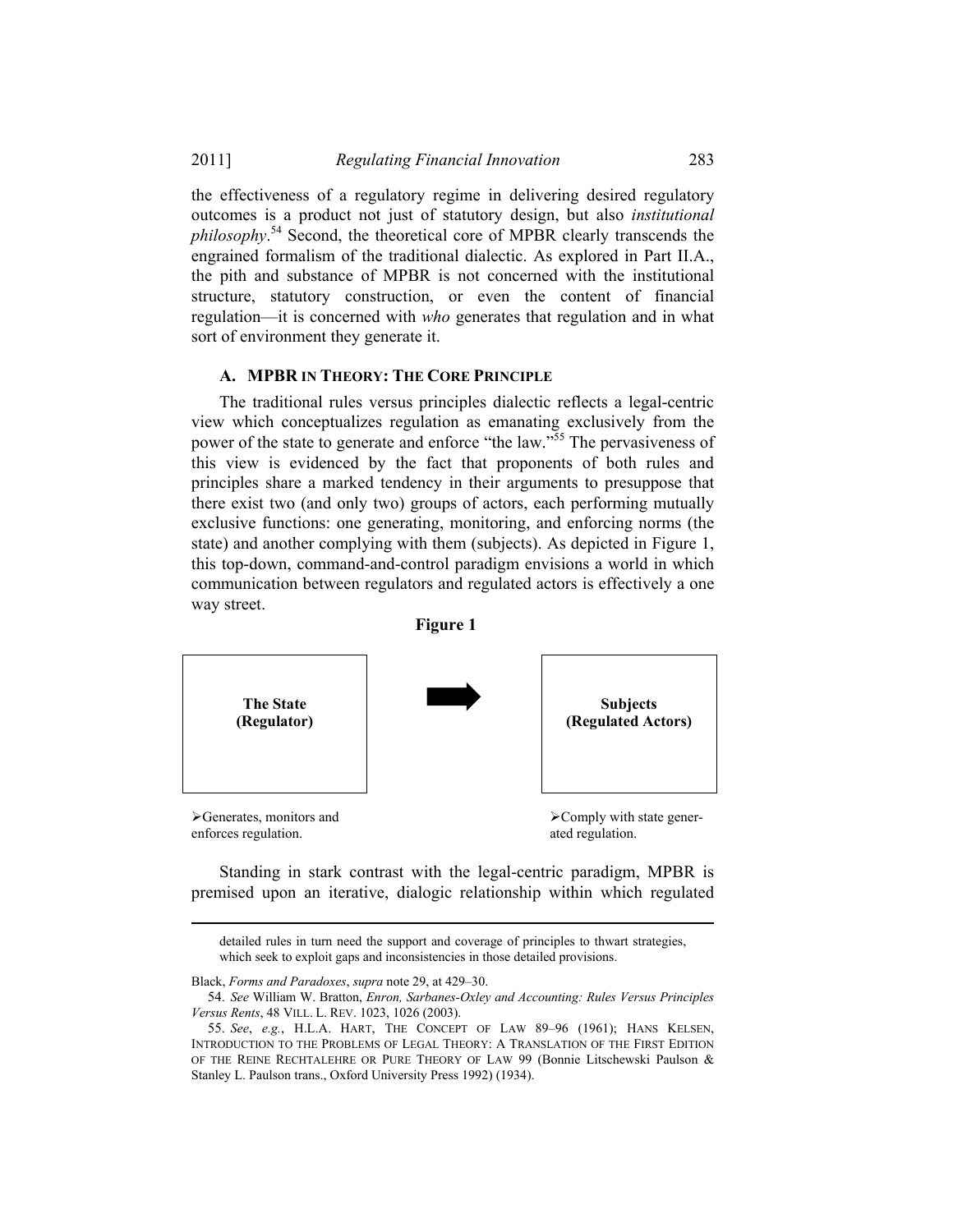actors (and other stakeholders) are invited to play a potentially important role within the process of generating regulation. MPBR is thus a reflection of a more expansive (or "decentered"56) understanding of regulation which spans the public-private divide to encompass all forms of social control or influence—whether generated, monitored, and enforced via the apparatus of the state *or other sources*. 57 This dialogic relationship also shares a number of traits with so-called "new governance" regulatory mechanisms.<sup>58</sup> The basic dynamics of this relationship—examined in greater detail in Part II.B.—are depicted in Figure 2.

<sup>56.</sup> Julia Black, *Critical Reflections on Regulation* 2–3 (The London Sch. of Econ. and Pol. Sci. Centre for Analysis of Risk & Reg., Discussion Paper No. 4, 2002) [hereinafter Black, *Critical Reflections*].

<sup>57.</sup> Credit for articulating this more expansive conception is often attributed to the work of Robert Ellickson regarding "non-legal" dispute resolution mechanisms developed by ranchers and farmers in Shasta County, California. *See* ROBERT C. ELLICKSON, ORDER WITHOUT LAW: HOW NEIGHBORS SETTLE DISPUTES (1991). This more expansive conception flows from the acknowledgement that instrumental public policy objectives are embedded within the design of, and normative discourses surrounding, these non-state sources of regulation. HUGH COLLINS, REGULATING CONTRACTS 56–62 (1999).

<sup>58.</sup> *See* Black et al., *supra* note 30, at 193; Ford, *New Governance*, *supra* note 13, at 5; Robert F. Weber, *New Governance, Financial Regulation, and Challenges to Legitimacy: The Example of the Internal Models Approach to Capital Adequacy Regulation*, 62 ADMIN. L. REV. 783, 838 (2010). The term "new governance" has grown to encompass a wide range of approaches to administrative governance emphasizing polycentric and collaborative regulatory structures which span the public-private divide and envision an important role for private (i.e. non-state) actors in shaping public policy and regulation. Weber, *supra* at 785. Perhaps most significantly, new governance mechanisms—much like MPBR—seek to harness the expertise of private actors in furtherance of public regulatory objectives. *Id.* at 838. In this respect, both MPBR and new governance can be understood as pragmatic responses to the increasing complexity within many fields of human endeavor. Other parallels between MPBR and new governance include: (1) a dynamic, flexible, and dialogic lawmaking process; (2) the use of flexible forms of legal norms; and (3) the retention of a strong public role in terms of the generation and, especially, enforcement of regulation.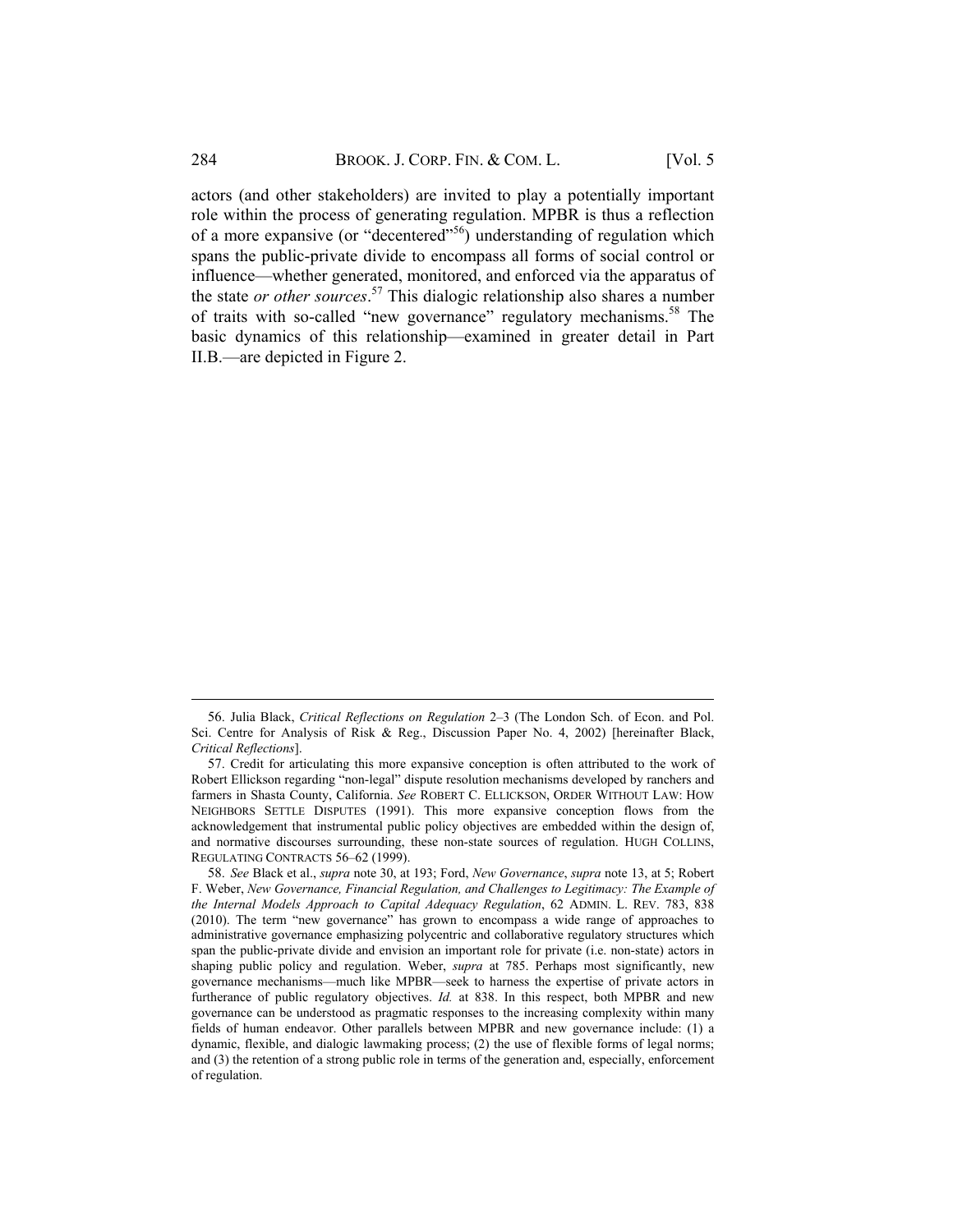

It is this dialogic relationship which constitutes the core principle underlying MPBR. Principles themselves, while an integral element, are perhaps best understood as uniquely responsive and durable conduits through which this relationship generates and, importantly, *updates* regulation. The label "MPBR" is thus somewhat misleading: a more accurate (and less tainted) moniker perhaps being "dialogic regulation." Such branding issues aside, and before exploring its wisdom and potential challenges, the next task is to identify the essential elements—the preconditions—necessary to establish and maintain the dialogic relationship envisioned by MPBR.

#### **B. MPBR IN PRACTICE: THE ESSENTIAL ELEMENTS**

Taking the archetypal rules-based regime as a point of departure, the successful implementation of MPBR requires the fulfillment of at least four preconditions: (1) the identification and articulation by regulators of outcome-oriented principles; (2) a fundamental change in the philosophy of both regulators and regulated actors toward their respective roles in achieving desired regulatory outcomes; (3) the fostering of a new relationship between regulators and regulated actors premised on real trust, a more sophisticated dialogue, and shared understandings; and (4) a credible commitment by regulators to pursue a policy of intensive supervision combined with targeted and proportional (yet vigorous)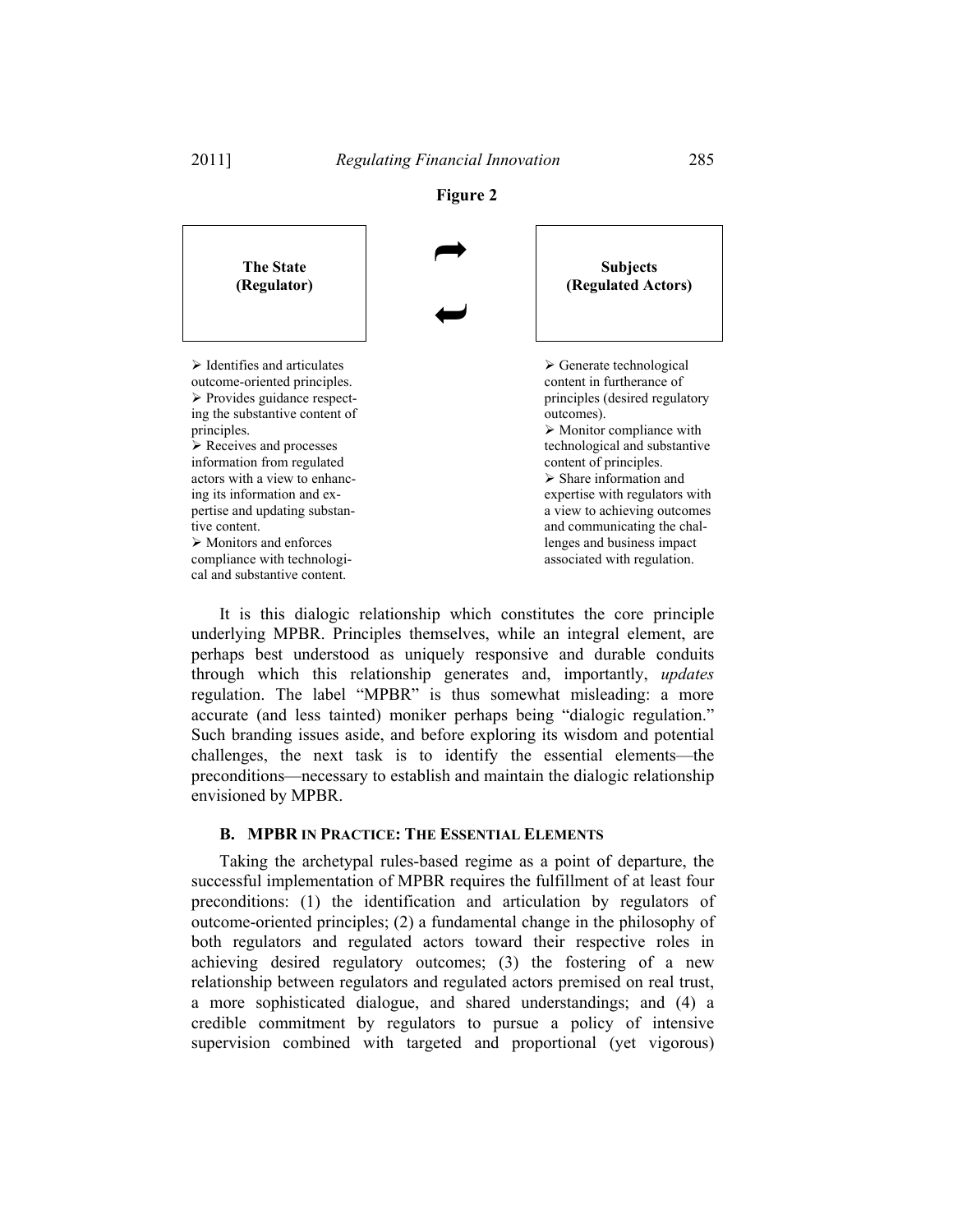enforcement. These preconditions together make up the essential elements of MPBR.

The first element is the identification and articulation by regulators of legal norms—formulated as regulatory principles—which identify the regulatory outcomes (or desired behaviors) they are designed to achieve (or incentivize), and not merely the technical rules and procedures with which regulated actors are expected to comply.<sup>59</sup> This precondition flows from an acknowledgement (fundamental to MPBR) that regulated actors are often better positioned than regulators—owing to both their superior expertise and greater and more timely access to firm-specific and market information—to determine the technological content of the policies and procedures necessary to achieve desired regulatory outcomes.<sup>60</sup> Simultaneously, regulators are able to redeploy resources away from prescribing the technological content of regulation toward articulating the outcomes which regulated actors are expected to deliver, supervising compliance with these outcomes, and bringing targeted and proportional enforcement action to compel compliance.<sup>61</sup> Ultimately, as Cristie Ford observes: "[s]ome version of outcome-oriented regulation is a necessary correlative to principles-based regulation, in that it is a responsible way to force accountability into a system that leaves the articulation of the content of those principles to on-the-ground actors."<sup>62</sup>

It is important at this juncture to distinguish between *substantive* and *technological*<sup>63</sup> content for the purposes of MPBR. The substantive content of a principle is collectively made up of the animating principle itself (e.g. "a firm must conduct its business with integrity"), the statutory construction of any legal norms giving effect to this principle (e.g. anti-fraud provisions), the interpretive assumptions underpinning this statutory

<sup>59.</sup> As explained by Dan Waters, the FSA's principles-based approach involves "a shift of emphasis . . . away from looking at the processes carried out by firms, toward the outcomes we seek to achieve, for consumers, firms and markets." Black et al., *supra* note 30, at 192 (quoting Dan Waters, Director of Retail Policy, Financial Services Authority, Speech at the ABI Conference: Implementing Principles-Based Regulation (Dec. 7, 2006)). A number of observers, and in some ways the FSA itself, understandably view MPBR and outcome-oriented regulation as representing distinct (albeit related) approaches to regulation. *See*, *e.g.*, *id.* at 191. However, the symbiotic relationship between these approaches also provides ample justification for the view, advanced by scholars such as Cristie Ford, that MPBR represents a single and coherent *philosophy* of regulation. *See* Ford, *New Governance*, *supra* note 13, at 14.

<sup>60.</sup> Black et al., *supra* note 30, at 192.

<sup>61.</sup> *Id*.

<sup>62.</sup> Ford, *New Governance*, *supra* note 13, at 60.

<sup>63.</sup> In a previous article, I described technological content as "procedural" content. Dan Awrey, *Principles, Prescriptions and Polemics: Regulating Conflicts of Interest in the Canadian Investment Fund Industry*, 32 DALHOUSIE L.J. 69, 86 (2009). I have changed the label to reflect what I think is a helpful distinction drawn by Cary Coglianese and David Lazer between regulation designed to intervene at the planning (management-based), acting (technology-based), and output (performance-based) stages. Cary Coglianese & David Lazer, *Management-Based Regulation: Prescribing Private Management to Achieve Public Goals*, 37 LAW & SOC'Y REV. 691, 693 (2003).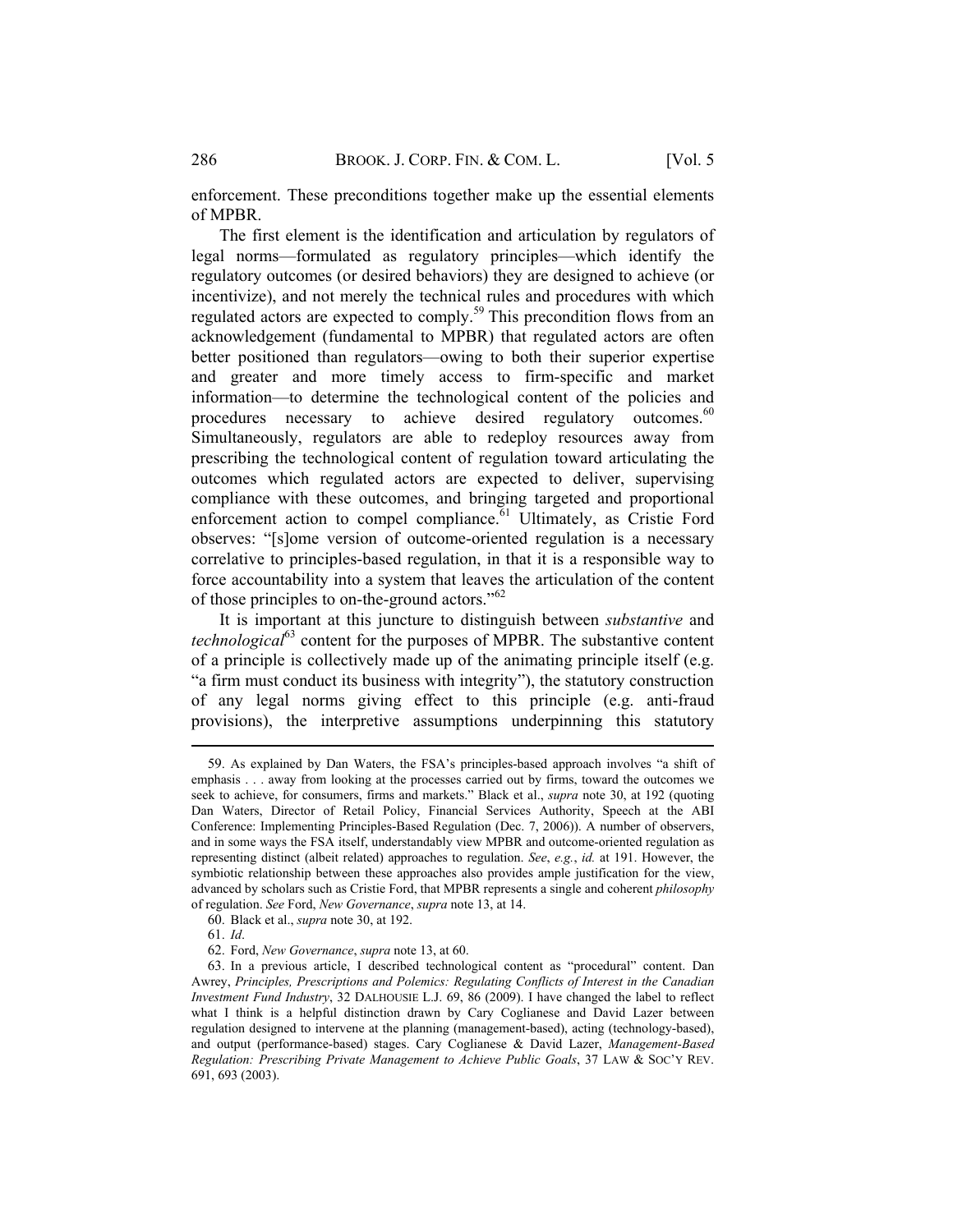construction (such as the common law definition of fraud) and, importantly, the desired regulatory outcomes (e.g. the promotion of confidence in financial institutions and markets). The technological content of a principle, on the other hand, consists of the policies and procedures implemented by regulated actors for the purpose of achieving desired regulatory outcomes. While responsibility for articulating the substantive content of principles resides with regulators, MPBR contemplates that the technological content of principles will in many cases be generated by regulated actors. It further contemplates that regulators will leverage the information and expertise of regulated actors when generating and updating substantive content.

The outcome-oriented focus of MPBR envisions a fundamental change in the philosophy of both regulators and regulated actors<sup>64</sup> toward their respective roles in achieving desired regulatory outcomes.<sup>65</sup> There are several intertwined facets to this change. First, MPBR necessitates that regulators provide clear and robust guidance respecting the substantive content of principles.<sup>66</sup> Second, to the extent that MPBR contemplates that the technological content of principles will be generated by regulated actors, it demands that regulators loosen their grip on the reigns of regulation and, in so doing, devolve responsibility to—and leverage the accumulated expertise of—regulated actors in vital areas such as risk management. $67$  This in turn requires that a good faith sphere be expressly carved out in which regulated actors are free to design and implement technological content with a view to achieving desired regulatory outcomes.68 Of particular importance in this regard is a philosophy of transparency, predictability, and restraint in the deployment of enforcement resources.<sup>69</sup> In the absence of such a sphere, regulated actors are more likely to behave as though subject to prescriptive rules,<sup>70</sup> thereby negating many of the prospective benefits of MPBR described in Part II.C.

The outcome-oriented focus of MPBR concomitantly envisions a fundamental shift in the role and responsibilities of regulated actors within a regulatory regime. MPBR requires that regulated actors actively and meaningfully engage with principles at the highest level with a view to generating technological content capable of achieving desired regulatory outcomes. This contemplates both a more hands-on role for boards of

<sup>64.</sup> Relative to historically predominant rules-based approaches to financial regulation.

<sup>65.</sup> FINANCIAL SERVICES AUTHORITY REPORT, *supra* note 48, at 6.

<sup>66.</sup> Black, *Forms and Paradoxes*, *supra* note 29, at 439. Mechanisms for disseminating such guidance include, but are not limited to, "official administrative guidance, speeches, 'no action' or 'Dear CEO' letters, compliance audits, comments on industry standards, or specific enforcement actions." Ford, *Global Financial Crisis*, *supra* note 48, at 278.

<sup>67.</sup> Ford, *New Governance*, *supra* note 13, at 27.

<sup>68.</sup> Black et al., *supra* note 30, at 200.

<sup>69.</sup> *Id*. at 197; Ford, *Global Financial Crisis*, *supra* note 48, at 288–89.

<sup>70.</sup> Black, *Forms and Paradoxes*, *supra* note 29, at 449; Steven L. Schwarcz, *The 'Principles' Paradox*, 10 EUR. BUS. ORG. L. REV. 175, 176 (2009).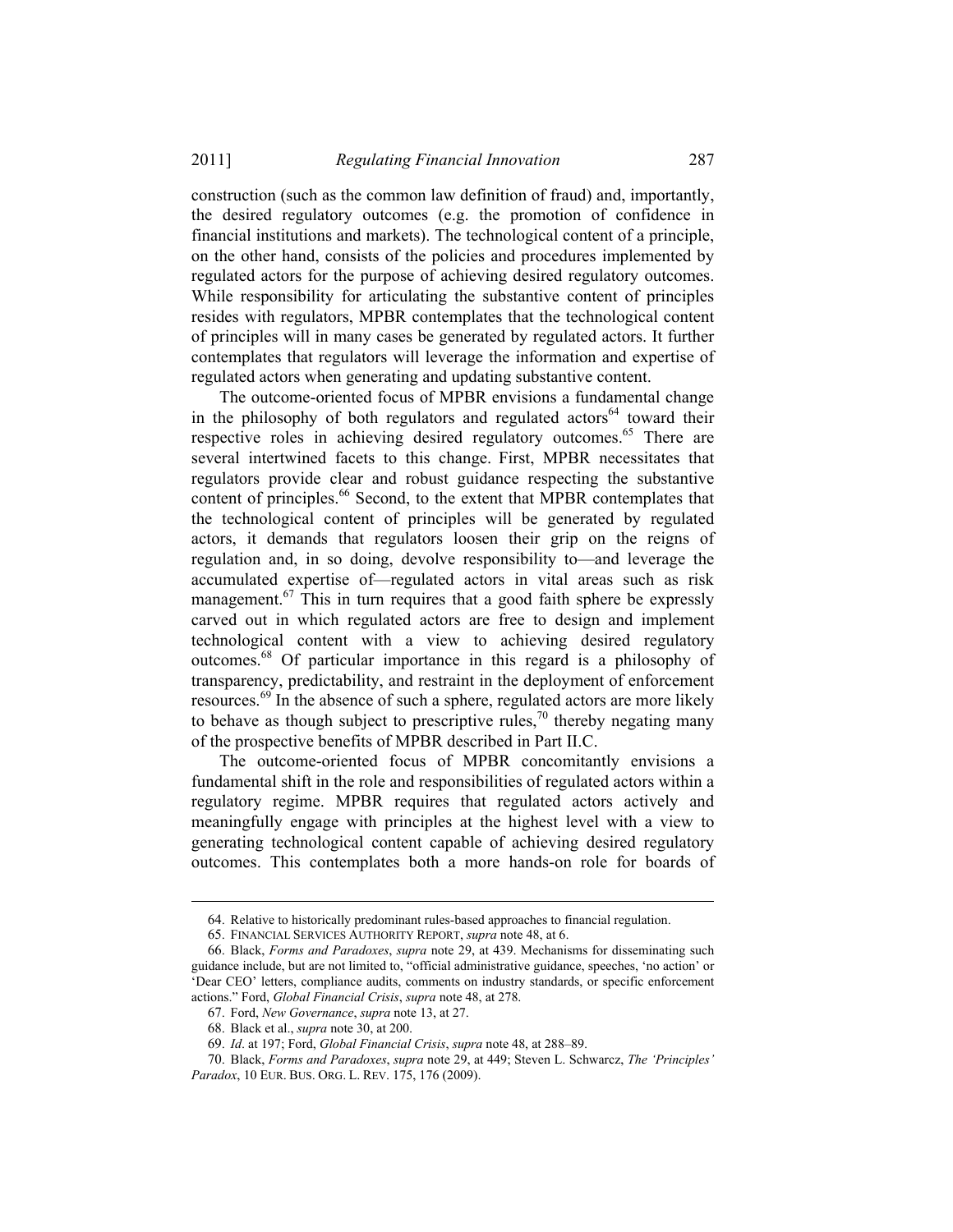directors and senior management in terms of their oversight and stewardship of regulatory compliance matters<sup>71</sup> and, simultaneously, a more strategic business role for firm compliance, risk management, and audit personnel.72 Importantly, it also contemplates a change in the mindset of (many) regulated actors. As explained by the FSA in the context of its migration toward a more principles-based regime:

Firms must change their own behaviour and grasp the opportunities this presents for increased innovation and more flexible operations, while at the same time fully appreciating their regulatory responsibilities and ensuring that they deliver against them.

This will mean a shift in focus from managing a legally driven process of compliance with detailed rules to managing the delivery of defined outcomes in a more flexible regulatory environment.

. . .

 $\overline{a}$ 

Effective compliance will evolve away from a primary focus on the designing, implementing and monitoring processes that embed detailed regulatory rules in business operations. Instead, it will increasingly require the exercise of judgment. $^{73}$ 

Accordingly, in addition to a potentially significant shift in the overall regulatory burden in terms of the generation of technological content, MPBR thus demands from regulated actors a deeper philosophical change in terms of their attitude and approach toward their role in achieving desired regulatory outcomes.

The third essential element of MPBR contemplates a sea change in the relationship between regulators and regulated actors. This change springs from the rejection of the prescriptive, command-and-control relationship of regulated (dis)trust, enforced through an adversarial process, which has generally characterized financial regulation—both before and in the wake of the global financial crisis. Residing at its core, as previously discussed, is a more honest and sophisticated dialogue within which: (1) regulators are more transparent about their expectations and the regulatory outcomes they desire to achieve; and (2) regulated actors are more willing to share their superior information and expertise with a view to achieving regulatory objectives and more forthcoming about the challenges they face in aligning their business activities with these objectives.<sup>74</sup> The goal of this enhanced

<sup>71.</sup> FINANCIAL SERVICES AUTHORITY REPORT, *supra* note 48, at 2; Black et al., *supra* note 30, at 193.

<sup>72.</sup> FINANCIAL SERVICES AUTHORITY REPORT, *supra* note 48, at 17. *See also* Black et al., *supra* note 30, at 200.

<sup>73.</sup> FINANCIAL SERVICES AUTHORITY REPORT, *supra* note 48, at 17. *See also* Black, *Forms and Paradoxes*, *supra* note 29, at 439.

<sup>74.</sup> FINANCIAL SERVICES AUTHORITY REPORT, *supra* note 48, at 8, 17. *See also* Black, *Forms and Paradoxes*, *supra* note 29, at 439; Ford, *Global Financial Crisis*, *supra* note 48.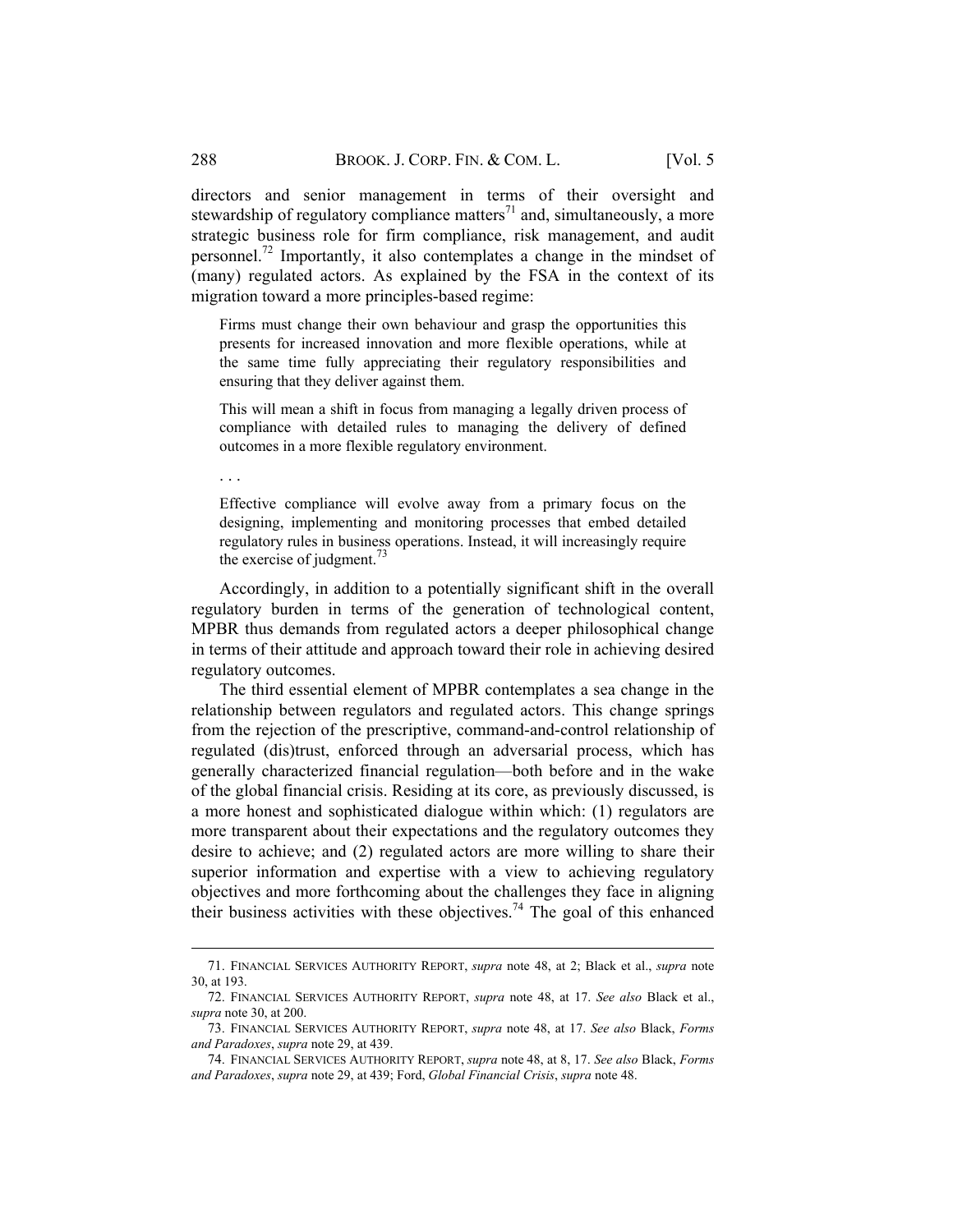dialogic relationship is to foster "shared understandings"<sup>75</sup> between regulators and regulated actors regarding their respective roles and responsibilities within the regulatory regime, the substantive content of principles, and the real world outcomes regulators hope (and can reasonably expect) to achieve.<sup>76</sup> The cultivation of these shared understandings requires the creation of a "new regulatory architecture"<sup>77</sup> in the form of "interpretive" communit [ies]."<sup>78</sup> These interpretive communities—made up of regulators, regulated actors, and third-party stakeholders (such as industry trade associations, investor advocacy groups, and the broader policy community<sup>79</sup>)—constitute the driving force behind MPBR: generating, updating, and disseminating substantive and technological content on a dynamic basis in response to market and regulatory developments.

The forth essential element of MPBR is a credible commitment on the part of regulators to pursue a policy of intensive supervision and targeted and proportional (yet vigorous) enforcement. Supervision and enforcement take on special importance within a more principles-based regime for three related reasons. First, intensive supervision—that is to say, supervision characterized both by a high frequency of interactions and high levels of expertise and independence on the part of supervisors—facilitates greater information flow between regulators and regulated actors and provides a built-in feedback mechanism for communicating regulatory expectations in a non-public, non-adversarial fashion.<sup>80</sup> Intensive supervision thus forms the front line of the enhanced dialogic relationship between regulators and regulated actors.<sup>81</sup> Second, insofar as MPBR contemplates the devolution of responsibility for generating the technological content of principles to regulated actors, intensive supervision and the credible threat of enforcement are necessary in order to ensure the greatest possible

*Id.*

<sup>75.</sup> Black et al., *supra* note 30, at 194. As Black et al. explain:

Whether a rule is clear or certain depends on shared understandings. Just looking at a rule does not tell us whether it is certain. . . . Whether or not a rule is "certain" depends not so much on whether it is detailed or general, but whether all those applying the rule (regulator, regulated firm, court/tribunal) agree on what the rule means.

<sup>76.</sup> *Id*. at 203–04.

<sup>77.</sup> FINANCIAL SERVICES AUTHORITY REPORT, *supra* note 48, at 8.

<sup>78.</sup> Schwarcz, *supra* note 70, at 184.

<sup>79.</sup> Ayres and Braithwaite have used the term "tripartism" to describe this sort of participation by third-parties within the regulatory process. AYRES & BRAITHWAITE, *supra* note 16, at 54–100. 80. *See* Ford, *New Governance*, *supra* note 13, at 35.

<sup>81.</sup> Intensive supervision will be particularly vital during the transition toward a more principles-based regime. *See* Black, *Forms and Paradoxes*, *supra* note 29, at 443 (examining the importance of intensive supervision within the context of the FSA's role-out of its "Treating Customers Fairly" (TCF) Initiative).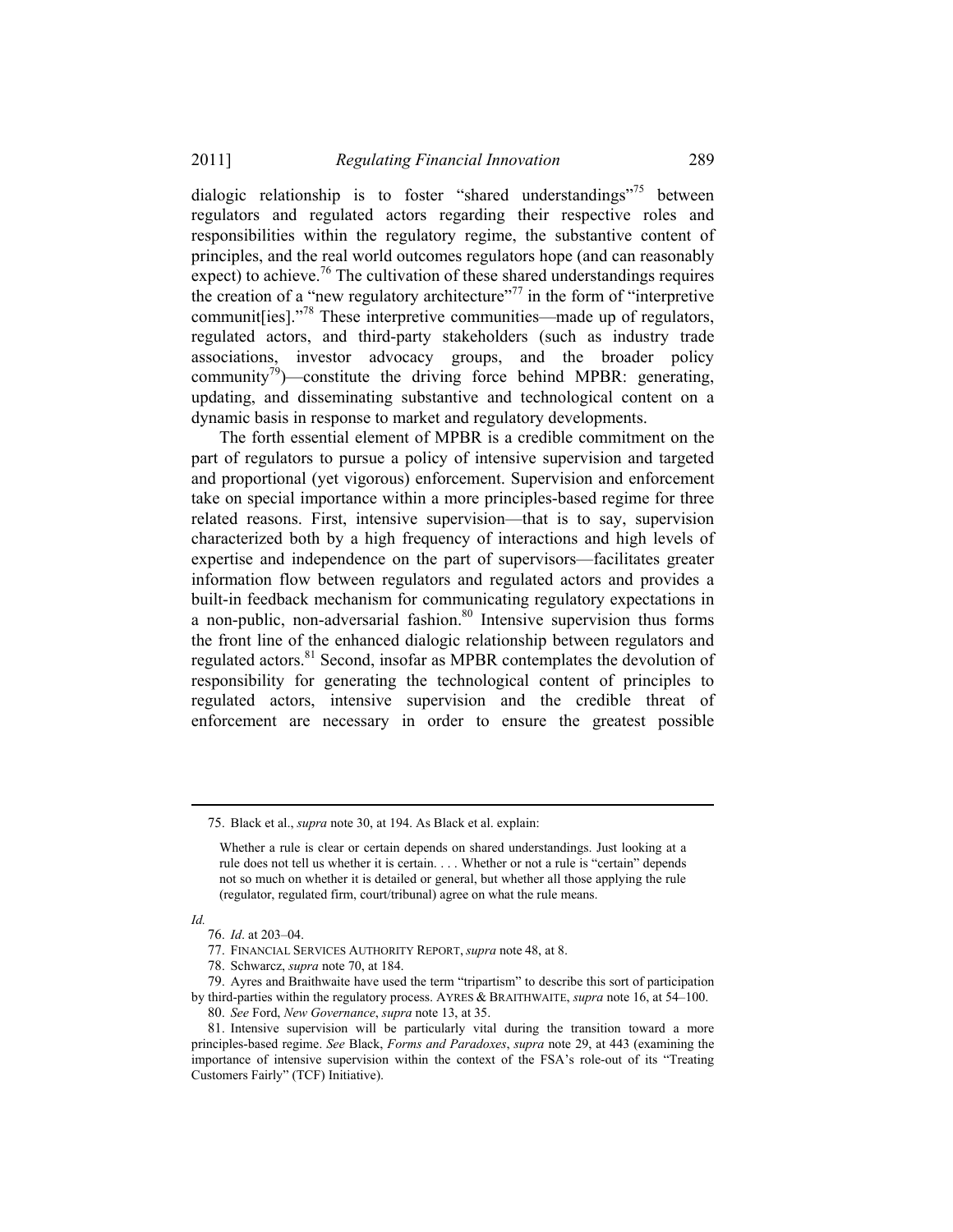congruence between private incentives and public regulatory objectives.<sup>82</sup> At the same time, and as described above, MPBR necessitates that regulators strike a delicate balance between the use of supervision and enforcement to compel compliance and the desire to foster a more honest dialogue and stimulate regulatory innovation.<sup>83</sup> At the fulcrum of this balance is a strategy of targeted and proportional enforcement sensitive to whether any given transgression represents a case of well-intentioned misjudgment or a more deliberate (or willfully blind) attempt to exploit the inherent discretion conferred upon regulated actors under MPBR.<sup>84</sup> Whereas the former may be addressed within the dialogic relationship itself without resort to formal enforcement proceedings, the later demands swift and decisive action on the part of regulators.<sup>85</sup> This dovetails with the final reason why intensive supervision and vigorous enforcement are particularly important within a more principles-based regime: the need to identify, punish, and potentially remove from the marketplace altogether (via delicensing) those "bad apples" whose willful misconduct would otherwise threaten to erode the mutual trust upon which MPBR is premised. Accordingly, while often overlooked by regulators and other observers prior to the global financial crisis, intensive supervision and targeted and proportional enforcement are clearly vital to the success of MPBR.

What emerges from the foregoing discussion is that the essential elements of MPBR—where they all coalesce—form something of an equilibrium. Simultaneously, however, the absence of any one element is likely to thwart the implementation, or precipitate the systemic unraveling, of a regulatory regime founded upon MPBR. The experiences of the FSA are illustrative in this regard: its failure both to foster interpretive communities (or engage as a meaningful participant within them) and to pursue a policy of intensive supervision and vigorous enforcement ultimately undermining its attempts to implement MPBR.<sup>86</sup> Indeed, regulators seeking to harness the prospective benefits of MPBR must address a myriad of potential challenges.

<sup>82.</sup> AYRES & BRAITHWAITE, *supra* note 16, at 19–53. The retention of a strong public role for supervision and enforcement also serves to distinguish MPBR from various forms of selfregulation. *Id*. *See, e.g.*, Weber, *supra* note 58, at 811–12.

<sup>83.</sup> EXPERT PANEL REPORT, *supra* note 48, at 20.

<sup>84.</sup> *Id*.

<sup>85.</sup> Ford, *New Governance*, *supra* note 13, at 48. To this end, MPBR also requires that a robust array of remedial mechanisms (including de-licensing) be available in respect to the violation of principles themselves. *Id*. The "enforcement pyramid" envisioned by Ayres and Braithwaite, at the apex of which resides a "benign big gun" (i.e. a regulatory agency with the power to de-license regulated actors), would seem an appropriate starting point in devising such a model. AYRES & BRAITHWAITE, *supra* note 16, at 35–36.

<sup>86.</sup> *See* Schwarcz, *supra* note 70, at 183–84.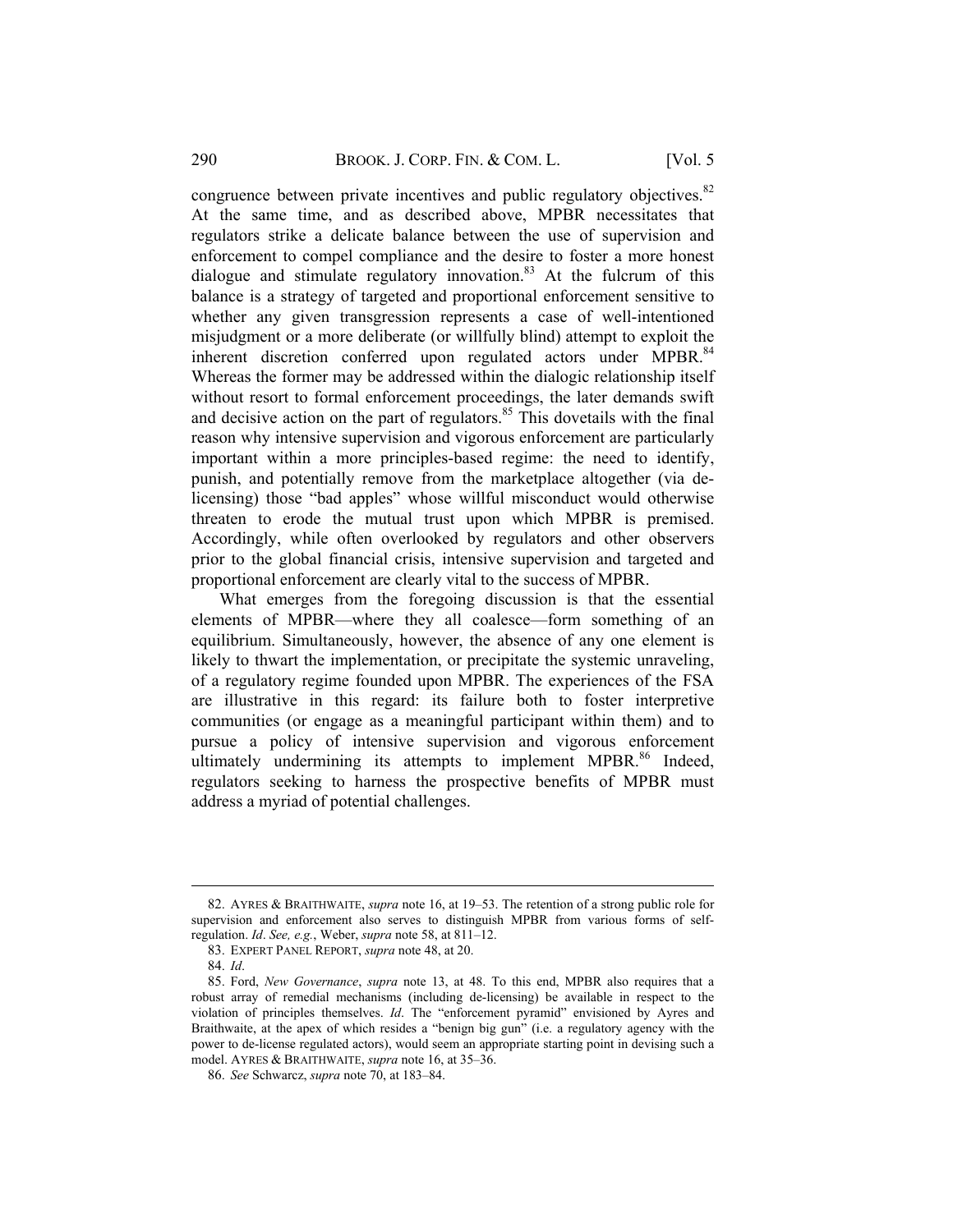#### **C. THE WISDOM AND POTENTIAL CHALLENGES OF MPBR**

If successfully implemented, the wisdom and prospective benefits of MPBR would potentially flow from four primary sources: (1) the attenuation of chronic asymmetries of information and expertise between financial regulators and regulated actors; (2) greater congruence between the private incentives of regulated actors and public regulatory objectives; (3) its responsiveness to changing customs, understandings, and new market developments; and (4) its durability as a source of regulation. Each manifests important advantages in terms of the regulation of financial innovation.

Financial regulators face chronic and potentially severe asymmetries of information and expertise vis-à-vis regulated actors. $87$  These asymmetries are products of, *inter alia*: (1) the high-powered economic incentives unique to regulated actors to invest in the acquisition of information and expertise; and (2) incomplete and often less than timely access of regulators to market and firm-specific information.<sup>88</sup> These asymmetries are likely to be most pronounced on the cutting edge of financial innovation.<sup>89</sup> MPBR holds the potential to attenuate—although perhaps not eliminate—these asymmetries. As described above, it contemplates that regulated actors will, as part of the enhanced dialogic relationship, be more willing to share their superior information and expertise with regulators.<sup>90</sup> The interpretive communities fostered by MPBR—where substantive and technological content is continuously generated, updated, and disseminated—can similarly be viewed as conduits for the accumulation of information and expertise by regulators. Insofar as it can successfully ameliorate these asymmetries, MPBR manifests clear benefits for regulators: making them more effective supervisors and enforcers and, importantly, more capable of playing an active leadership role within interpretive communities. MPBR also manifests potential benefits for compliance-oriented regulated actors by helping to overcome the adverse selection (or "lemons")<sup>91</sup> problem which might otherwise persuade regulators to approach all regulated actors and activities with (potentially unwarranted) suspicion.

<sup>87.</sup> Black, *Critical Reflections*, *supra* note 56, at 3. *See also* ROBERT BALDWIN & MARTIN CAVE, UNDERSTANDING REGULATION: THEORY, STRATEGY, AND PRACTICE 126–27 (1999); Dan Awrey, *The Dynamics of OTC Derivatives Regulation: Bridging the Public-Private Divide*, 11 EUR. BUS. ORG. L. REV. 155, 175–77 (2010) (discussing the regulatory implications of information asymmetries); Paul G. Mahoney, *The Exchange as Regulator*, 83 VA. L. REV. 1453, 1462 (1997).

<sup>88.</sup> In many cases, of course, these asymmetries will also be the product of the financial constraints on regulators.

<sup>89.</sup> *See* Awrey, *supra* note 87, at 175–76 (discussing the challenge of information asymmetry in the context of increasingly complex financial instruments).

<sup>90.</sup> Whether regulated actors will actually share this information and expertise is something of an open question and is, accordingly, explored in greater detail *infra*.

<sup>91.</sup> *See* George A. Akerlof, *The Market for "Lemons": Quality Uncertainty and the Market Mechanism*, 84 Q.J. ECON. 488 (1970).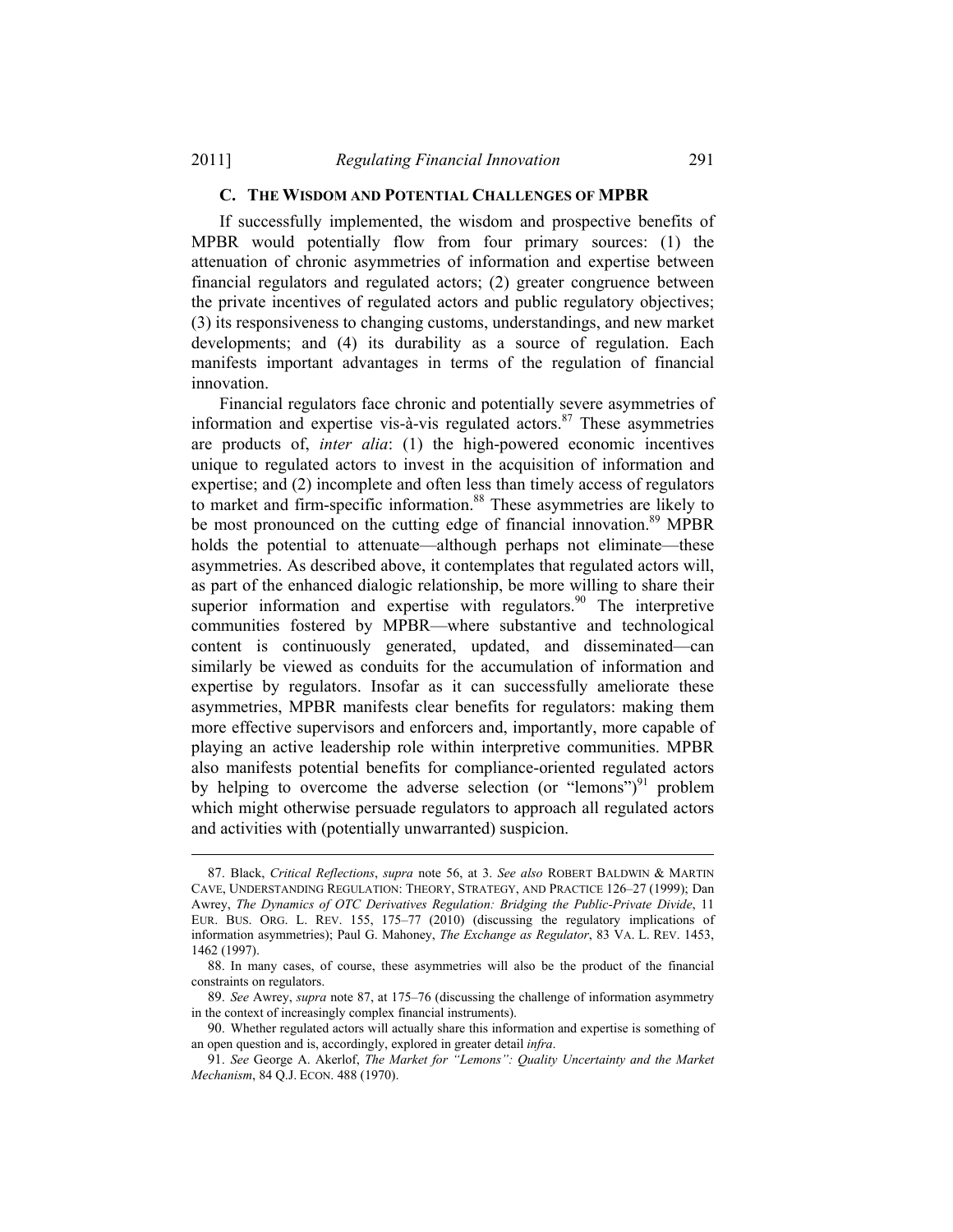#### 292 BROOK. J. CORP. FIN. & COM. L. [Vol. 5

The global financial crisis serves as a powerful reminder that the incentives of private actors will often diverge from the broader public welfare. Intuitively, one would expect this divergence to be particularly acute within new and innovative financial markets. Within such markets, private actors possess powerful incentives to rapidly invest resources with a view to capitalizing upon temporarily high profit margins. At precisely the same time, however, regulators are likely to encourage caution and restraint with a view to identifying the attendant regulatory challenges and crafting the appropriate policy response.<sup>92</sup> MPBR aims to encourage greater congruence between these private incentives and public regulatory objectives via several mechanisms.93 First, having been ex ante participants in the generation of technological content and within various interpretive communities, MPBR implicitly seeks to engender a higher level of commitment from regulated actors in terms of  $ex$  ante compliance.<sup>94</sup> Second, the articulation of outcome-oriented principles acts as a constraint on the discretion that MPBR confers upon regulated actors with respect to the design and implementation of technological content, effectively minimizing the opportunities for welfare-reducing creative compliance and regulatory arbitrage.<sup>95</sup> Finally, MPBR leverages the credible threat of swift and decisive enforcement action (including de-licensing) in response to the violation of regulatory principles in order to recalibrate the incentives of those private actors who might otherwise seek to abuse this discretion.

The third source of prospective benefits flowing from MPBR is its inherent capacity to respond to changing customs, understandings, and new market developments. As Cristie Ford explains, the benefits of such responsiveness are perhaps best understood in juxtaposition to more prescriptive, rules-based regulatory approaches:

The advantage of regulatory principles, as opposed to detailed rules, is not that they will remain forever vague, but rather that their content can be filled in more dynamically and insightfully by those with the greatest

<sup>92.</sup> Concomitantly, this is also likely to be the point at which the asymmetries of information and expertise vis-à-vis regulators and regulated actors will be most acute.

<sup>93.</sup> The advantages of MPBR in terms of the promotion of congruence are particularly clear when compared with more prescriptive, rules-based approaches to regulation. Prescriptive rules are by their very nature either over-inclusive or under-inclusive and thus promote or deter the behavior of regulated actors in ways which are incongruent with their underlying purposes. *See* discussion *supra* Part I.A. Accordingly, as Ford observes: "prescriptive requirements emphasize the wrong things. That is, they encourage firms to focus on detailed compliance rather than to exercise sound judgment with a view to the best interests of their clients and the markets." Ford, *New Governance*, *supra* note 13, at 19.

<sup>94.</sup> *See e.g.*, Weber, *supra* note 58, at 847–48. This is the so-called "buy in" argument. *See* John Armour & David A. Skeel, Jr., *Who Writes the Rules for Hostile Takeovers, and Why?—The Peculiar Divergence of U.S. and U.K. Takeover Regulation*, 95 GEO. L.J. 1727, 1764 (2007) (in the context of the work of the U.K. Takeover Panel); Awrey, *supra* note 87, at 191 (in the context of OTC derivatives regulation).

<sup>95.</sup> Black et al., *supra* note 30, at 195; Black, *Forms and Paradoxes*, *supra* note 29, at 438.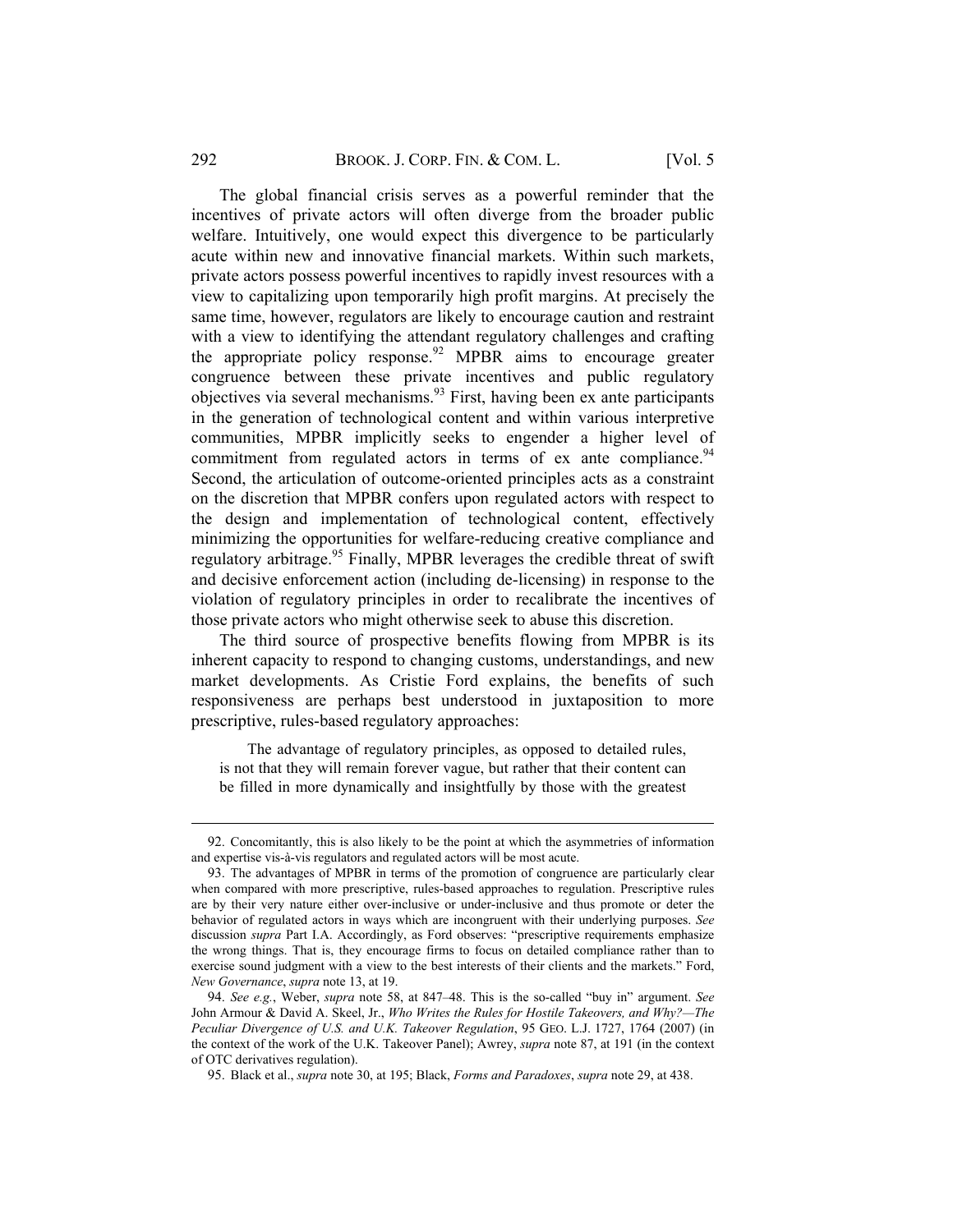understanding of the relevant situations. . . . The difference is that *their content is meant to remain flexible and up to date—that rather than ossifying, the principles' content will continue to evolve, discarding older formulations as newer, more comprehensive or effective ones emerge.*<sup>9</sup>

The responsiveness of MPBR is thus of particular utility (especially relative to more prescriptive, rules-based approaches)<sup>97</sup> within the context of financial markets, where change and innovation are among the only constants.98 Importantly, the responsiveness of MPBR—and in particular its ability to evolve to reflect new market developments without modification to its substantive core—further minimizes the potential opportunities for creative compliance and regulatory arbitrage. Indeed, when combined with its outcome-oriented focus, the responsiveness of MPBR arguably renders it more or less impervious to evasion.

Finally, the responsiveness of MPBR enhances its durability as a source of regulation. The generation of prescriptive rules represents a crystallized—and therefore relatively static—response to the prevailing conditions within a market, regulatory, and political environment at a particular moment in time.<sup>99</sup> Thereafter incapable of reflecting changing conditions or new learning, rules "ossify" quickly and, thus, require constant amendment in order to respond to the rapid pace of change and innovation that characterizes modern financial markets.<sup>100</sup> In sharp contrast, the responsiveness of MPBR enables it to evolve organically in response to market developments and new regulatory challenges, often without the need for formal regulatory intervention.<sup>101</sup> Accordingly, as observed by Lawrence Cunningham, "[i]n rapidly changing environments, such as securities markets, rules can become obsolete faster than principles."<sup>102</sup>

The wisdom of MPBR is perhaps most intuitively understood in terms of the agency and transaction cost implications of the long-term, iterative "relational contract"103 formed between regulators and regulated

<sup>96.</sup> Ford, *New Governance*, *supra* note 13, at 36 (emphasis added).

<sup>97.</sup> Black et al., *supra* note 30, at 193.

<sup>98.</sup> Weber, *supra* note 58, at 812–13. Here we find an obvious and important parallel between MPBR and new governance. As explained by Weber, "[n]ew governance tools aim to respond to the continual changes of regulated society and knowledge itself, so 'all solutions [to problems] should be seen as provisional.'" *Id*. at 838 (quoting David M. Trubek & Louise G. Trubek, *New Governance & Legal Regulation: Complementarity, Rivalry, and Transformation*, 13 COLUM. J. EUR. L. 539, 542 (2006)).

<sup>99.</sup> *See* Black et al., *supra* note 30, at 193.

<sup>100.</sup> Ford, *New Governance*, *supra* note 13, at 36.

<sup>101.</sup> *Id*. at 45.

<sup>102.</sup> Cunningham, *supra* note 2, at 1423 (citing Frank Partnoy, *A Revisionist View of Enron and the Sudden Death of "May,"* 48 VILL. L. REV. 1245, 1265 (2003)).

<sup>103.</sup> *See* Oliver E. Williamson, *Transaction-Cost Economics: The Governance of Contractual Relations*, 22 J.L. & ECON. 233, 238 (1979) (citing Ian R. Macneil, *Contracts: Adjustment of Long-Term Economic Relations Under Classical, Neoclassical, and Relational Contract Law*, 72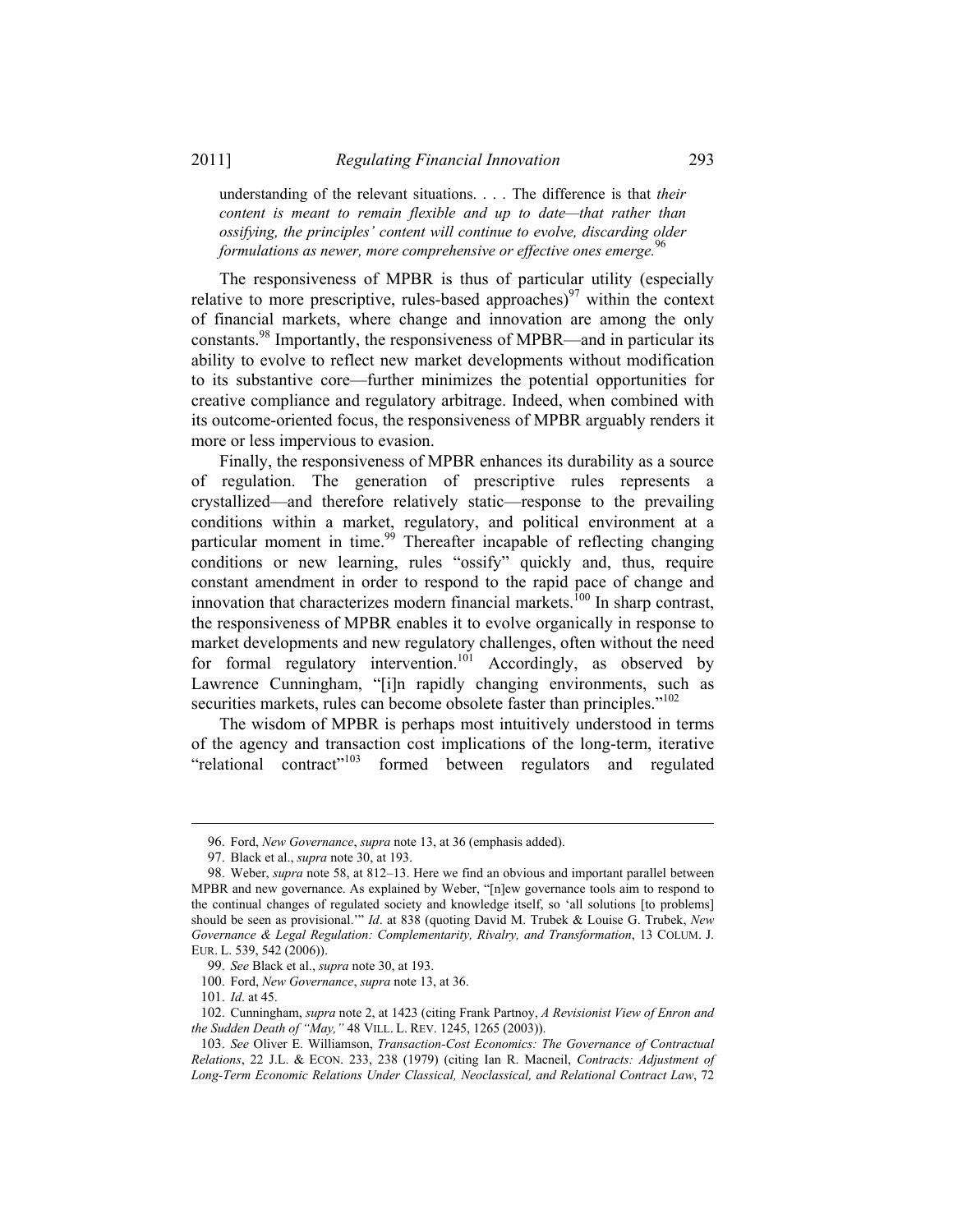actors.104 Viewed from this perspective, the benefits of MPBR in terms of enhancing the expertise and information possessed by regulators, promoting greater congruence, and responding to uncertain future contingencies can each be seen as constraining opportunism (agency costs) on the part of regulated actors.<sup>105</sup> At the same time, the responsiveness and durability of MPBR can be seen as combining to reduce the transaction costs stemming from the inevitable adaptation of this relational contract in response to changing customs, understandings, and new developments within financial markets.<sup>106</sup> Notably, this account of the agency and transaction cost implications of MPBR as a relational contract diverges markedly from the two-dimensional transaction cost analyses rooted in the traditional dialectic described above which, as an aside, share many similarities with the "classical"<sup>107</sup> contract model.

All of this is not to suggest, however, that any move toward MPBR would be somehow "costless."<sup>108</sup> The transition to MPBR would likely entail a short-term spike in the costs incurred by regulated actors stemming from the overhaul of technological content to reflect desired regulatory outcomes. Over the longer term, however, one might expect regulated actors to realize an "innovation dividend" flowing from, *inter alia*, the implementation of bespoke regulatory compliance systems (and the resulting rationalization of costs) and the extraction of positive network externalities from their participation within interpretive communities. Indeed, the realization of such dividends may well be imperative in terms of garnering a sufficient level of philosophical buy-in from regulated actors. For regulators, MPBR would likely entail a somewhat more permanent cost increase relative to more prescriptive, rules-based approaches. This increase would flow from the need for sustained investment in the infrastructure of MPBR: the additional supervisory and relationship management personnel, on-going education programs, and enhanced call center capabilities necessary to build more dialogic relationships with regulated actors.<sup>109</sup>

NW. U. L. REV. 854, 885, 890, 901 (1978)). The relational contract in this example would be the entire body of substantive and technological content generated by regulators and regulated actors within the context of their long-term, iterative relationship.

<sup>104.</sup> The reason for this intuitiveness is perhaps that the relationship is essentially a contract between a licensor (the regulator) and licensee (the regulated actor) wherein the regulator, in exchange for certain undertakings (e.g. compliance with regulation), grants the regulated actor a license to engage in business activities within the parameters of their registration.

<sup>105.</sup> Although, as described in greater detail below, regulated actors are not the only parties in respect to which agency cost concerns arise within the context of MPBR.

<sup>106.</sup> Enhancing the expertise and information possessed by regulators may also generate transaction cost benefits to the extent that, after accounting for acquisition costs, regulators are able to more cost-effectively identify, understand, and respond to new market developments.

<sup>107.</sup> *See* Williamson, *supra* note 103, at 236–37.

<sup>108.</sup> In the sense either of being Pareto optimal or manifesting zero transition costs.

<sup>109.</sup> The FSA, for example, earmarked £50 million to cover non-recurring expenses relating to, inter alia, reorganization costs, training and development, and improved knowledge management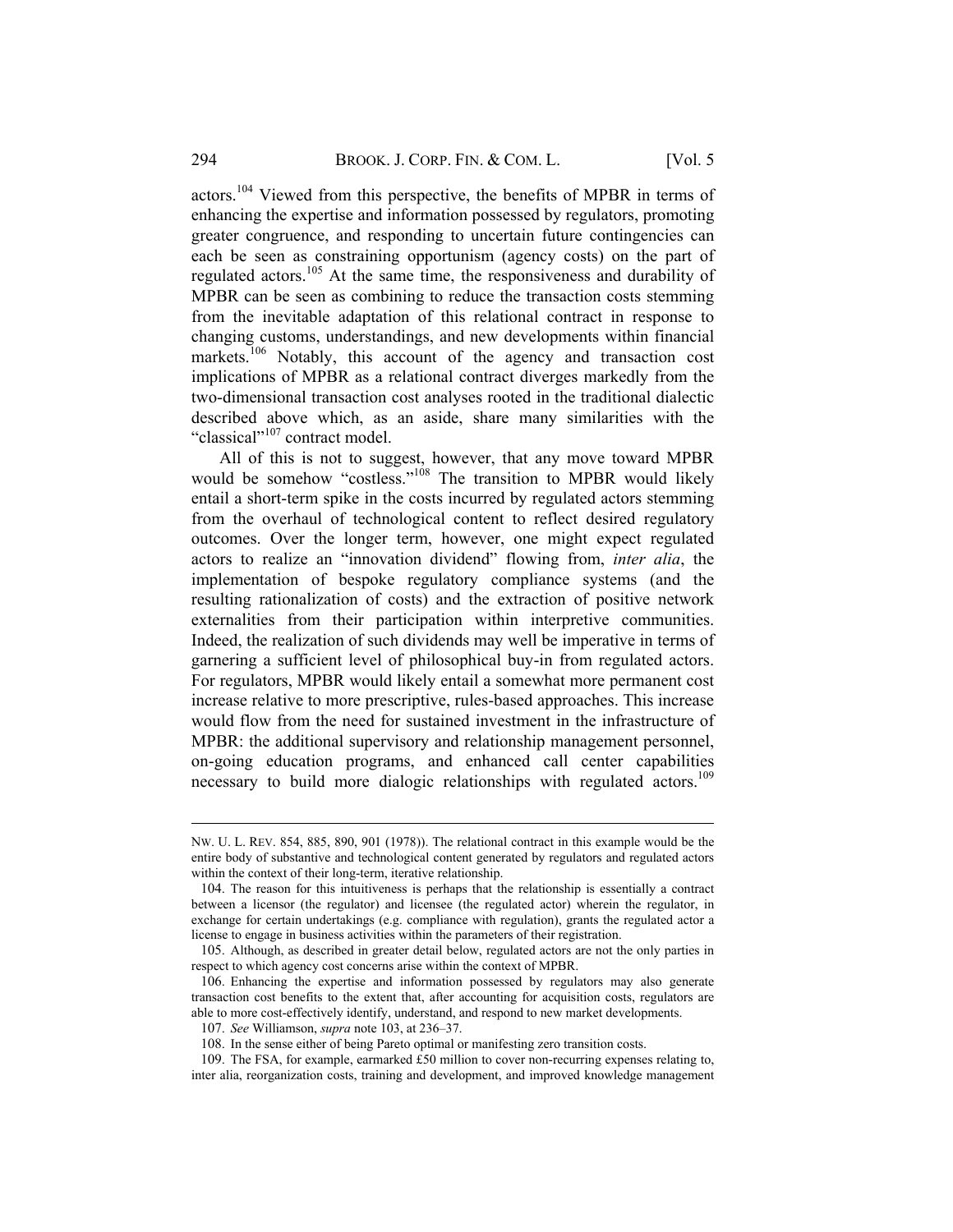2011] *Regulating Financial Innovation* 295

Ultimately, however, such investments may provide a useful signal to regulated actors that regulators are committed to MPBR, thus potentially helping to overcome the trust paradox described in greater detail below.

Financial regulators seeking to harness the prospective benefits of MPBR must also address a host of potential challenges. The most frequently cited of these challenges, perhaps not surprisingly, emanate from the traditional dialectic: a perceived absence of certainty surrounding principles resulting in unpredictability in their application.<sup>110</sup> Articulated somewhat differently, the inherent flexibility of MPBR gives rise to the possibility that regulators and regulated actors will fail to arrive at shared understandings respecting the scope and/or substantive content of principles.<sup>111</sup> Understandably, regulated actors do not wish to operate within an environment of regulatory uncertainty—especially where there are significant costs associated with the risk of "getting it wrong."<sup>112</sup> Within such an environment, one might expect some regulated actors to adopt more conservative interpretations of principles as a way of mitigating this risk, thus generating an unintended "chilling effect." Julia Black has characterized this as the "compliance paradox"<sup>113</sup> of MPBR. Insofar as it incentivizes regulated actors to err on the side of caution in this way, the absence of sufficient certainty and predictability thus runs counter to the prevailing current of MPBR—stifling regulatory innovation rather than promoting it.114 At the same time, however, this critique ignores the extent to which the more honest and sophisticated dialogue and greater mutual trust between regulators and regulated actors residing at the heart of MPBR may actually serve to *enhance* the certainty and predictability surrounding principles.

The potential absence of sufficient certainty and predictability also raises the prospect of "regulatory creep."<sup>115</sup> The concept of regulatory creep proceeds from the premise that regulation—like matter in a gaseous state will inevitably expand into any empty space that it encounters. Viewed in this light, the flexibility of MPBR introduces the possibility that it may be used (and abused) by regulators to expand the reach of the regulatory hand into the business activities of regulated actors in a discretionary or arbitrary

in connection with its transition to a more principles-based regime. FINANCIAL SERVICES AUTHORITY REPORT, *supra* note 48, at 18.

<sup>110.</sup> Black et al., *supra* note 30, at 196.

<sup>111.</sup> This possibility is arguably rendered more likely by virtue of the proliferation of guidance (and sources of guidance) within the interpretive communities of MPBR. *Id*. at 197; Nelson, *supra* note 2, at 94.

<sup>112.</sup> Black et al., *supra* note 30, at 195.

<sup>113.</sup> Black, *Forms and Paradoxes*, *supra* note 29, at 449.

<sup>114.</sup> Carlos Conceicao & Rosalind Gray, *Problems of Uncertainty*, 26 INT'L FIN. L. REV. 42, 43 (2007).

<sup>115.</sup> Black et al., *supra* note 30, at 196.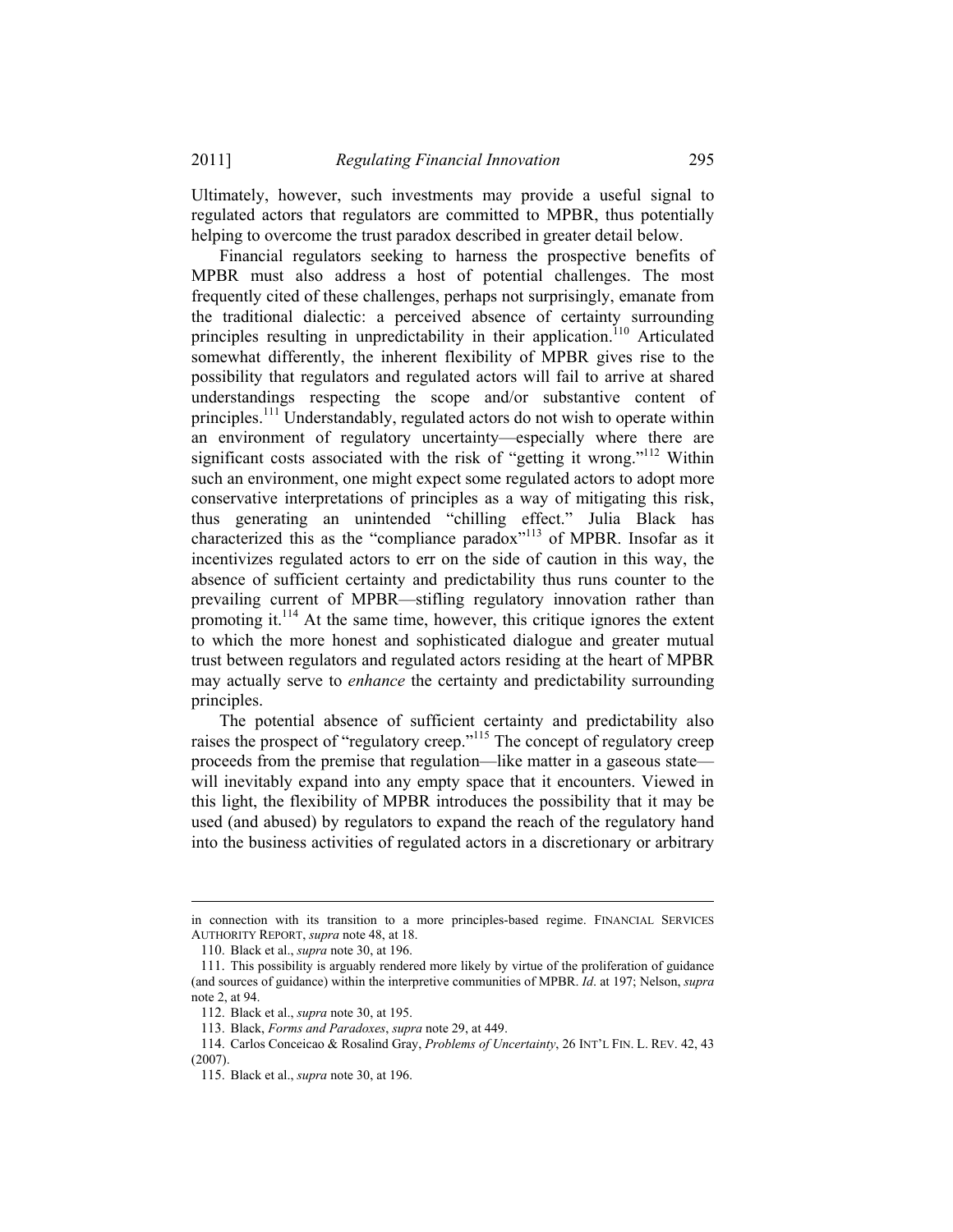fashion.116 A similar risk arises in connection with the technological guidance generated within interpretive communities, where a concern exists that industry-developed "recommended," "good," or "best" practices will be invoked by regulators as an "opaque proxy"<sup>117</sup> for prescriptive rules. While the risk of regulatory creep is omnipresent, it is particularly acute in the context of politically charged environments such as that which has followed in the aftermath of the global financial crisis.

The challenges posed by the potential uncertainty and unpredictability of principles should not be discounted.118 The two most significant challenges, however, stem not from the nature of principles, but rather the nature of the relationship which MPBR envisions between regulators and regulated actors. The first of these challenges is how to build the mutual trust necessary to sustain truly dialogic relationships. As the FSA has acknowledged, fostering and maintaining this trust is the "acid test"<sup>119</sup> of MPBR. However, while the new regulatory architecture of MPBR manifests the potential to generate greater mutual trust, a fairly high threshold level of trust would instinctively seem necessary at the outset of the relationship in order to get MPBR off the ground. Black has characterized this as the "trust paradox."120 Overcoming the trust paradox may prove particularly difficult in the current climate, where the global financial crisis has served to undermine public confidence in the expertise and incentives of both regulators and regulated actors. In the wake of the crisis, therefore, it remains an open question whether MPBR can generate the level of mutual trust necessary to unlock its inherent potential.

The second significant challenge posed by the nature of the enhanced dialogic relationship is the prospect of regulatory capture. As described above, MPBR contemplates close contact and collaboration between regulators and regulated actors within the context of both their supervisory relationships and as participants within interpretive communities. The frequency and intensity of these interactions<sup>121</sup> places regulated actors in an advantageous strategic position relative to other stakeholders to influence over the long-term and in potentially very subtle and sophisticated ways the attitudes of regulators and, accordingly, the substantive content of regulation.122 The potential for such "soft" capture is exacerbated by the

<sup>116.</sup> Cunningham, *supra* note 2, at 1433.

<sup>117.</sup> Mark Wagstaff, Principles Based Regulation: Stability, Risk and Trust 17–18 (Sept. 4, 2007) (unpublished manuscript), *available at* http://www.cbr.cam.ac.uk/pdf/Wagstaff\_Paper.pdf.

<sup>118.</sup> Although, as previously discussed, the enhanced dialogic relationship and interpretive communities contemplated by MPBR are specifically designed to address these challenges.

<sup>119.</sup> FINANCIAL SERVICES AUTHORITY REPORT, *supra* note 48, at 18.

<sup>120.</sup> Black, *Forms and Paradoxes*, *supra* note 29, at 456.

<sup>121.</sup> Along with the likely disparity between the resources possessed by regulators and regulated actors.

<sup>122.</sup> For an excellent description of how the U.S. banking industry has succeeded in capturing both federal banking regulators and the U.S. Congress, primarily by inculcating a pervasive belief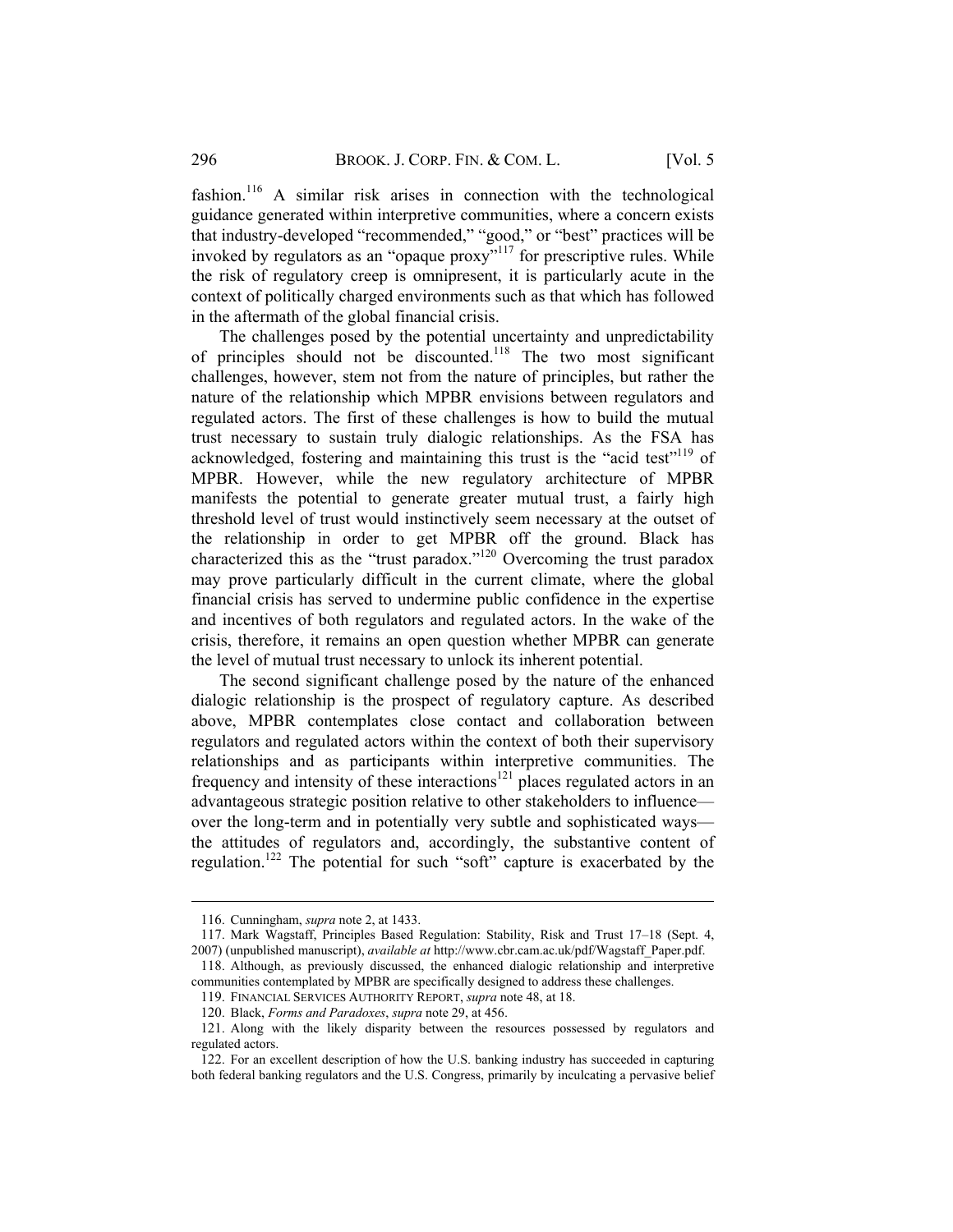2011] *Regulating Financial Innovation* 297

chronic asymmetries of information and expertise described above. Minimizing the opportunities for capture, and with it the hollowing out of substantive regulation by powerful vested interests, is thus of vital importance to the success of MPBR. Potential strategies for minimizing such opportunities will be explored in Part III.

It is a testament to the enormity of the foregoing challenges that the essential elements of MPBR have yet to be implemented in their entirety in any jurisdiction. Even the standard-bearer of MPBR—the FSA—has failed thus far to acquire the expertise (or will) necessary to assert itself as an active participant within interpretive communities and, thus, as an effective counterweight to regulated  $\arccos$ <sup>123</sup> Perhaps more fundamentally, the FSA's adherence to a belief in the self-correcting nature and optimality of free and unfettered financial markets prior to the crisis<sup>124</sup> undermined both the intensity (and focus<sup>125</sup>) of its supervision and the vigor with which it pursued enforcement action. Nevertheless, its inherent promise—combined with the potential shortcomings of more prescriptive, rules-based approaches—suggests that it is far too early to write MPBR off. Indeed, time may well be a critical success factor; time to build mutual trust and accrete substantive content. Accordingly, and with a view to the future, the time has come to examine a case study illustrating both the wisdom and potential challenges of MPBR: the regulation of OTC derivatives markets.

# **III. MPBR AND FINANCIAL INNOVATION: THE REGULATION OF OTC DERIVATIVES MARKETS**

OTC derivatives markets are the 800-pound gorillas of the global financial system.<sup>126</sup> At their most basic level, OTC derivatives are constructed out of two basic building blocks: options and forwards.<sup>127</sup> These

in the benefits of free markets and their importance in securing America's global position, see SIMON JOHNSON & JAMES KWAK, 13 BANKERS: THE WALL STREET TAKEOVER AND THE NEXT FINANCIAL MELTDOWN (2010). *See also* Weber, *supra* note 58 (discussing dynamic cooperation between the public and private sectors in the context of new governance).

<sup>123.</sup> Ford, *Global Financial Crisis*, *supra* note 48, at 261.

<sup>124.</sup> *See* FINANCIAL SERVICES AUTHORITY, THE TURNER REVIEW: A REGULATORY RESPONSE TO THE GLOBAL BANKING CRISIS 86–88 (2009), *available at* http://www.fsa.gov.uk/pubs/other/turner\_review.pdf.

<sup>125.</sup> Effectively by causing the FSA to shift its focus away from potential systemic risks. *Id*.

<sup>126.</sup> As of December 2009, the Bank for International Settlements reported the outstanding notional value of all OTC derivatives at \$615 *trillion*: several times the global (M3) money supply. BANK FOR INT'L SETTLEMENTS, BIS QUARTERLY REVIEW 25 (June 2010), *available at* http://www.bis.org/pub/qtrpdf/r\_qt1006.pdf. However, while illuminative of the size and growth of derivatives markets, notional value—effectively the benchmark against which cash flows are calculated in the context of derivatives transactions—does not provide an accurate picture of value actually at risk. This is illustrated, for example, by the fact that while the gross market value of all OTC derivatives decreased by 15% between June and December 2009, gross credit exposures fell by only 6% during the same period. *Id*.

<sup>127.</sup> Whereas options represent a contingent *right* to acquire or dispose of an asset in the future at a pre-determined price, forwards represent an *obligation* to do so. *See* Ed Murray, *UK Financial*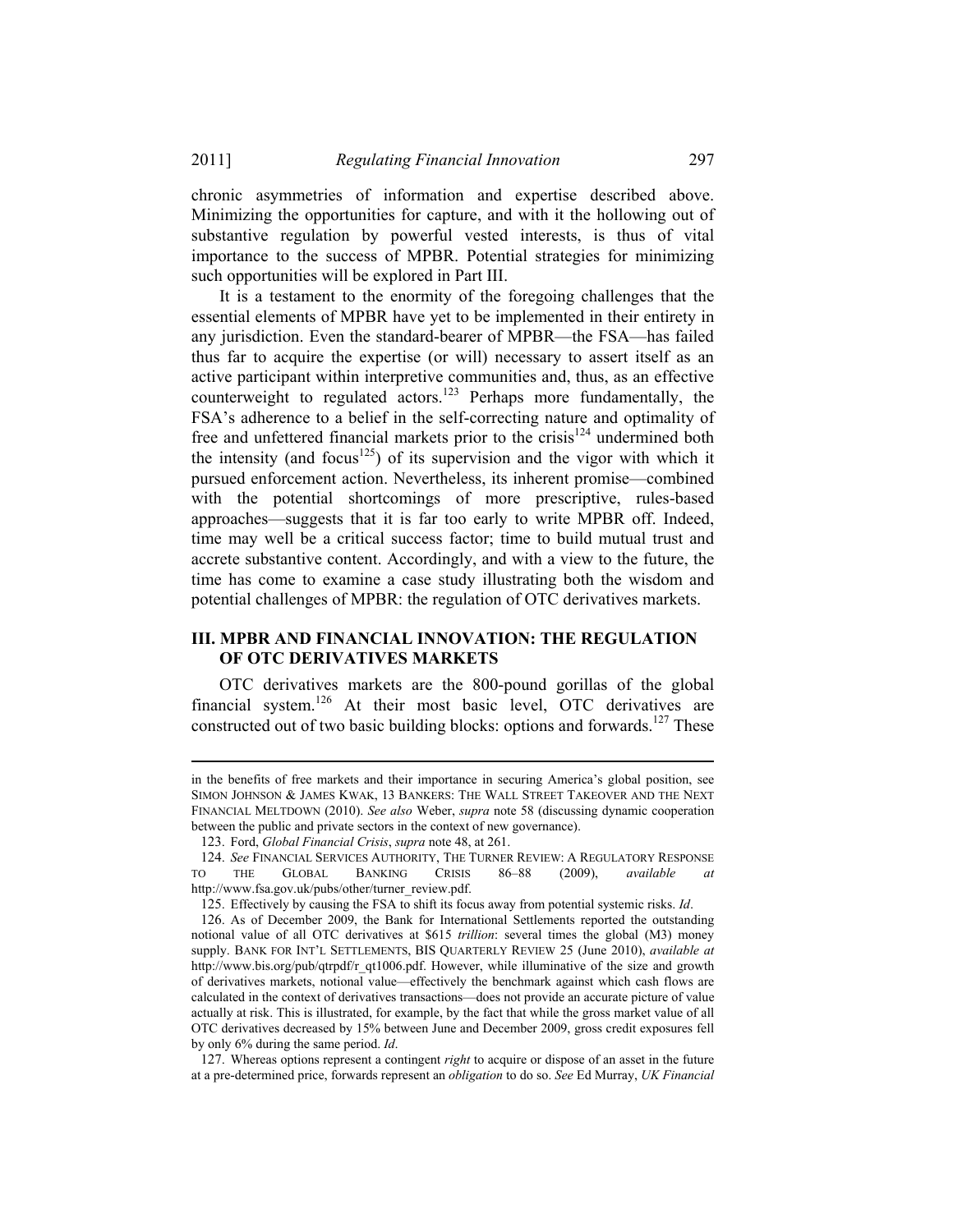building blocks can then be combined in an infinite number of ways (and with reference to an infinite number of underlying assets), thus giving birth to the overwhelming diversity and dazzling complexity observed within modern OTC derivatives markets. From "plain vanilla" currency, interest rate, and equity-linked swaps, to credit derivatives, complex structured notes, and other securitizations, the structure and potential uses of OTC derivatives are theoretically as boundless as the imaginations of the Wall Street and Canary Wharf "rocket scientists" who create them.<sup>128</sup> Put simply, OTC derivatives markets are hotbeds of financial innovation.

The regulation of OTC derivatives markets represents a compelling case study for at least two other reasons. First, OTC derivatives played a prominent role in both the origins and spread of the global financial crisis. Asset-backed securities and complex collateralized debt obligations (CDOs) resided at the heart of the "originate and distribute"<sup>129</sup> lending model which precipitated the U.S. sub-prime mortgage crisis. The liquidity crunch unleashed by the resulting market uncertainty tore through the balance sheets of many financial institutions, sparking the flight of assets and collateral calls<sup>130</sup> which triggered the near collapse of Bear Stearns,<sup>131</sup> the bankruptcy of Lehman Brothers,<sup>132</sup> and the government bailout of AIG between March and September 2008.<sup>133</sup> Second, as amply illustrated by the crisis, OTC derivatives markets pose a number of significant challenges for financial regulators.<sup>134</sup> Many of these challenges stem from the complexity,

130. Many of which were themselves linked to OTC derivatives.

131. *See The \$2 Bailout*; *Investment Banks*, ECONOMIST, Mar. 22, 2008, at 94, *available at* http://www.economist.com/node/10881453.

*Derivatives Commodities Markets*, *in* FINANCIAL MARKETS AND EXCHANGES LAW 265, 267–70 (Michael Blair & George Walker eds., 2007); Norman Menachem Feder, *Deconstructing Overthe-Counter Derivatives*, 2002 COLUM. BUS. L. REV. 677, 681; Bernard J. Karol, *An Overview of Derivatives as Risk Management Tools*, 1 STAN. J.L. BUS. & FIN. 195, 195–96 (1995); Adam R. Waldman, *OTC Derivatives & Systemic Risk: Innovative Finance or the Dance into the Abyss?*, 43 AM. U. L. REV. 1023, 1026–28 (1994). While beyond the scope of this Article, developing a sufficiently robust definition of derivatives for regulatory purposes has proven problematic.

<sup>128.</sup> For a more comprehensive overview of the taxonomy of OTC derivatives, see generally SATYAJIT DAS, THE SWAPS AND FINANCIAL DERIVATIVES LIBRARY (3rd ed. 2006).

<sup>129.</sup> Rather than continuing to hold debt (un-hedged) on its balance sheet, the originate-anddistribute model contemplates that lenders will repackage debt and distribute it to third party investors via securitization. Amongst other implications, this has the effect of eliminating the lenders' exposure to borrower default and, thus, reduces the incentives of lenders to invest resources with a view to monitoring creditor quality.

<sup>132.</sup> *See* ANTON R. VALUKAS, JENNER & BLOCK LLP, LEHMAN BROS. HOLDINGS INC. CHAPTER 11 PROCEEDINGS EXAMINERS REPORT 2 (2010), *available at* http://lehmanreport.jenner.com.

<sup>133.</sup> For a detailed account of AIG's derivatives operations, how they precipitated the firm's downfall, and the subsequent bailouts, see William K. Sjostrom, Jr., *The AIG Bailout*, 66 WASH. & LEE L. REV. 943 (2009).

<sup>134.</sup> These challenges stem from, inter alia: (1) the size of OTC derivatives markets; (2) the complex inter-connections they create between derivative, underlying, and related markets; and (3) the opportunities they generate for opportunism, market manipulation, and regulatory arbitrage.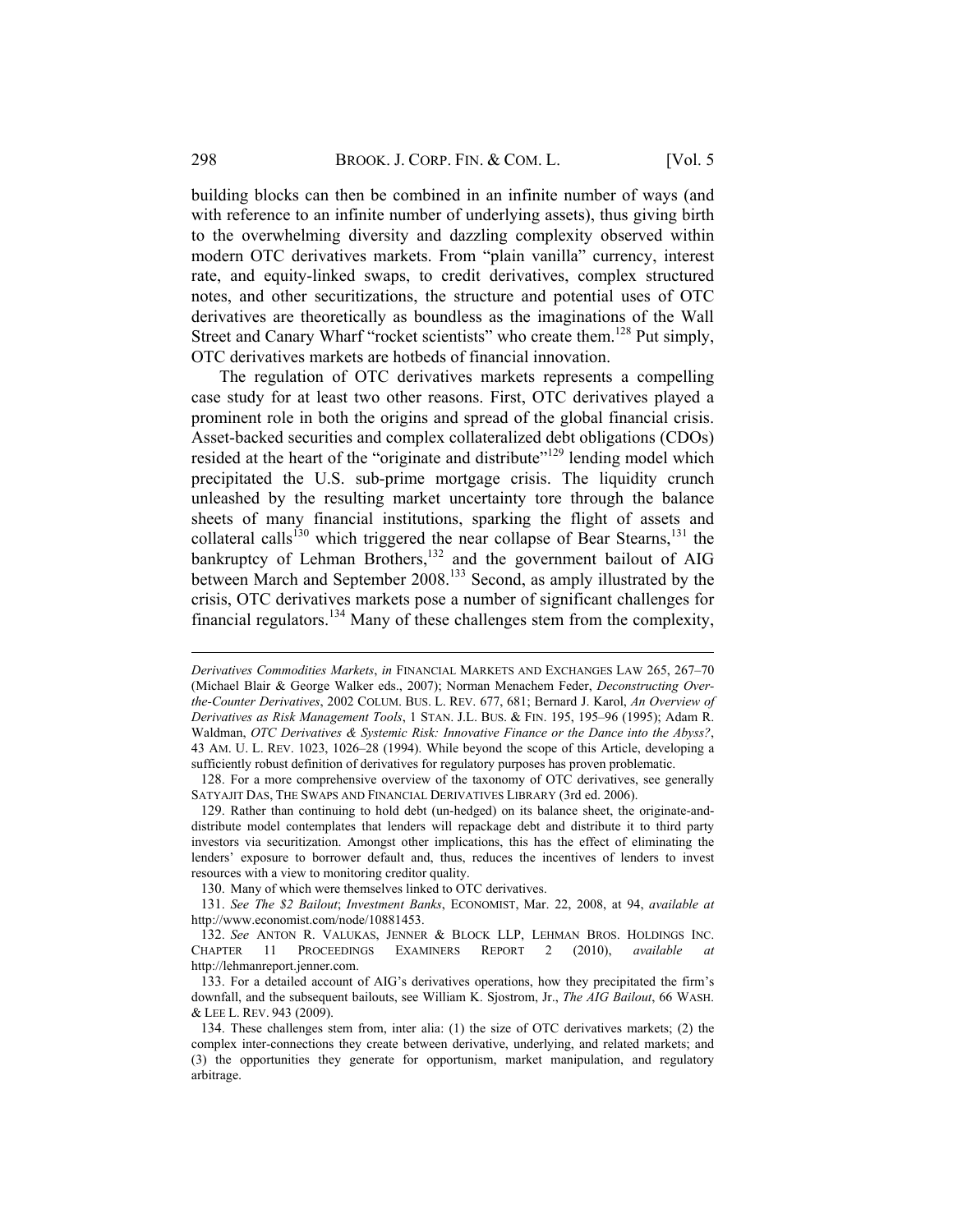opacity, and pace of innovation within OTC derivatives markets and, accordingly, highlight the chronic asymmetries of information and expertise which confront financial regulators. The regulation of OTC derivatives markets thus represents a significant—and socially important—real world test of the wisdom and prospective benefits of MPBR.

OTC derivatives markets have historically fallen outside the perimeter of U.S. financial regulation.135 The absence of regulatory intervention was primarily attributable to a pervasive belief—enshrined in the Commodity Futures Modernization Act of 2000 (CFMA)<sup>136</sup>—in the societal benefits generated by free markets and their role in securing the United States' global position.<sup>137</sup> In the wake of the global financial crisis, however, the White House, Congress, and U.S. financial regulators have been spurred to re-evaluate this non-interventionist stance and determine how best to respond to the complexity, opacity, and systemic importance of OTC derivatives markets. The centerpiece of the U.S. response was enacted in July 2010 as Title VII of the Dodd-Frank Wall Street Reform and Consumer Protection Act.<sup>138</sup>

#### **A. OTC DERIVATIVES MARKETS AND THE DODD-FRANK ACT**

The Obama Administration has characterized the objectives of its new approach toward the regulation of OTC derivatives markets as to: (1) guard against excessive systemic risk; (2) promote "transparency and efficiency"; (3) prevent "market manipulation, fraud, insider trading, and other market abuses"; and (4) block inappropriate marketing to unsophisticated parties.<sup>139</sup> The Dodd-Frank Act employs three primary mechanisms in pursuit of these

<sup>135.</sup> From their inception until the enactment of the Commodity Futures Modernization Act of 2000, Pub. L. No. 106-554, 114 Stat. 2763 (2000), OTC derivatives markets enjoyed a de facto exemption from regulation largely attributable to the jurisdictional posturing of the Securities Exchange Commission (SEC), Commodity Futures Trading Commission (CFTC), and federal banking regulators. *See generally* Roberta Romano, *The Political Dynamics of Derivatives Security Regulation*, 14 YALE J. ON REG. 279 (1997) (discussing the multiple regulator status of financial derivatives and contemplating a shift to a unitary approach). This exemption was formalized under the CFMA, which exempted OTC derivatives markets from regulatory oversight by the SEC, CFTC and state regulators.

<sup>136.</sup> Commodity Futures Modernization Act of 2000, Pub. L. No. 106-554, 114 Stat. 2763.

<sup>137.</sup> Indeed, this view pervades the 1999 Report of the President's Working Group on Financial Markets that provided the inspiration for the CFMA. *See* PRESIDENT'S WORKING GRP. ON FIN. MARKETS, OVER-THE-COUNTER DERIVATIVES MARKETS AND THE COMMODITY EXCHANGE ACT (1999); *see also* JOHNSON & KWAK, *supra* note 122.

<sup>138.</sup> Dodd-Frank Wall Street Reform and Consumer Protection Act, Pub. L. No. 111-203, 124 Stat. 1376, 1570–80 (2010). *See also* Press Release, U.S. Dep't of the Treasury, Administration's Regulatory Reform Agenda Reaches New Milestone: Final Piece of Legislative Language Delivered to Capital Hill (Aug. 11, 2009), http://www.treasury.gov/press-center/pressreleases/Pages/tg261.aspx [hereinafter Treasury Press Release] (including the proposed text of the Over-the-Counter Derivatives Markets Act of 2009).

<sup>139.</sup> Treasury Press Release, *supra* note 138.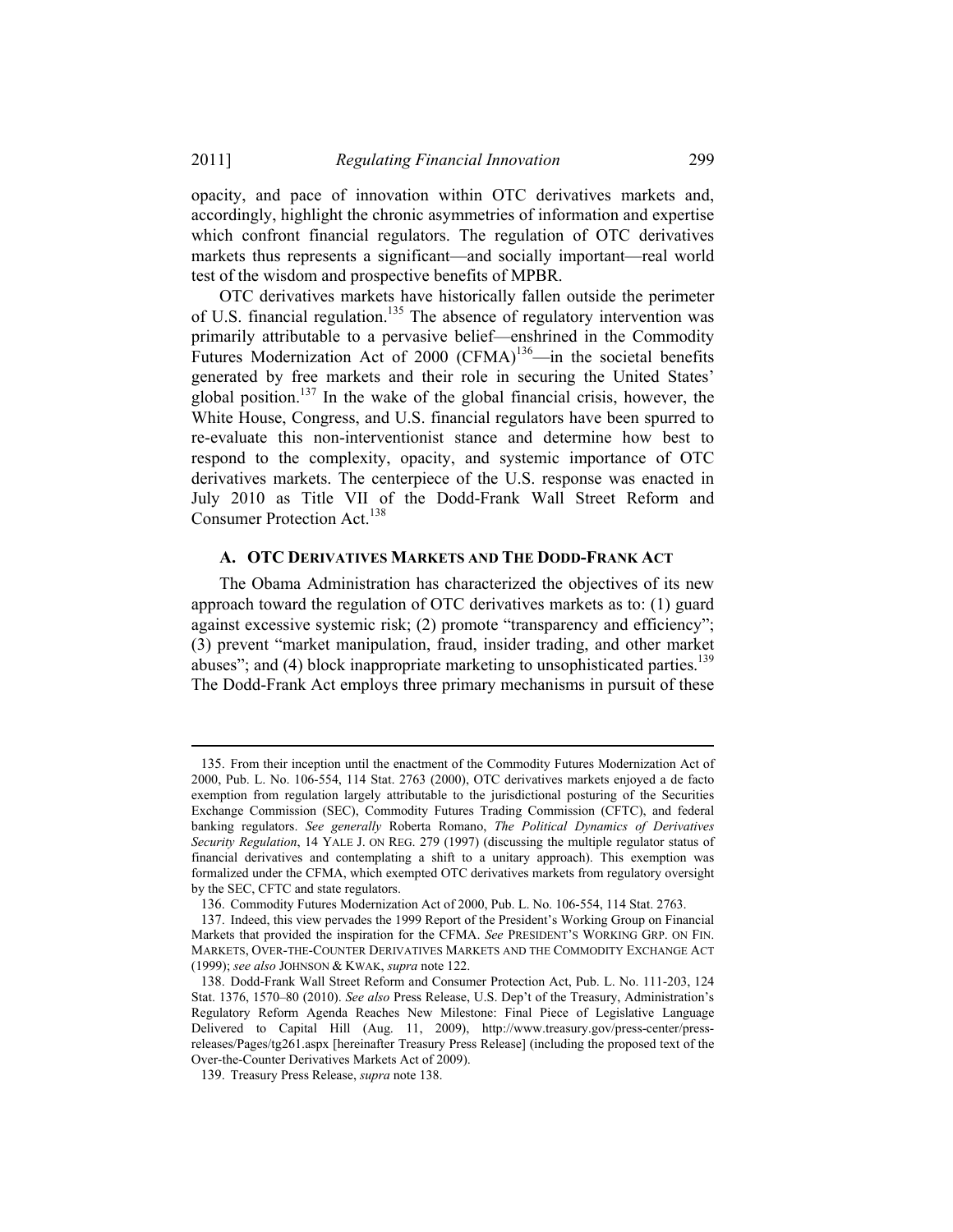objectives.140 First, the Act confers upon the CFTC and SEC the authority to require "swaps" and "security-based swaps,"141 respectively, to be centrally cleared through CFTC-regulated derivatives clearing organizations or through SEC-regulated securities clearing agencies (CCPs<sup>142</sup>).<sup>143</sup> A (security-based) swap will be exempt from the central clearing and exchange trading requirements if one of the counterparties is not a "financial entity"<sup>144</sup> or is using the instrument to "hedge or mitigate"

(I) The existence of significant outstanding notional exposures, trading liquidity, and adequate pricing data.

(II) The availability of a rule framework, capacity, operational expertise and resources, and credit support infrastructure to clear the contract on terms that are consistent with the material terms and trading conventions on which the contract is then traded.

(III) The effect on the mitigation of systemic risk, taking into account the size of the market for such contract and the resources of the [CCP] available to clear the contract.

(IV) The effect on competition, including appropriate fees and charges applied to clearing.

(IV) The existence of reasonable legal certainty in the event of the insolvency of the relevant [CCP] or 1 or more of its clearing members with regard to the treatment of customer and swap counterparty positions, funds, and property.

#### *Id.* § 723(h)(2)(D)(ii).

144. *Id.* § 723(h)(7)(A)(i). The definition of financial entity includes (security-based) swap dealers, major (security-based) swap participants, and other categories of financial institution. *Id.* § 723(h)(7)(C).

<sup>140.</sup> However, not included is the so-called "push out" of (most) derivatives activities of federally insured banks to separate non-bank affiliates. *See* Dodd-Frank Wall Street Reform and Consumer Protection Act § 716. Also not included is the so-called "Volcker Rule," which limits proprietary trading of derivatives by bank holding companies. *Id.* § 619.

<sup>141.</sup> Taken together, the definitions of "swap" and "security-based swap" encompass the vast majority of OTC derivatives instruments. *See id.* §§ 721, 761. That said, the dividing line between swaps and security-based swaps is not altogether clear under the Dodd Frank Act, especially with respect to swaps based on a portfolio of assets, such as those which often form the subject matter of structured finance transactions.

<sup>142.</sup> In very broad terms, CCPs interpose themselves as counterparties to what would otherwise be a number of bilateral transactions, thus assuming counterparty risk and centralizing, inter alia, clearing and settlement procedures, trading data, and risk management functions. The potential benefits of CCPs are discussed in greater detail below. *See* BANK FOR INT'L SETTLEMENTS & TECHNICAL COMMITTEE OF THE INT'L ORG. OF SECURITIES COMMISSIONS, CONSIDERATIONS FOR TRADE REPOSITORIES IN OTC DERIVATIVES MARKETS: CONSULTATIVE REPORT 2–3 (2010) [hereinafter IOSCO TRADE REPOSITORIES IN OTC DERIVATIVES MARKETS REPORT].

<sup>143.</sup> Dodd-Frank Wall Street Reform and Consumer Protection Act §§ 723, 763. The process of determining whether a particular group, category, type or class of (security-based) swap will be subject to the central clearing and exchange-trading requirements can be initiated by either the relevant CCP or the relevant regulator. *Id.*  $\S$  723(h)(2)(A). CCPs are required to submit to the CFTC or SEC, as applicable, "any group, category, type, or class of [security-based] swap" it intends to accept for clearing and provide notice of this submission to its members. *Id.* § 723(h)(2)(B)(i). In reviewing a submission, the CFTC or SEC will determine whether the submission is consistent with the core principles of the relevant CCP. *Id.* § 723 (h)(2)(D)(i). The relevant regulator is also required to take into account the following factors: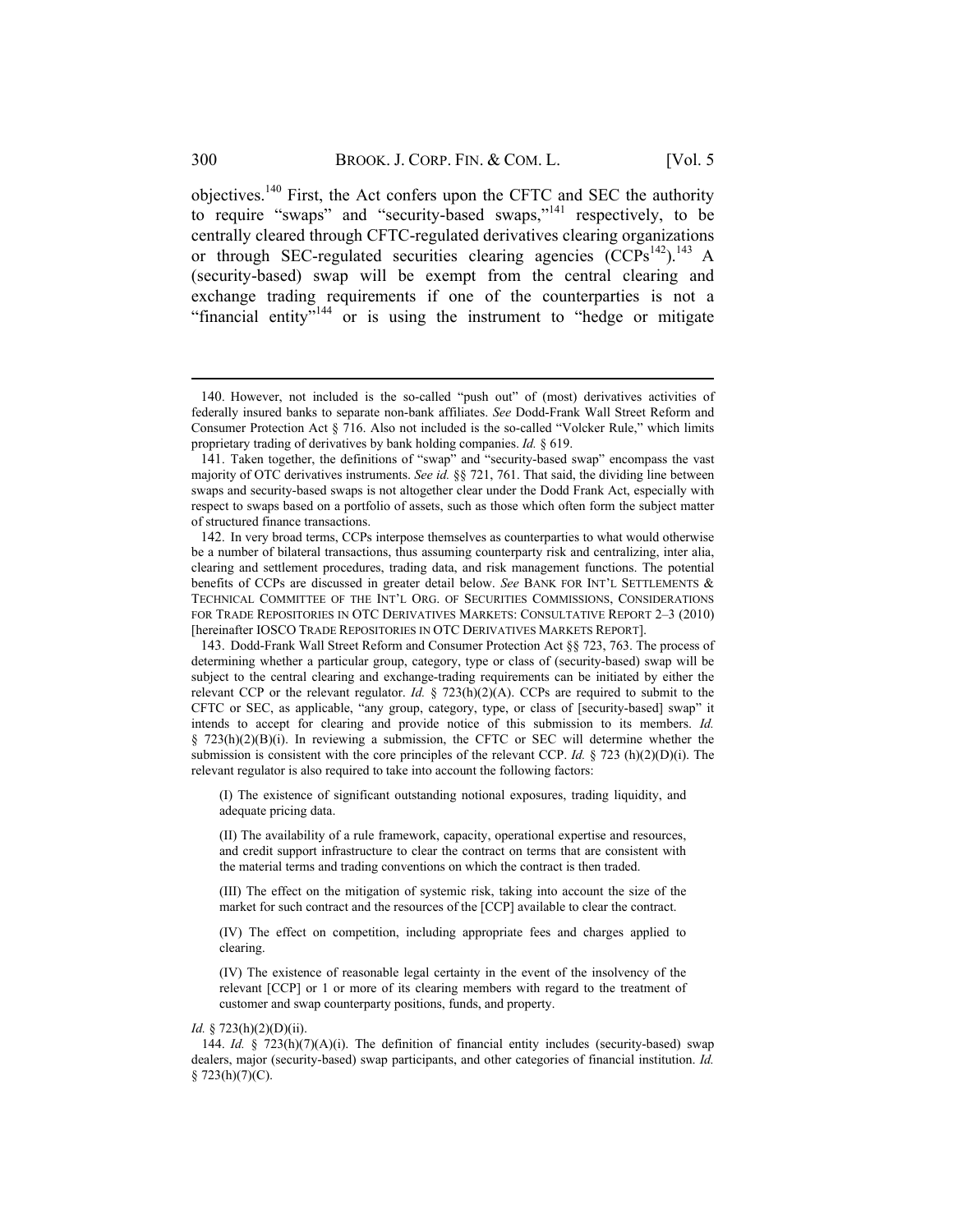#### 2011] *Regulating Financial Innovation* 301

commercial risk."145 The principle advantage of centralized clearing and settlement is the potential mitigation of counterparty and systemic risk via the: (1) multilateral netting of exposures;<sup>146</sup> (2) collateralization of residual net exposures; $147$  (3) enforcement of robust risk management standards; $148$ and (4) mutualization of losses resulting from clearing member (CM) failures.<sup>149</sup> The centralization of trade data within CCPs and trade repositories  $(TRs^{150})$  also facilitates greater market transparency and, accordingly, enables regulators to more effectively monitor systemic risk.<sup>151</sup> Second, the Act requires that all (security-based) swaps subject to the central clearing requirement trade on a regulated board of trade, exchange, or alternative swap execution facility, thus promoting greater price transparency and curbing opportunities for market abuse.<sup>152</sup> Un-cleared (security-based) swaps are subject to reporting and recordkeeping requirements.153 In order to incentivize greater utilization of centrallycleared and exchange-traded instruments, it is likely that the new regime will ultimately impose higher capital and margin requirements in connection with un-cleared (security-based) swaps.<sup>154</sup>

<sup>145.</sup> *Id.* § 723(7)(A)(ii). This exemption is subject to a notification requirement. The nonfinancial or hedging counterparty retains the option to require that the instrument be centrally cleared. *Id.* 

<sup>146.</sup> Thus decreasing the complexity and resulting opacity of the interconnections within OTC derivatives markets.

<sup>147.</sup> Effectively creating a first loss position which serves as a capital buffer in the event of counterparty default.

<sup>148.</sup> By, for example, prescribing rules regarding the appropriate design and implementation of stress tests in respect of the financial models utilized by market participants.

<sup>149.</sup> *See* THE INT'L MONETARY FUND, GLOBAL FINANCIAL STABILITY REPORT: MEETING NEW CHALLENGES TO STABILITY AND BUILDING A SAFER SYSTEM 97 (2010), *available at* http://www.imf.org/external/pubs/ft/gfsr/2010/01/pdf/text.pdf [hereinafter IMF REPORT]. At the same time, however, it is important to acknowledge that CCPs concentrate counterparty, and thus systemic, risk.

<sup>150.</sup> A TR is a centralized registry that maintains a database of transaction records. TRs "may also engage in the management of trade life-cycle events and downstream trade processing services." IOSCO TRADE REPOSITORIES IN OTC DERIVATIVES MARKETS REPORT, *supra* note 142, at 1.

<sup>151.</sup> *See* IMF REPORT, *supra* note 149, at 105–106.

<sup>152.</sup> Dodd-Frank Wall Street Reform and Consumer Protection Act §§ 723, 763, Pub. L. No. 111-203, 124 Stat. 1376, 1675–82, 1762–84 (2010). The execution requirement will not apply where (1) no board of trade or swap execution facility makes the swap available to trade or (2) one of the counterparties satisfies the commercial end-user exemption to the central clearing requirement. *Id*.

<sup>153.</sup> *Id.* §§ 729(a)(1), 766(a)(1). These instruments must be reported to a TR or, where a TR is unavailable, the relevant regulator. *Id.*

<sup>154.</sup> *See* Treasury Press Release, *supra* note 138. However, the Act only mandates that the CFTC, SEC, and federal banking regulators, as applicable, set minimum capital and margin requirements. Dodd-Frank Wall Street and Consumer Protection Act §§ 731(e), 764(e).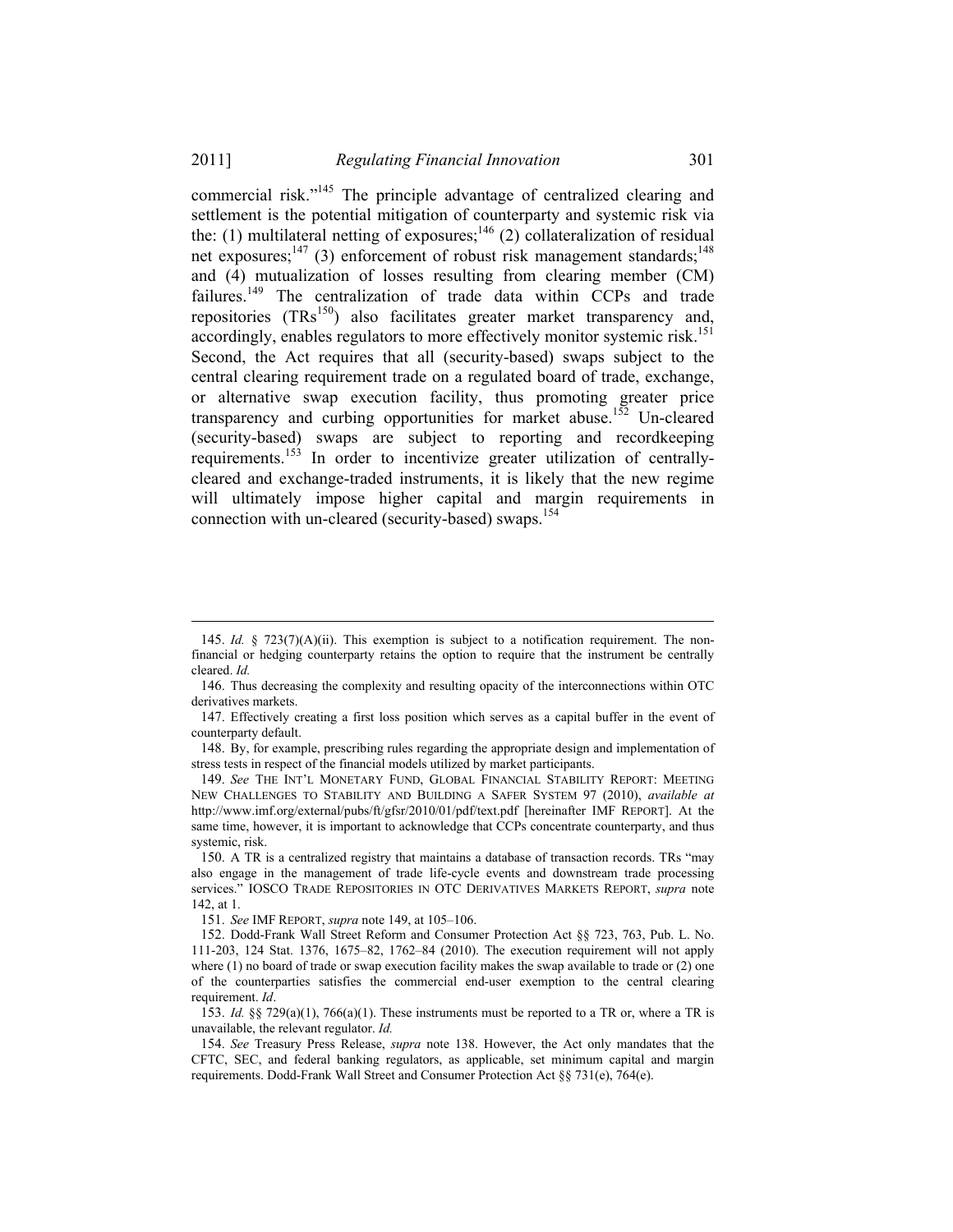Finally, the Dodd-Frank Act requires the OTC derivatives dealers,<sup>155</sup> major swap participants (including banks),  $^{156}$  CCPs,  $^{157}$  TRs,  $^{158}$  and alternative execution facilities<sup>159</sup> (which have over the course of time developed into the private regulatory infrastructure supporting many OTC derivatives markets), to register with the SEC, CFTC, and/or federal banking regulators. Once registered, dealers and major market participants are subject to, *inter alia*, capital, margin, reporting and recordkeeping, and business conduct requirements.<sup>160</sup> CCPs registered with the CFTC, alternative swap execution facilities and TRs, meanwhile, are required to comply with a set of "core principles" and other requirements articulated in the Act and to design, implement, monitor, and enforce technical regulation

[A]ny person who—

(i) holds itself out as a dealer in [security-based] swaps;

(ii) makes a market in [security-based] swaps;

(iii) regularly enters into [security-based] swaps . . . ; or

(iv) engages in any activity causing the person to be commonly known in the trade as a dealer or market maker in [security-based] swaps . . . .

*Id.* § 721(a)(49)(A). The definition does not include a person who does not do so as part of a regular business. *Id*. § 721(a)(49)(C).

156. *Id.* §§ 731, 764. The term as defined in the Act means:

[A]ny person who is not a [security-based] swap dealer and—

(i) maintains a substantial [net] position in [security-based] swaps for any of the major swap categories as determined by the [relevant regulator], excluding

(I) positions held for hedging or mitigating commercial risk;

(ii) whose outstanding swaps create substantial counterparty exposure that could have serious adverse effects on the financial stability of the United States banking system or financial markets . . . .

*Id.*  $§721(a)(33)(A)$ *.* Or is a financial institution falling under the definition of "financial entity" in the Act that is highly leveraged, not subject to capital requirements, and maintains a substantial net position in outstanding (security-based) swaps for any of the major swap categories as determined by the applicable regulator. *Id*. The definition of a "substantial position" is left to be defined by the relevant regulators. *Id.* 

157. *Id.* § 725.

158. *Id.* §§ 728, 763.

. . .

159. *Id.* §§ 733, 763. Essentially, OTC derivatives exchanges and other trading platforms.

160. *Id.* §§ 731, 764. The capital and margin requirements apply only in respect of un-cleared instruments: these requirements will be set by the relevant CCP in respect of centrally cleared instruments. *Id.* Section 737 also contemplates that the relevant regulator may set position limits (excluding *bona fide* hedges) for (security-based) swaps that perform or affect a significant price discovery function with respect to registered entities. *Id.* § 737.

<sup>155.</sup> Dodd-Frank Wall Street and Consumer Protection Act §§ 731, 764. The term as defined in the Act means: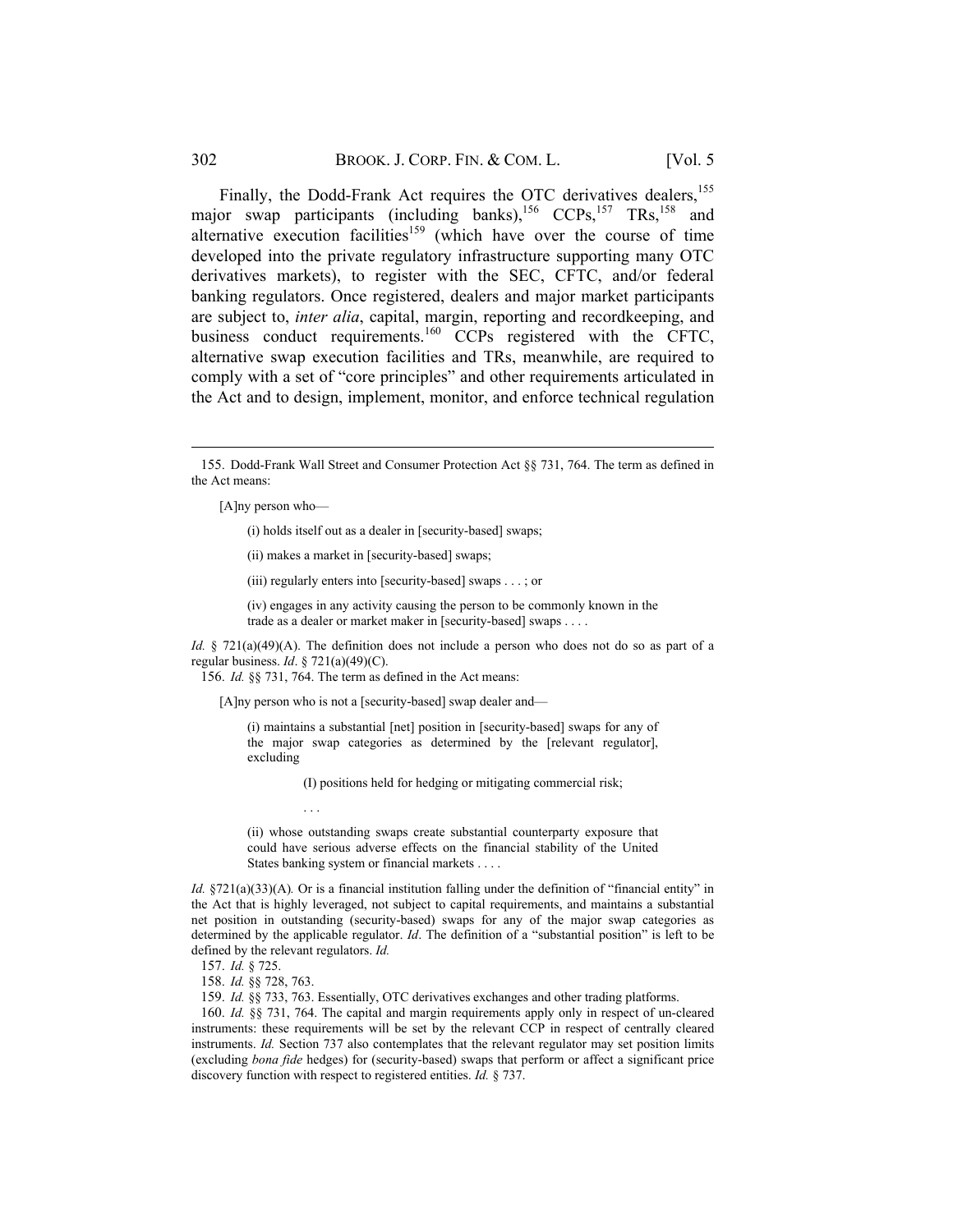in furtherance of these principles.<sup>161</sup> While the Act does not articulate a similar set of core principles for CCPs registered with the SEC, it does mandate that the agencies adopt consistent and comparable rules governing these registrants. $162$ 

The Dodd-Frank Act carves up jurisdiction over OTC derivatives markets by distinguishing between contracts for the sale of a commodity for future delivery and swaps (subject to CFTC jurisdiction), and securitybased swaps (subject to  $\overline{\text{SEC}}$  jurisdiction).<sup>163</sup> Simultaneously, however, the Act mandates consistency and comparability between SEC and CFTC rules and regulations governing functionally or economically similar products and entities.<sup>164</sup> To this end, the SEC and CFTC have been handed joint responsibility for fleshing out many of the technical details of the Act.<sup>165</sup> The Obama Administration also requested that the two agencies produce a joint plan for harmonizing the regulation of OTC derivatives markets.<sup>166</sup> At the same time, innumerable technical issues remain to be resolved. Arguably the most pressing are those necessary to ensure that CCPs can adequately discharge their systemic protection function under the new regime. It is clear that resolving these technical issues will require a high level of coordination between the SEC, CFTC, federal banking regulators, and their respective registrants. It is equally clear that many of these issues reside beyond the traditional competencies of both the SEC and CFTC and, what is more, manifest potentially significant divergences between the incentives of private actors and public regulatory objectives. As explored in greater detail in Part III.B., it is at precisely this point where MPBR can play a role.

#### **B. CARVING OUT A ROLE FOR MPBR**

It is worthwhile acknowledging from the outset that the Dodd-Frank Act does not explicitly contemplate a role for MPBR. Indeed, beyond a handful of abstract statements made prior to the global financial crisis, $167$ 

<sup>161.</sup> *Id.* §§ 725, 728, 733, 763.

<sup>162.</sup> *Id.* § 712(a)(7).

<sup>163.</sup> *Id.* §§ 712, 722, 761–763.

<sup>164.</sup> *Id.* § 712(a)(7).

<sup>165.</sup> *Id.* § 712(d)(1). Including the definitions of "swap," "security-based swap," "swap dealer," "security-based swap dealer," "major swap participant," "major security-based swap participant," and "eligible contract participant." *Id.*

<sup>166.</sup> *See* U.S. SEC. & EXCH. COMM'N & U.S. COMMODITY FUTURES TRADING COMM'N, JOINT REPORT OF THE SEC AND THE CFTC ON HARMONIZATION OF REGULATION (2009), *available at* http://www.sec.gov/news/press/2009/cftcjointreport101609.pdf [hereinafter JOINT REPORT OF THE SEC AND CFTC].

<sup>167.</sup> *See, e.g.*, U.S. DEP'T OF THE TREASURY, BLUEPRINT FOR A MODERNIZED FINANCIAL REGULATORY STRUCTURE (2008), *available at* http://www.treasury.gov/press-center/pressreleases/Documents/Blueprint.pdf; MCKINSEY & CO*.* & N.Y.C. ECONOMIC DEVELOPMENT CORP., SUSTAINING NEW YORK'S AND THE US' GLOBAL FINANCIAL SERVICES LEADERSHIP (2007), *available at* http://www.nyc.gov/html/om/pdf/ny\_report/\_final.pdf.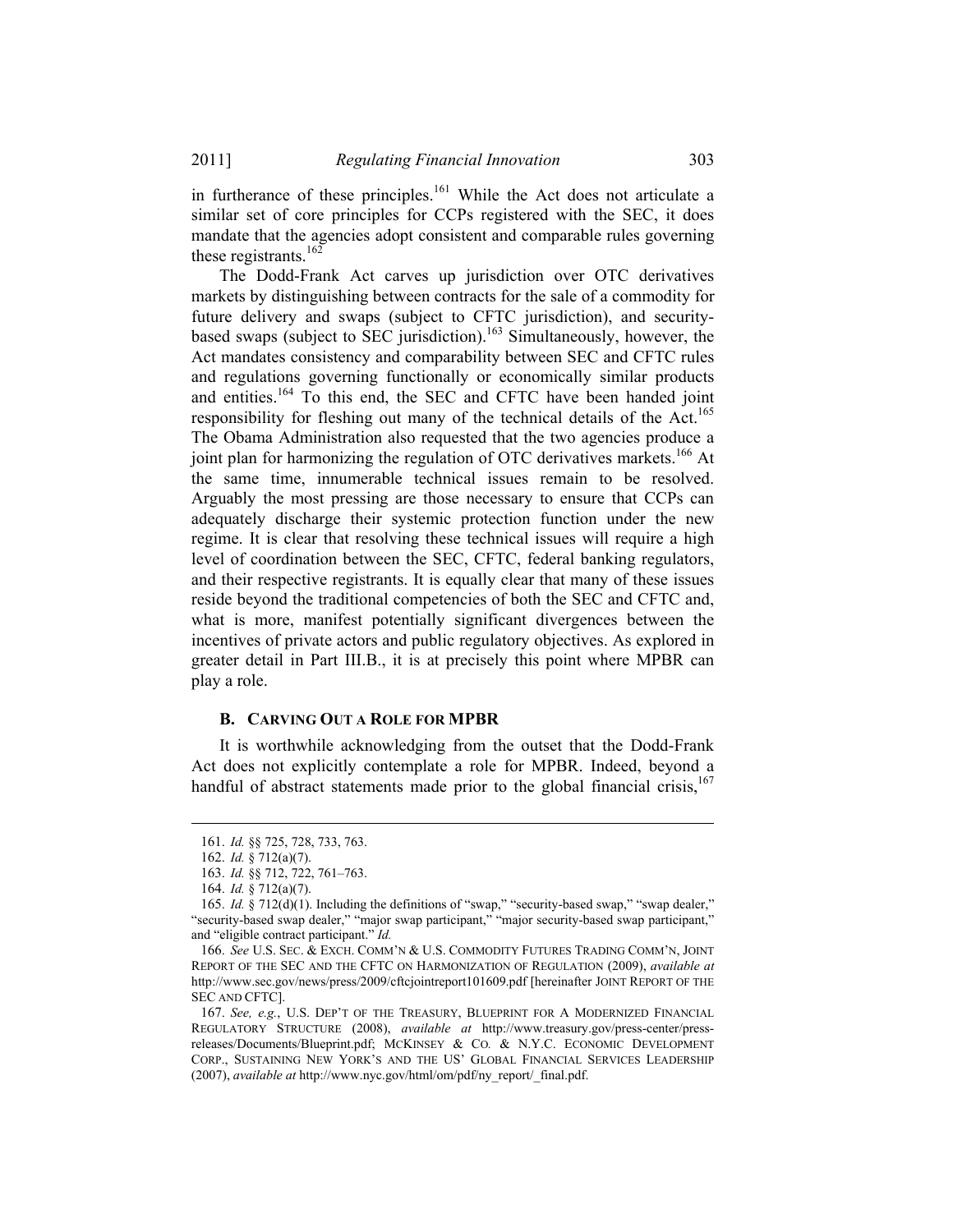neither Congress, the Treasury Department, nor U.S. financial regulators have expressed any appetite for moving toward a more principles-based regime.<sup>168</sup> Furthermore, the failure of the FSA to either predict the coming crisis or to prevent its occurrence has, in some ways unfairly, reflected unfavorably on the perceived effectiveness of MPBR.<sup>169</sup> Accordingly, without further inquiry, one might question the desirability of carving out a role for MPBR within the context of OTC derivatives regulation. The riposte to this (not unfounded) skepticism is twofold. First, as described above, the FSA has yet to successfully implement a regime which exhibits all of the essential elements of MPBR. We will simply never know how history might have unfolded had the FSA been given more time to achieve this (admittedly difficult) objective prior to the crisis.<sup>170</sup> Second, and more importantly, the pace of innovation, asymmetries of information and expertise, and incentive problems which characterize OTC derivatives markets will invariably render prescriptive, rule-based regulatory regimes obsolete before the ink dries.171 MPBR manifests the potential to overcome these challenges and, in the process, generate more responsive, nuanced, and effective regulation. Perhaps nowhere is this more clearly illustrated than with respect to the regulation of CCPs under the Act.

The Act rightly identifies CCPs as playing a central role in guarding against excessive systemic risk and promoting transparency and efficiency within OTC derivatives markets. In furtherance of this role, CCPs registered with the CFTC are required to comply with a set of core principles relating to, amongst other matters, the maintenance of adequate financial resources, participant and product eligibility, risk management, settlement procedures, default rules and procedures, rule enforcement, system safeguards, regulatory reporting, recordkeeping, information sharing, governance, and conflicts of interest.<sup>172</sup> These core principles are largely derived from a similar set of principles introduced under the CFMA and applicable to CFTC-registered CCPs, commodities exchanges, and alternative trading platforms for exchange-traded derivatives.<sup>173</sup> As previously mentioned, the Act contemplates—without providing any guidance in terms of how to effect this result—that consistent and

<sup>168.</sup> Other than the CFTC in the view of some observers. However, while the foundation of the CFTC's approach toward the regulation of commodities exchanges and contract markets is founded upon a set of "core principles," it is contestable whether this approach manifests any of the other essential elements of MPBR.

<sup>169.</sup> *See, e.g.*, Conceicao & Gray, *supra* note 114.

<sup>170.</sup> It must be remembered that the FSA is itself only 10 years old and that its principles-based regime is still very much an experiment in progress.

<sup>171.</sup> Indeed, the U.S. experience in regulating OTC derivatives markets between 1974 and the global financial crisis provides ample evidence of this. *See, e.g.*, Awrey, *supra* note 87, at 174–89.

<sup>172.</sup> Dodd-Frank Wall Street Reform and Consumer Protection Act § 725(c), Pub. L. No. 111- 203, 124 Stat. 1376, 1687–92 (2010).

<sup>173.</sup> That is to say, those derivatives, which were traded on exchanges prior to the Act.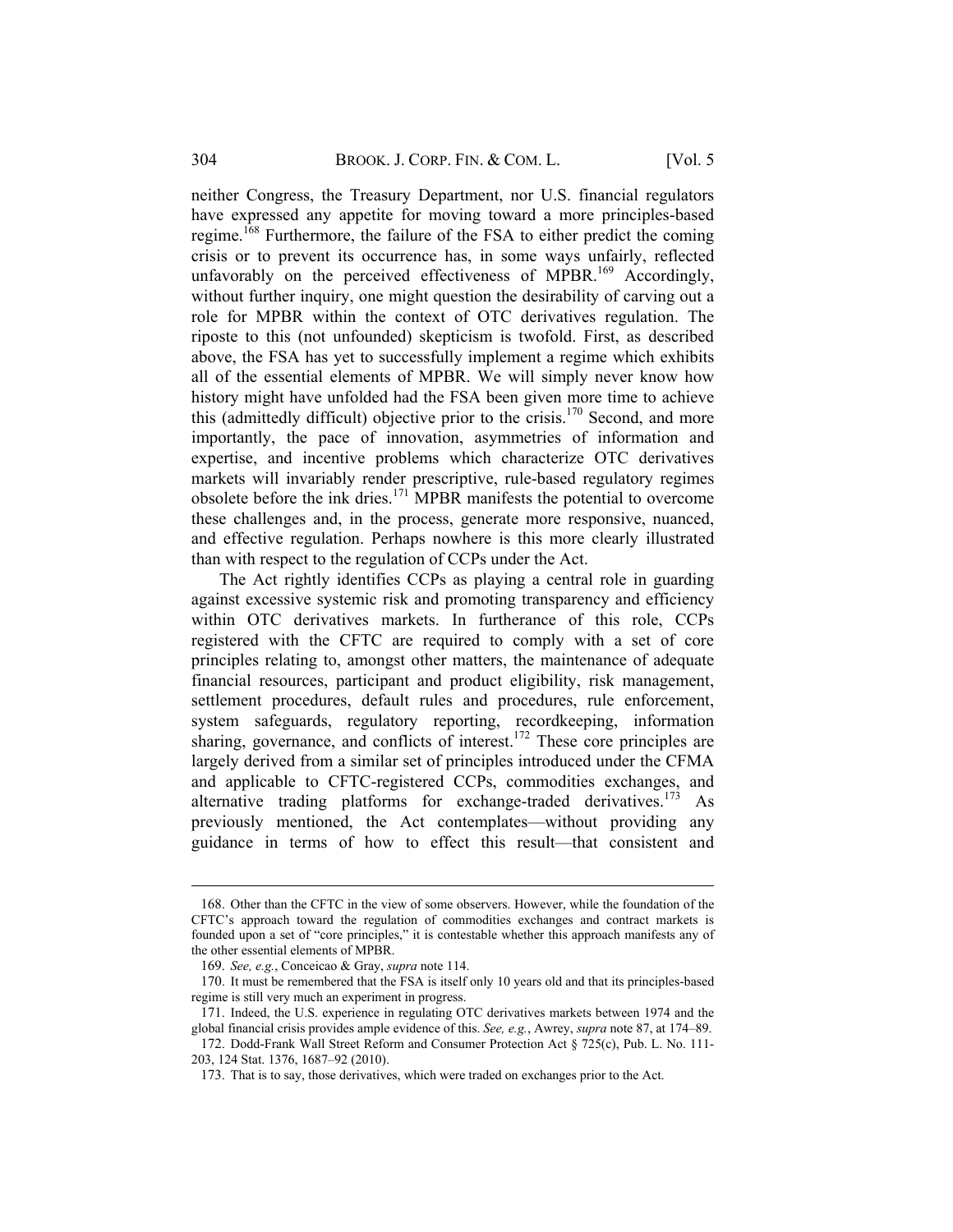#### 2011] *Regulating Financial Innovation* 305

comparable rules will be adopted by the SEC.<sup>174</sup> How MPBR can facilitate such substantive harmonization will be explored in greater detail in due course.

The Act bestows upon regulated CCPs wide latitude to design and implement rules and procedures (technological content) in furtherance of the core principles. This is perhaps not surprising given the myriad technical issues associated with the centralized clearing and settlement of OTC derivatives. Table 1 contains a non-exhaustive list of major high-level technical issues.

#### **Table 1**

| <b>Major High-Level Technical Issues for CCPs</b>                                                                                                                   |  |  |
|---------------------------------------------------------------------------------------------------------------------------------------------------------------------|--|--|
| Product eligibility criteria ( <i>i.e.</i> evaluating potential liquidity, susceptibility to manipulation,<br>$etc.$ )                                              |  |  |
| CM eligibility criteria (i.e. evaluating financial resources, operational capacity and exper-<br>tise)                                                              |  |  |
| Structure of the lines of defense against CM default (i.e. the capital waterfall)                                                                                   |  |  |
| Methodology for calculating initial and variation margin requirements                                                                                               |  |  |
| Methodology for valuing posted collateral/Quality of collateral requirements                                                                                        |  |  |
| Timing and method of variation margin payments                                                                                                                      |  |  |
| Methodology for calculating CM contributions toward any CCP guarantee fund within the<br>capital waterfall                                                          |  |  |
| Emergency liquidity support/Participation by non-defaulting CMs in the event of CM de-<br>fault (i.e. the portability of positions) and other resolution procedures |  |  |

Many of these high-level technical issues fall outside the traditional areas of expertise of financial regulators and/or contemplate timely, continuous, and detailed access to (and evaluation of) market and counterparty-specific information.

The methodology for calculating initial and variation margin provides a relatively straightforward yet representative example. CCPs seek to minimize their residual net exposures (i.e. after multilateral netting) by requiring counterparties to post collateral<sup>175</sup> at the outset of an OTC derivatives contract (initial margin).<sup>176</sup> Thereafter, CCPs periodically<sup>177</sup>

<sup>174.</sup> Dodd-Frank Wall Street Reform and Consumer Protection Act §§ 712(d)(2)(D), 763(n)(4)(C).

<sup>175.</sup> Typically either cash or highly liquid securities.

<sup>176.</sup> IMF REPORT, *supra* note 149, at 4.

<sup>177.</sup> Typically each day. *See* BANK FOR INT'L SETTLEMENTS & TECHNICAL COMMITTEE OF THE INTERNATIONAL ORGANIZATION OF SECURITIES COMMISSIONS, GUIDANCE ON THE APPLICATION OF THE 2004 CPSS-IOSCO RECOMMENDATIONS FOR CENTRAL COUNTERPARTIES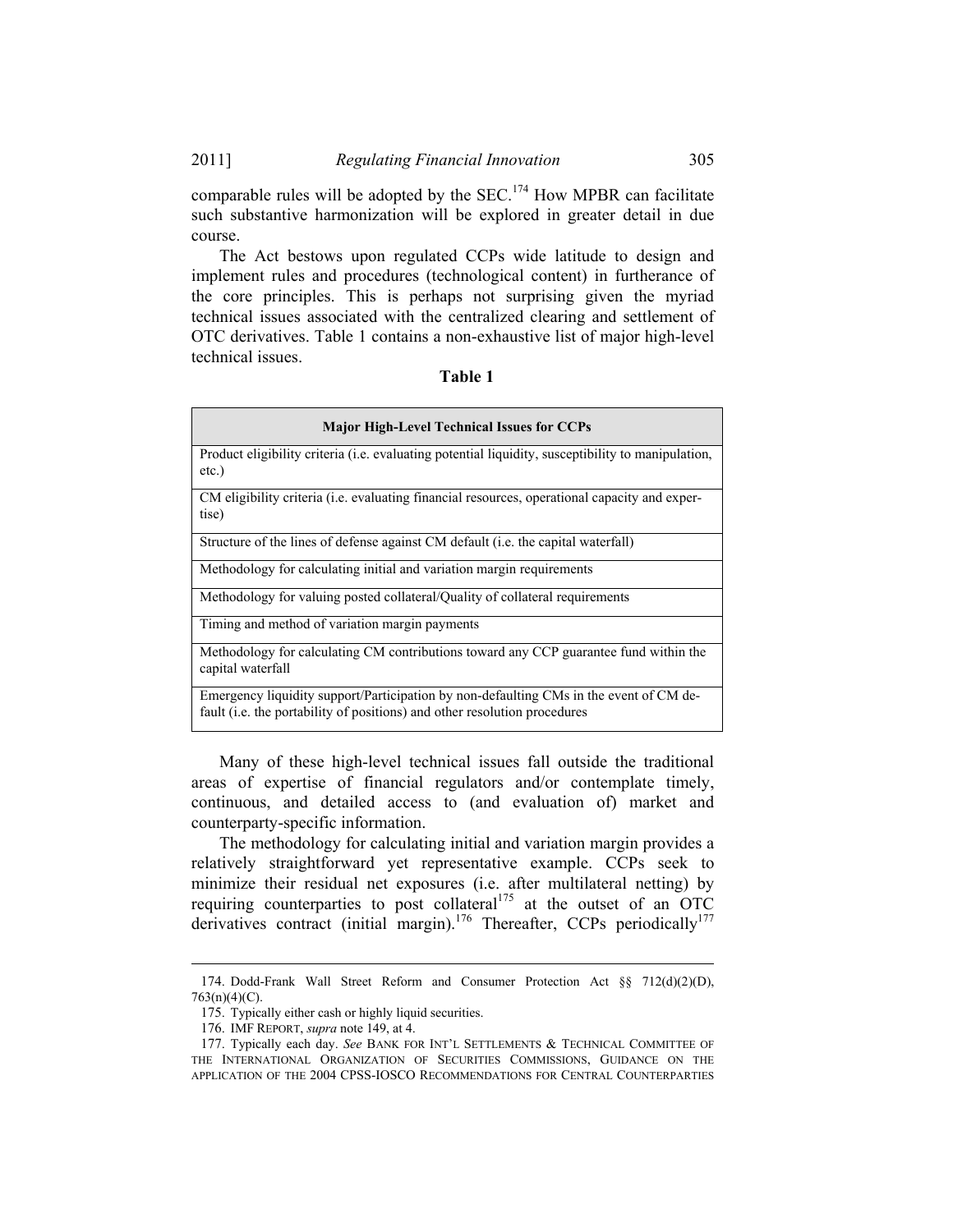adjust the amount of posted collateral required to keep the contract open in order to reflect market fluctuations (variation margin).<sup>178</sup> The purpose of initial and variation margin is to reduce the exposure of CCPs to counterparty and market risk and, thereby, ameliorate the systemic risks arising from their potential failure.<sup>179</sup> The relevant core principle under the Act states as follows:

(D) Risk Management.—

. . .

(iii) LIMITATION OF EXPOSURE TO POTENTIAL LOSSES FROM DEFAULTS.—Each derivatives clearing organization, through margin requirements and other risk control mechanisms, shall limit the exposure of the derivatives clearing organization to potential losses from defaults by members and participants of the derivatives clearing organization to ensure that—

(I) the operations of the derivatives clearing organization would not be disrupted; and

(II) nondefaulting members or participants would not be exposed to losses that nondefaulting members or participants cannot anticipate or control.

(iv) MARGIN REQUIREMENTS.—The margin required from each member and participant of a derivatives clearing organization shall be sufficient to cover potential exposures in normal market conditions.

(v) REQUIREMENTS REGARDING MODELS AND PARAMETERS.— Each model and parameter used in setting margin requirements under clause (iv) shall be—

(I) risk-based; and

(II) reviewed on a regular basis. $180$ 

The relative simplicity of the principle, however, belies the true complexity of its requirements. Calculating initial and variation margins requires sophisticated financial models incorporating, amongst other variables, historic price volatility, market volatility, and any idiosyncratic characteristics of the relevant instrument (for example, the non-linear price characteristics and "jump to default"  $risk<sup>181</sup>$  associated with single-name

TO OTC DERIVATIVES CCPS 4 (2010) [hereinafter IOSCO RECOMMENDATION FOR CCPs REPORT].

<sup>178.</sup> *Id.* 

<sup>179.</sup> *See id.;* IMF REPORT, *supra* note 149, at 7.

<sup>180.</sup> Dodd-Frank Wall Street Reform and Consumer Protection Act § 725(c)(2)(D), Pub. L. No. 111-203, 124 Stat. 1376, 1688–89 (2010).

<sup>181.</sup> To say that a credit default swap exhibits non-linear price characteristics is essentially to say that any change in the underlying market conditions or asset prices may be disproportional to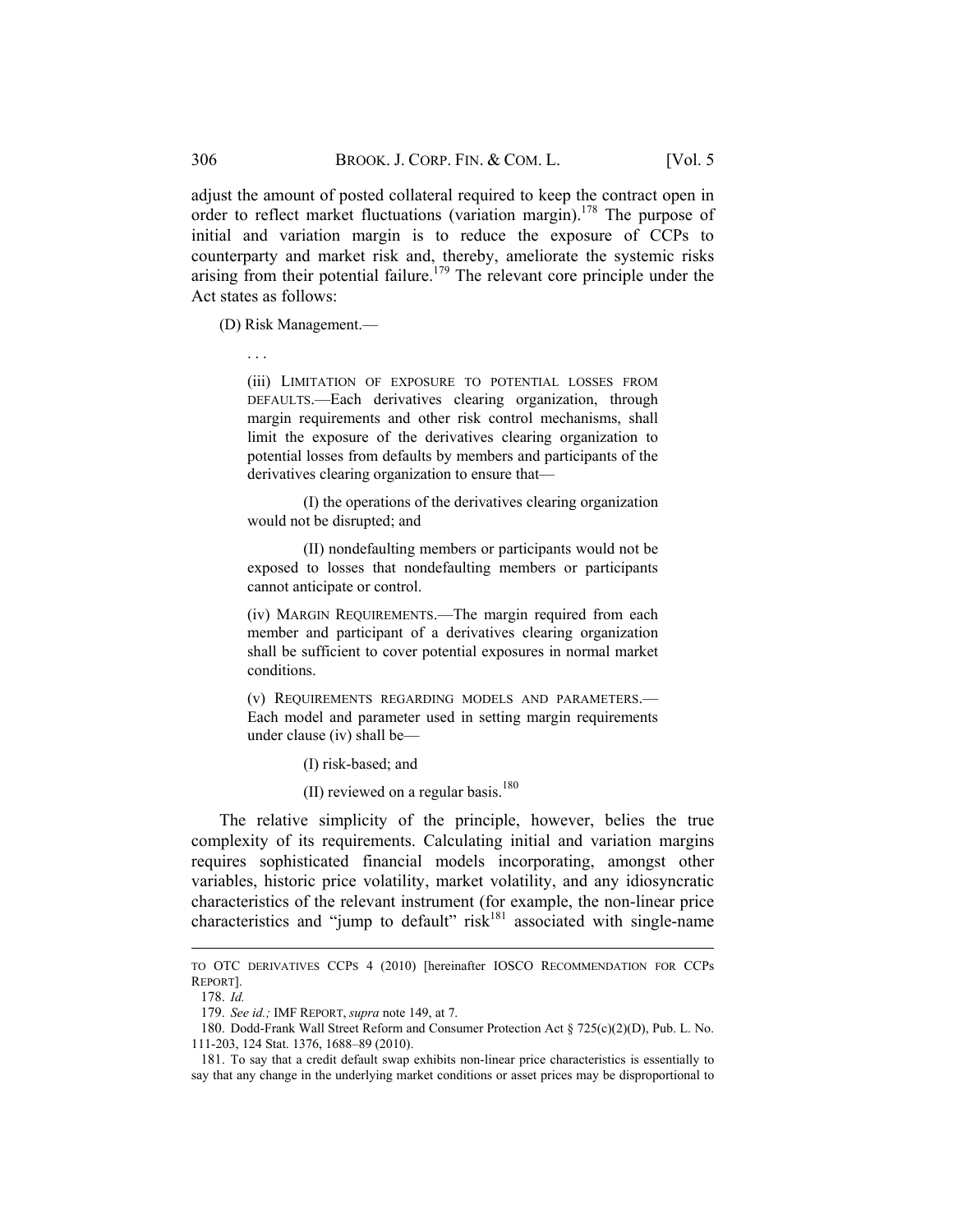credit default swaps).<sup>182</sup> Calculating margin also requires CCPs to continually monitor counterparty positions with a view to assessing their scale, concentration, and risk profile.<sup>183</sup> These calculations become even more complex where CCPs engage in "portfolio margining" across all of a counterparty's open positions.<sup>184</sup> The financial models used by CCPs require rigorous and ongoing back-testing and stress-testing in order to evaluate their robustness during periods of market distress.<sup>185</sup> What is more, these models must be recalibrated to reflect relevant market developments such as evolving relationships between financial markets and, importantly, the introduction of new and innovative financial instruments.<sup>186</sup> All of these processes demand subjective judgments by personnel with technical expertise and experience in, amongst other areas, stochastic modeling.<sup>187</sup> The majority of financial regulators are quite simply out of their depth when it comes to these and other similar technical issues.<sup>188</sup>

The relative dearth of expertise possessed by regulators with respect to many of the technical issues associated with the centralized clearing and settlement of OTC derivatives does not bode well in terms of the ability of the either the SEC or CFTC to monitor compliance with the Act. This dearth becomes even more foreboding when one realizes that these technical issues: (1) are central to achieving the policy objectives underlying the Act; and (2) manifest latent incentive problems. Table 2 sets out the same non-exhaustive list of major high-level technical issues, this time alongside their attendant public policy objectives and latent incentive problems.

the resulting impact on the value of the swap. Jump-to-default risk, meanwhile, is the risk that the reference credit will go from non-default to default so rapidly that the market will not have an opportunity to incorporate the increased default risk associated with its movement towards default into the swap's current credit spread.

<sup>182.</sup> *See* IOSCO RECOMMENDATIONS FOR CCPs REPORT, *supra* note 177, at 14.

<sup>183.</sup> *See id.*

<sup>184.</sup> Where, as a result, the correlations between various financial instruments and markets become particularly important.

<sup>185.</sup> IOSCO RECOMMENDATIONS FOR CCPs REPORT, *supra* note 177, at 14–15.

<sup>186.</sup> *See id.* at 4–5, 14.

<sup>187.</sup> And, ideally, an appreciation for the limits of stochastic models (which are premised on randomness) within increasingly interconnected global financial markets.

<sup>188.</sup> *See* Waldman, *supra* note 127, at 1080. This is not to suggest, of course, that all regulators were created equal in this regard: the CFTC for example has developed some potentially transferrable expertise with respect to centralized clearing and settlement of exchange-traded derivatives. Also, the CPSS-IOSCO joint working group has exhibited a firm grasp of the complexity of many of these technical issues, if not necessarily how they should be resolved. *See* IOSCO RECOMMENDATIONS FOR CCPs REPORT, *supra* note 177.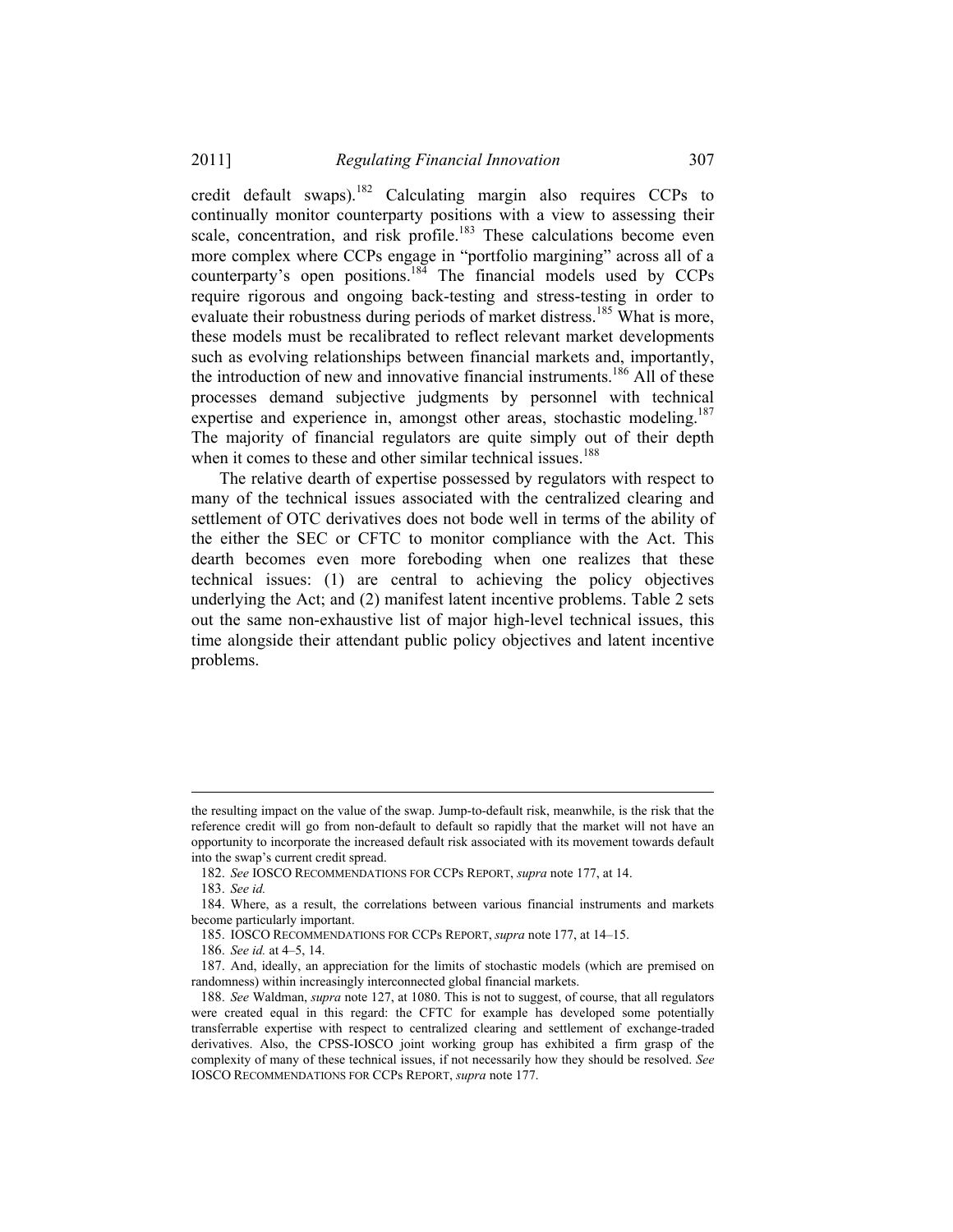#### **Table 2**

| Major High-Level Technical Issues for CCPs,<br><b>Attendant Public Policy Objectives, and Latent Incentive Problems</b>  |                                                                                                                                                                                                                                                                                                                                         |                                                                                                                                                                                                                                                                                                                                                                                                                                                      |  |
|--------------------------------------------------------------------------------------------------------------------------|-----------------------------------------------------------------------------------------------------------------------------------------------------------------------------------------------------------------------------------------------------------------------------------------------------------------------------------------|------------------------------------------------------------------------------------------------------------------------------------------------------------------------------------------------------------------------------------------------------------------------------------------------------------------------------------------------------------------------------------------------------------------------------------------------------|--|
| <b>Technical Issue</b>                                                                                                   | <b>Public Policy</b><br><b>Objectives</b>                                                                                                                                                                                                                                                                                               | <b>Latent Incentive</b><br>Problems <sup>189</sup>                                                                                                                                                                                                                                                                                                                                                                                                   |  |
| Product eligibility<br>criteria (i.e. evaluat-<br>ing potential liquidity,<br>susceptibility to ma-<br>nipulation, etc.) | Ensuring that the broadest poss-<br>ible range of products is subject<br>to the centralized clearing and<br>exchange-trading requirements<br>arguably furthers all of the<br>stated objectives of the $Act^{190}$                                                                                                                       | CCPs may be compelled by<br>competitive pressures (or to<br>extract network externalities<br>or economies of scale) to ex-<br>pand the universe of eligible<br>products, even where they<br>exhibit little or no economic<br>value or manifest potential<br>systemic risks                                                                                                                                                                           |  |
| CM eligibility criteria<br>(i.e. evaluating finan-<br>cial resources, opera-<br>tional capacity and<br>expertise)        | Ensuring that CMs possess<br>sufficient financial resources,<br>operational capacity and exper-<br>tise minimizes the likelihood of<br>CM default (thereby furthering<br>the systemic protection objec-<br>tive of the Act)                                                                                                             | CCPs may be compelled by<br>competitive pressures to adopt<br>less stringent eligibility crite-<br>ria, even where doing so in-<br>creases the likelihood of CM<br>default                                                                                                                                                                                                                                                                           |  |
| Structure of the lines<br>of defense against<br>CM default (i.e. the<br>capital waterfall)                               | Ensuring that CCPs possess<br>adequate financial resources to<br>withstand periods of market<br>distress and CM defaults mini-<br>mizes the likelihood of CCP<br>failure; appropriate mechanisms<br>for mutualizing losses amongst<br>CMs minimize moral hazard<br>(thereby furthering the systemic<br>protection objective of the Act) | CCPs may be compelled by<br>competitive pressures to struc-<br>ture lines of defense to the<br>benefit of counterparties (by,<br>for example, imposing lower<br>margin requirements or ac-<br>cepting lower quality collater-<br>al) or CMs (by, for example,<br>not requiring them to contri-<br>bute toward a CCP guarantee<br>fund), even where doing so<br>undermines their ability to<br>withstand periods of market<br>distress or CM defaults |  |
| Methodology for<br>calculating initial and<br>variation margin re-<br>quirements                                         | Employing a prudent methodol-<br>ogy for calculating margin re-<br>quirements minimizes the resi-<br>dual exposure of CCPs to coun-<br>terparty and market risk (there-<br>by furthering the systemic pro-<br>tection objective of the Act)                                                                                             | CCPs may be compelled by<br>competitive pressures to em-<br>ploy methodologies which<br>systematically under-estimate<br>prudent margin requirements                                                                                                                                                                                                                                                                                                 |  |

<sup>189.</sup> Many of these latent incentive problems rely at least in part on assumptions respecting: (1) the existence of a competitive market for CCPs and/or low price elasticities of demand as between cleared and un-cleared instruments; and/or (2) the preference of decision-makers for current (enhanced revenues) over potential future (losses stemming from the realization of systemic or other risks) consumption.

<sup>190.</sup> Although it is contestable whether casting such a broad net will actually enhance efficiency. Furthermore, to the extent that imposing centralized clearing requirements on the broadest possible range of instruments serves to concentrate counterparty and operational risk within CCPs, it may actually exacerbate systemic risk.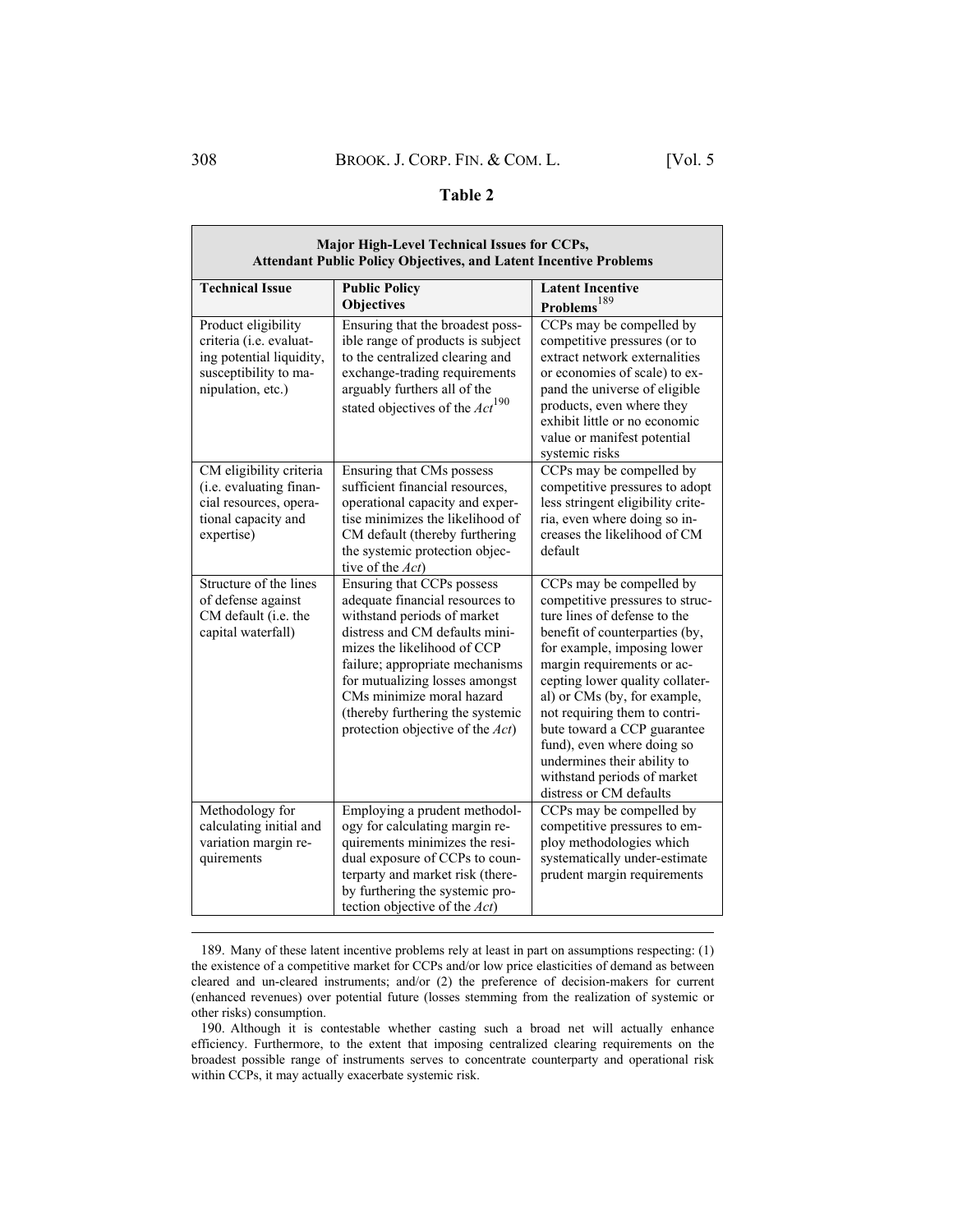What becomes immediately apparent on the face of Table 2 is that CCPs are likely to face significant competitive and other pressures incentivizing them to generate technological content which may be incongruent with the policy objectives underlying the Act.

Returning to our margin example, it can be expected that the opportunity costs of posting collateral will drive counterparties and CMs to clear trades through the CCPs which impose the least onerous initial and variation margin requirements.<sup>191</sup> Indeed, so great are the perceived opportunity costs that large commercial counterparties have expended considerable financial and political capital lobbying lawmakers in both the  $US<sup>192</sup>$  and E.U.<sup>193</sup> for exemptions from these requirements on the basis that they make it too costly for businesses to use derivatives to manage risk.<sup>194</sup> In the U.S., these efforts have yielded exemptions from the central clearing and exchange trading requirements for commercial end-users using (security-based) swaps to hedge or mitigate commercial risk.<sup>195</sup> These efforts also induced Senators Chris Dodd and Blanche Lincoln,<sup>196</sup> in response to industry concerns that the Act was ambiguous in this regard, to send a letter to Representatives Barney Frank and Colin Peterson<sup>197</sup> confirming that the margin and capital requirements imposed on (securitybased) swap dealers and major (security-based) swap participants in connection with un-cleared instruments were not to be imposed on

<sup>191.</sup> *Reform of the Over-the-Counter Derivatives Market: Limitless Risk and Ensuring Fairness Before the H. Comm. on Fin. Servs.*, 111th Cong. 185 (2009) (statement of René M. Stulz, Everett D. Reese Chair of Banking and Monetary Econ., Ohio State Univ.); IMF REPORT, *supra* note 149, at 26.

<sup>192.</sup> *See*, *e.g.*, Hal Weitzman, *Exemption Sought to OTC Derivatives Rules*, FIN. TIMES (London), May 12, 2010, at 4 (discussing the efforts of the Coalition for Derivatives End-Users). *See also* Damian Paletta, *Democrats Deny Buffett on a Key Provision*, WALL ST. J., Apr. 27, 2010, at A4.

<sup>193.</sup> *See*, *e.g.*, *Consultation Document: Possible Initiatives to Enhance the Resilience of OTC Derivatives Markets*, COM (2009) 332 final (July 3, 2009).

<sup>194.</sup> Most often interest rate and foreign exchange risk.

<sup>195.</sup> Dodd-Frank Wall Street Reform and Consumer Protection Act § 723(h)(7), Pub. L. No. 111-203, 124 Stat. 1376, 1679 (2010).

<sup>196.</sup> Respectively, the former Chairman of the Senate Committee on Banking, Housing, and Urban Affairs and former Chairwoman of the Senate Committee on Agriculture, Nutrition and Forestry. History of the Chairmen of the Senate Banking Committee*.* U.S. S. COMM. ON BANKING, HOUS., & URBAN AFFAIRS, http://www.banking.senate.gov/public/\_files/Chairmenof theSenateBankingCommittee.pdf (last visited Mar. 2, 2011); Blanche Lincoln Biography, U.S. S. COMM. ON AGRIC., NUTRITION & FORESTRY, http://www.ag.senate.gov/site/lincolnbio.html (last visited Mar. 2, 2011).

<sup>197.</sup> Respectively, the Ranking Members of the House Committee on Financial Services and House Committee on Agriculture. Who We Are: the Full Committee, H.R. COMM. ON FIN. SERVS., http://www.financialservices.house.gov/singlepages.aspx?NewsID=397 (last visited Mar. 2, 2011); Committee Members, H.R. COMM. ON AGRIC.–DEMOCRATS, http://democrates.agriculture.house.gov/singlepages.aspx?NewsID=34&LSBID=23|69 (last visited Mar. 2, 2011).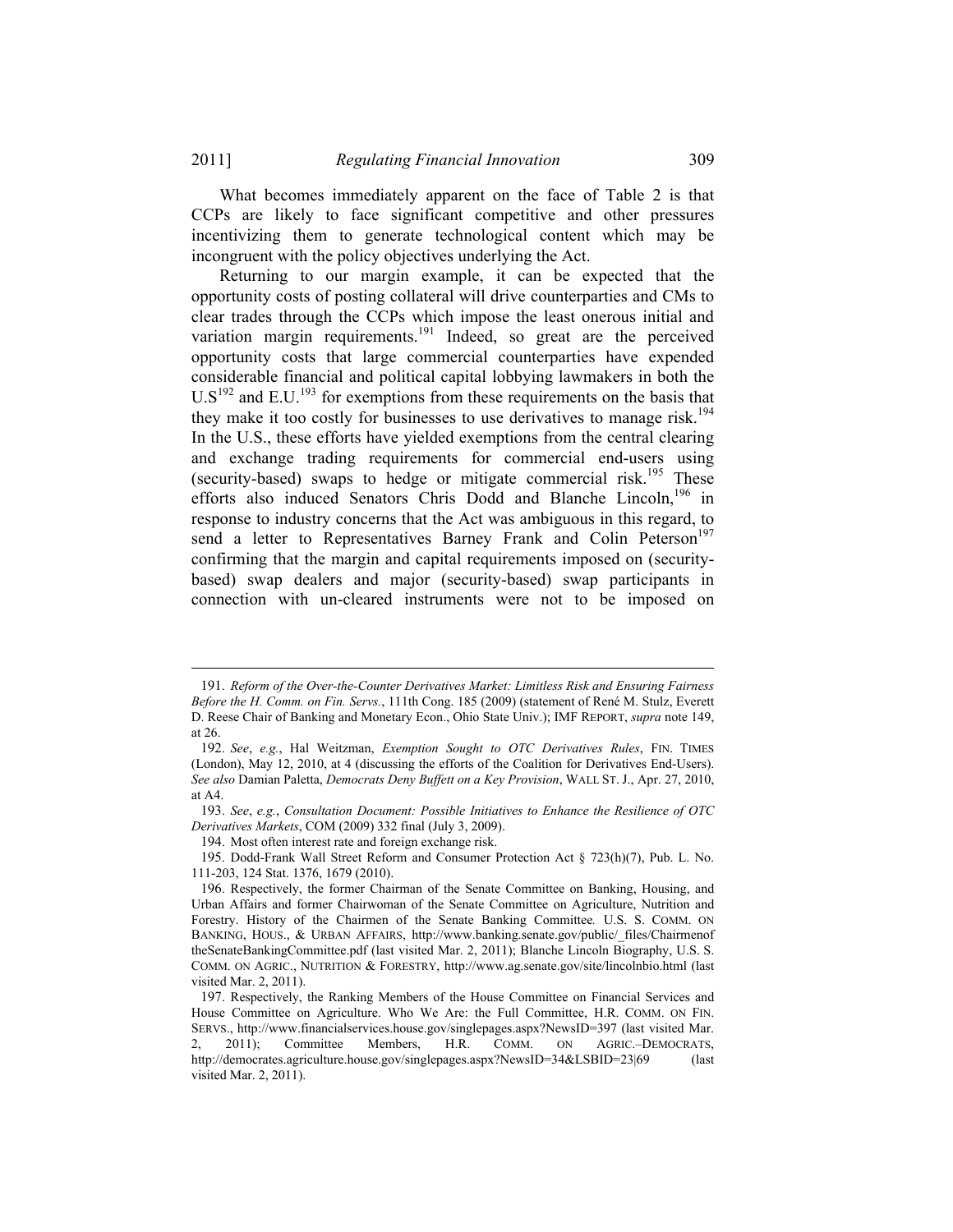commercial end-users.<sup>198</sup> While potentially warranted, these carve-outs cut against the grain of the systemic protection objective of the Act. At the same time, however, the prospect of financial regulators imposing brightline margin requirements across the board would also appear to be suboptimal insofar as these requirements would not reflect market, counterparty or product-specific risk factors.

By now the broad strokes of a potential role for MPBR should be starting to take shape. On the assumption that it can be successfully implemented,<sup>199</sup> the mutual trust, enhanced dialogic relationships, and interpretive communities thereby generated could be leveraged to tap the accumulated information and expertise of CCPs, CMs, and major counterparties, thereby attenuating the twin asymmetries which confront financial regulators. This transfer of information and expertise could then be brought to bear on more intensive supervision of CCPs and other market participants. More expert regulators possessed of more timely, accurate, and complete market- and firm-specific information would also serve to make the threat of swift and decisive enforcement more credible. As previously described, more intensive supervision and the credible threat of enforcement would ultimately serve to better align the incentives of private actors with the policy objectives underlying the Act, thus providing some measure of protection from, for example, the hollowing out of its systemic protection mandate due to competitive pressures on CCPs.

Enhancing the information and expertise possessed by regulators would also enable them to play a more meaningful leadership role within interpretive communities. Indeed, the new regulatory architecture envisioned by MPBR may prove particularly well suited to the task of fleshing out the innumerable (and often highly complex) outstanding technical issues under the Act which have been relegated to the postenactment rulemaking process.<sup>200</sup> By way of example, the accumulated expertise within interpretive communities could be leveraged to help generate substantive and technological content surrounding such key concepts as: (1) the requirement that CCPs maintain financial resources sufficient to meet their obligations to CMs and counterparties in "extreme but plausible market conditions;"<sup>201</sup> (2) the quantitative and qualitative elements of a "substantial position" for the purpose of determining whether a market participant constitutes a major (security-based) swap

<sup>198.</sup> *See* Damian Paletta, *Late Change Sparks Outcry Over Finance-Overhaul Bill*, WALL ST. J., July 2, 2010, at A4.

<sup>199.</sup> The reasonableness of this assumption is examined in greater detail *infra*.

<sup>200.</sup> The law firm Davis Polk & Wardwell has estimated that the Act contemplates the creation of 243 new formal rules. Editorial, *The Uncertainty Principle*, WALL ST. J., July 14, 2010, at A18 [hereinafter *The Uncertainty Principle*].

<sup>201.</sup> Dodd-Frank Wall Street Reform and Consumer Protection Act § 725(c)(2)(B)–(C), Pub. L. No. 111-203, 124 Stat. 1376, 1688 (2010).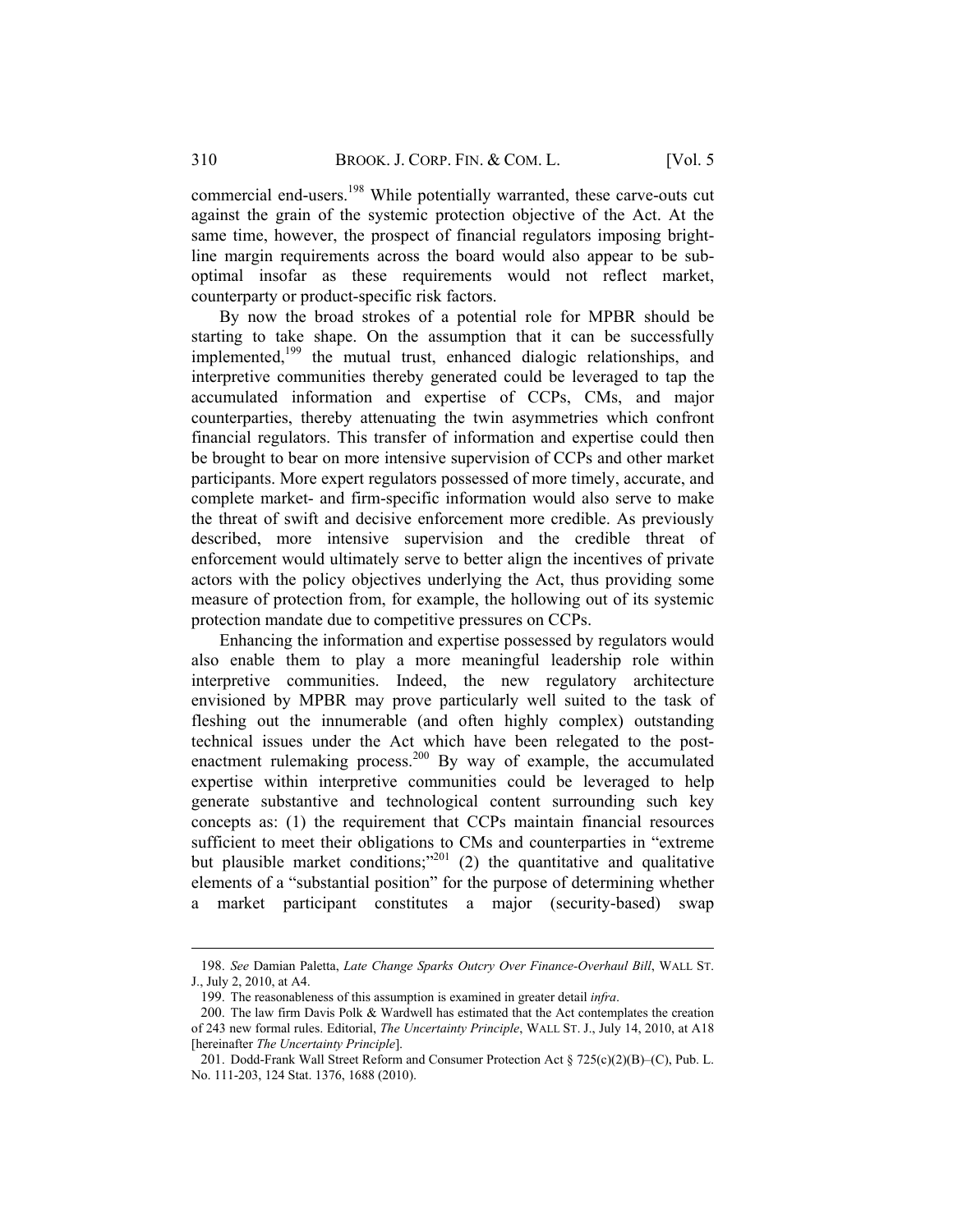participant;<sup>202</sup> and (3) the definition of "hedging" and, thus, the scope of the commercial end-user exemptions from central clearing and exchange trading requirements.203 Interpretive communities could also help channel industry expertise with a view to fleshing out the anemic criteria which regulators must take into account when determining whether a (securitybased) swap should be subject to the central clearing and exchange trading requirements. More broadly, interpretive communities comprised of regulators, regulated actors, and other stakeholders could provide a solid foundation from which to address the "trillion unintended consequences"<sup>204</sup> which many observers believe reside within the Act's  $848$  pages.<sup>20</sup>

Another prospective benefit of carving out a role for MPBR stems from its capacity to facilitate substantive harmonization. As described above, the Act mandates consistency and comparability between SEC and CFTC rules governing, *inter alia*, CCPs. This requirement exists notwithstanding vast differences between the statutory frameworks (and institutional cultures) of the two, often feuding, agencies. Perhaps most significantly, whereas the SEC's statutory framework under the Securities Act of 1933<sup>206</sup> and Exchange Act of  $1934^{207}$  is predominantly rules-based, the CFTC's approach toward the regulation of CCPs, commodity exchanges, and alternative trading platforms is (as we have already seen) founded upon a set of broad principles. MPBR holds the potential to bridge this formal divide by focusing instead on the articulation and subsequent realization of desired regulatory outcomes.<sup>208</sup> For the same reason, MPBR can also facilitate substantive harmonization between the U.S. and other emerging national (and supranational<sup>209</sup>) regulatory regimes governing OTC derivatives markets. Indeed, enhanced international coordination amongst financial regulators with a view to monitoring systemic risks and ensuring substantive harmonization is a strategic necessity given: (1) the globalized

<sup>202.</sup> *Id.* § 721(a)(33).

<sup>203.</sup> *Id.* § 723(h)(7).

<sup>204</sup>*. See A Trillion Unintended Consequences*, WALL ST. J., July 6, 2010, at A16.

<sup>205.</sup> A number commentators have described the Act as running to approximately 2,300 pages. *See The Uncertainty Principle*, *supra* note 200. However, the version of the Act on file with the Library of Congress only runs to 848 pages.

<sup>206.</sup> Securities Act of 1933, ch. 38, 48 Stat. 74 (codified as amended at 15 U.S.C. §§ 77a–77aa (2006)).

<sup>207.</sup> Securities Exchange Act of 1934, ch. 404, 48 Stat. 881 (codified as amended at 15 U.S.C. §§ 78a–78nn (2006)).

<sup>208.</sup> And, furthermore, by emphasizing the importance of dialogue.

<sup>209.</sup> Such as, for example, that which is starting to emerge from the E.U. *See European Commission Staff Working Paper Accompanying the Commission Communication, Ensuring Efficient, Safe and Sound Derivatives Markets*, COM (2009) 332 final (July 3, 2009) [hereinafter *EC Working Paper*]; EUROPEAN CENTRAL BANK & COMMITTEE OF EUROPEAN SECURITIES REGULATORS, RECOMMENDATIONS FOR SECURITIES SETTLEMENT SYSTEMS AND RECOMMENDATIONS FOR CENTRAL COUNTERPARTIES IN THE EUROPEAN UNION (May 2009) [hereinafter CESR RECOMMENDATIONS], *available at* http://www.cesr-eu.org/data/document/ 09\_627.pdf.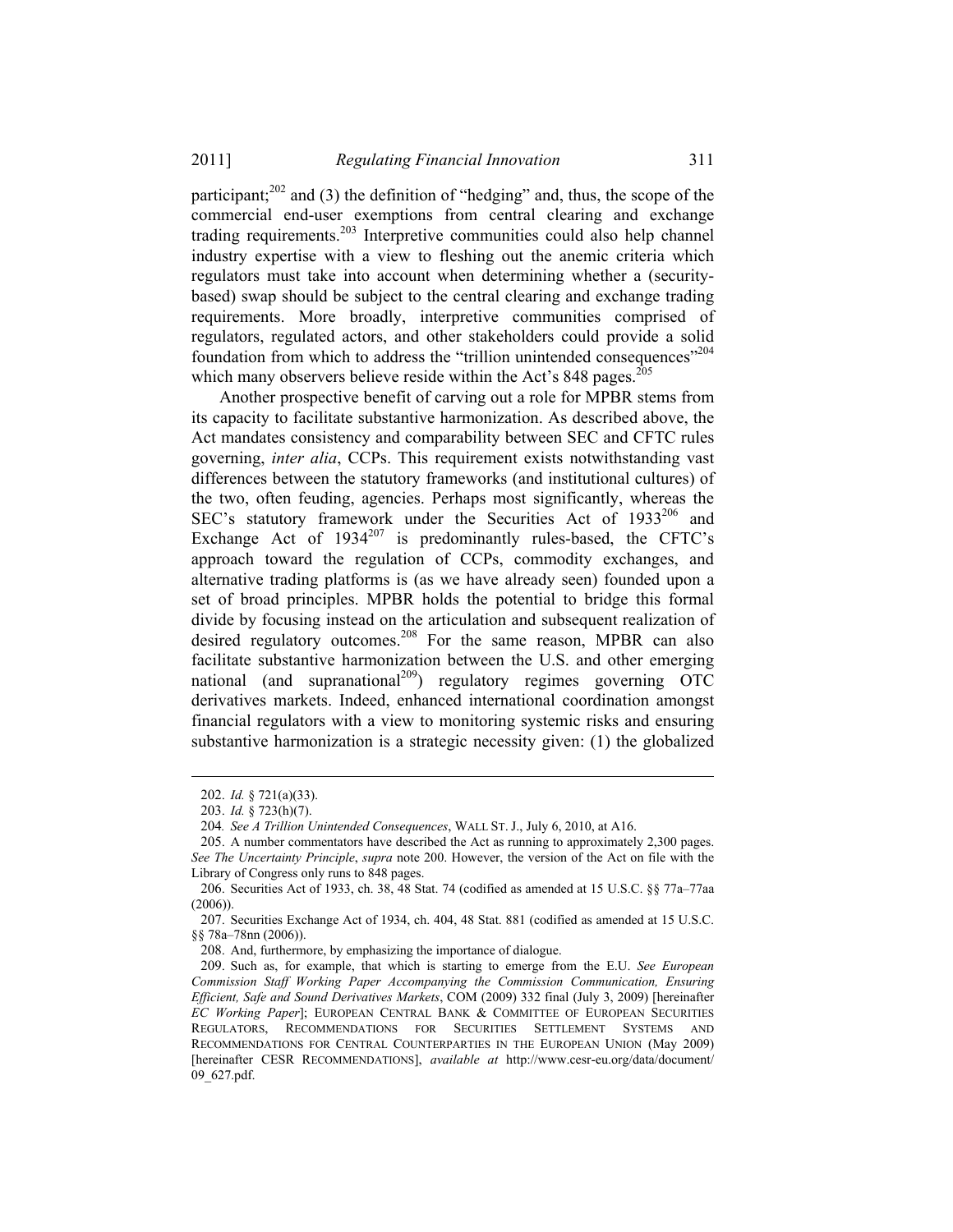nature of OTC derivatives markets; (2) competitive pressures to establish cross-border links between CCPs and trading platforms; $^{210}$  and (3) the existence of markedly different systems governing, amongst other areas, bankruptcy, property,<sup>211</sup> and contract<sup>212</sup> law across bankruptcy, property,  $^{211}$  and contract<sup>212</sup> law across jurisdictions.<sup>213</sup> Most importantly, however, substantive harmonization at both the domestic and international level is essential in order to minimize the corrosive systemic effects of regulatory arbitrage. Insofar as its outcome-oriented focus is able to promote greater harmonization, MPBR is thus very likely to have a positive impact in terms of the overall effectiveness of OTC derivatives regulation.

All of this is not to suggest that the wisdom and prospective benefits of MPBR will be revealed and accrue predominantly at the early, formative stages of global OTC derivatives regulation. It is all but certain that the forces of change and innovation will continue to shape financial markets. New financial instruments and institutions will be created, new methods for measuring and managing various risks will be developed, relationships between financial markets will continue to evolve. Many of these developments will raise novel and complex issues. As these developments unfold, the hallmarks of MPBR—greater expertise, enhanced dialogic relationships, and interpretive communities—will enable regulators to mount more timely, nuanced, and effective responses to their attendant regulatory challenges. Simultaneously, the responsiveness of MPBR, buttressed by the durability of its outcome-oriented substantive core, will serve to deter socially useless forms of innovation motivated by, perhaps most glaringly, regulatory arbitrage. The responsiveness and durability of MPBR are thus very much geared toward generating benefits over the long term.

The prospective benefits described above combine to make a persuasive case for carving out a role for MPBR within the context of OTC derivatives regulation. *But what about the potential challenges?* As a preliminary matter, it is worth observing that the durability of MPBR—along with its

<sup>210.</sup> *See* IMF REPORT, *supra* note 149, at 20–21, 23.

<sup>211.</sup> For example, legal rules impacting both the possibility and feasibility of segregating counterparty and CM assets (i.e. cash and securities posted as collateral) within a CCP vary from jurisdiction to jurisdiction. *See* ALLIANCE BERNSTEIN ET AL., REPORT TO THE SUPERVISORS OF THE MAJOR OTC DERIVATIVES DEALERS ON PROPOSALS OF CENTRALIZED CDS CLEARING SOLUTIONS FOR THE SEGREGATION AND PORTABILITY OF CUSTOMER CDS POSITIONS AND RELATED MARGIN 5–22 (June 30, 2009), *available at* http://www.newyorkfed.org/markets/ Full\_Report.pdf.

<sup>212.</sup> For example, the contractual concept of novation is the most common method by which CMs assign derivatives transactions to CCPs. However, this concept is not a universal feature of contract law and, thus, the legal method by which CCPs interpose themselves into a transaction may vary across jurisdictions.

<sup>213.</sup> *EC Working Paper*, *supra* note 209; CESR RECOMMENDATIONS, *supra* note 209, at 92, 150–52; IOSCO RECOMMENDATION FOR CCPS REPORT, *supra* note 177, at 9, 26; IMF REPORT, *supra* note 149.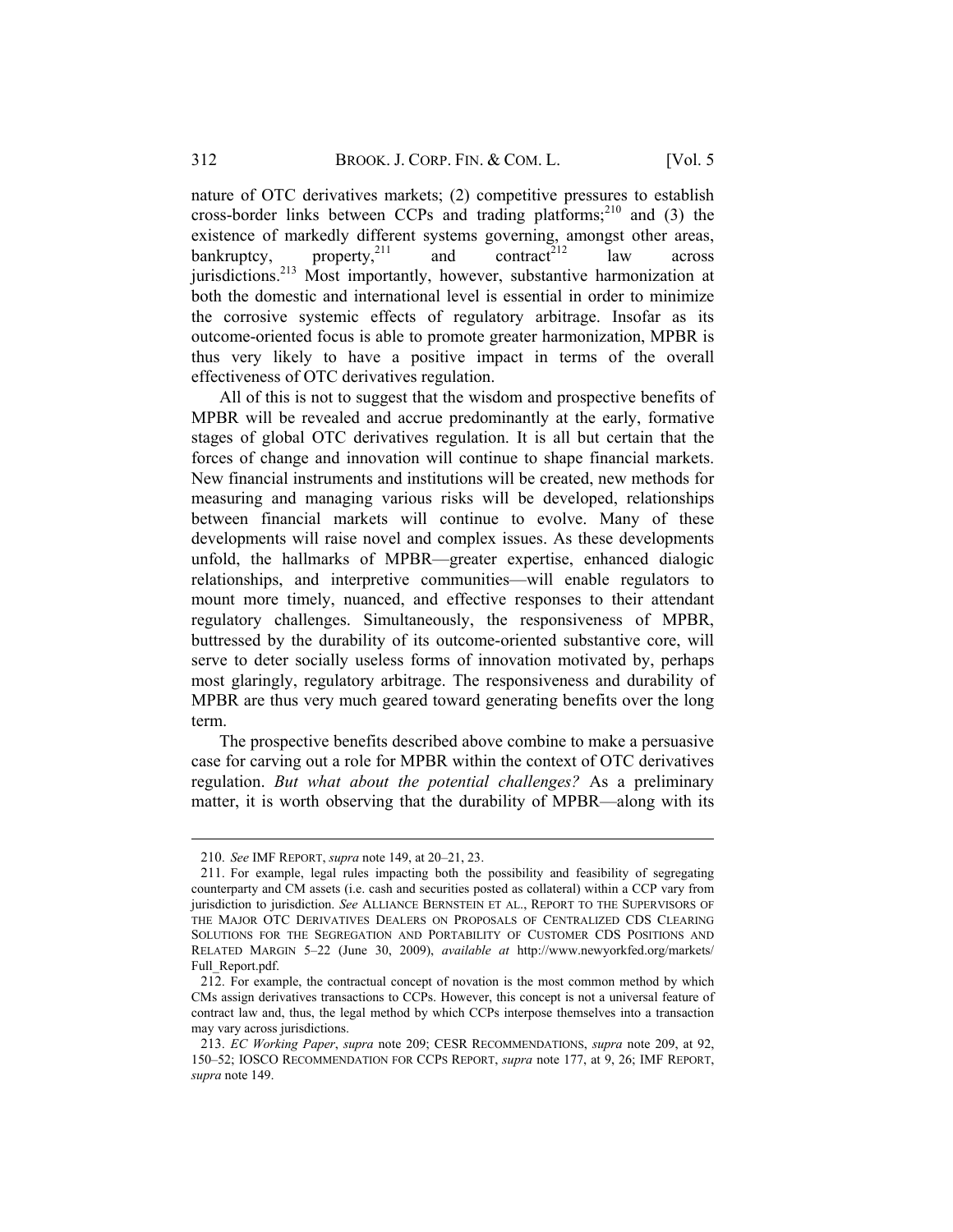capacity to enhance the certainty and predictability surrounding key concepts—confound the predictions of the traditional dialectic in terms of the challenges flowing from the utilization of principles. The real challenges associated with the implementation of MPBR arise instead from the nature of the relationship it envisions between regulators and regulated actors and, more specifically, the dual (and in some ways conflicting) imperatives of building mutual trust whilst at the same time minimizing the potential for regulatory capture.

The iterative, dialogic relationship between regulator and regulated actors which characterizes MPBR raises the specter of capture and, with it, the eventual dilution of the systemic and other protections potentially afforded by the Act. The challenge of minimizing the potential for capture would need to be approached from several angles. First, the SEC and  $CFTC<sup>214</sup>$  would require the legal authority, remedial powers, and resources necessary to undertake intensive supervision and maintain a strong (background) enforcement presence.215 In terms of the regulation of CCPs, this would mean providing regulators with, *inter alia*: (1) a wide range of enforcement powers available in connection with the violation of core principles by CCPs, CMs, and counterparties; $^{216}$  and (2) broad "emergency" powers enabling regulatory intervention during periods of market distress. Second, the governance structure of CCPs would need to be structured so as to establish clear lines of communication with, and accountability to, the relevant regulator(s). Accompanying these structures would ideally be mechanisms designed to render transparent the decision-making processes of CCPs in terms of the generation of technological content—particularly with respect to their risk management practices.<sup>217</sup> Third, regulators would have to make a concerted effort to identify and attract appropriate third party stakeholders into interpretive communities. $2^{18}$  To the extent that the interests of these stakeholders are sufficiently diverse, their views could serve to filter out potential distortions in the perspectives advanced by more vested interests. Finally, and along the same vein, regulators would need to

<sup>214.</sup> And, as applicable, federal banking regulators.

<sup>215.</sup> The CFTC, for example, has recently acknowledged that it lacks sufficient authority: (1) to ensure that exchanges and CCPs it regulates "are operating within the principles, rules and regulations established under" its enabling legislation; (2) to "adapt to market conditions and international standards"; (3) to "protect the public"; and (4) over disruptive trading practices. JOINT REPORT OF THE SEC AND CFTC, *supra* note 166, at 11–13.

<sup>216.</sup> By implication, this would necessitate: (1) the extension of core principles for CFTCregistered CCPs to SEC registered CCPs; and (2) the development of a set of core principles for both CMs and counterparties.

<sup>217.</sup> By, for example, requiring CCPs to publicly disclose their methodologies (including their underlying assumptions) for calculating initial and variation margin requirements, along with the reasons *why* they believe their methodologies are aligned with the objectives of the Act.

<sup>218.</sup> With respect to the regulation of CCPs, such stakeholders might include policy analysts and scholars in the fields of economics, finance, and law. In other areas, investor advocacy groups might also play a meaningful role.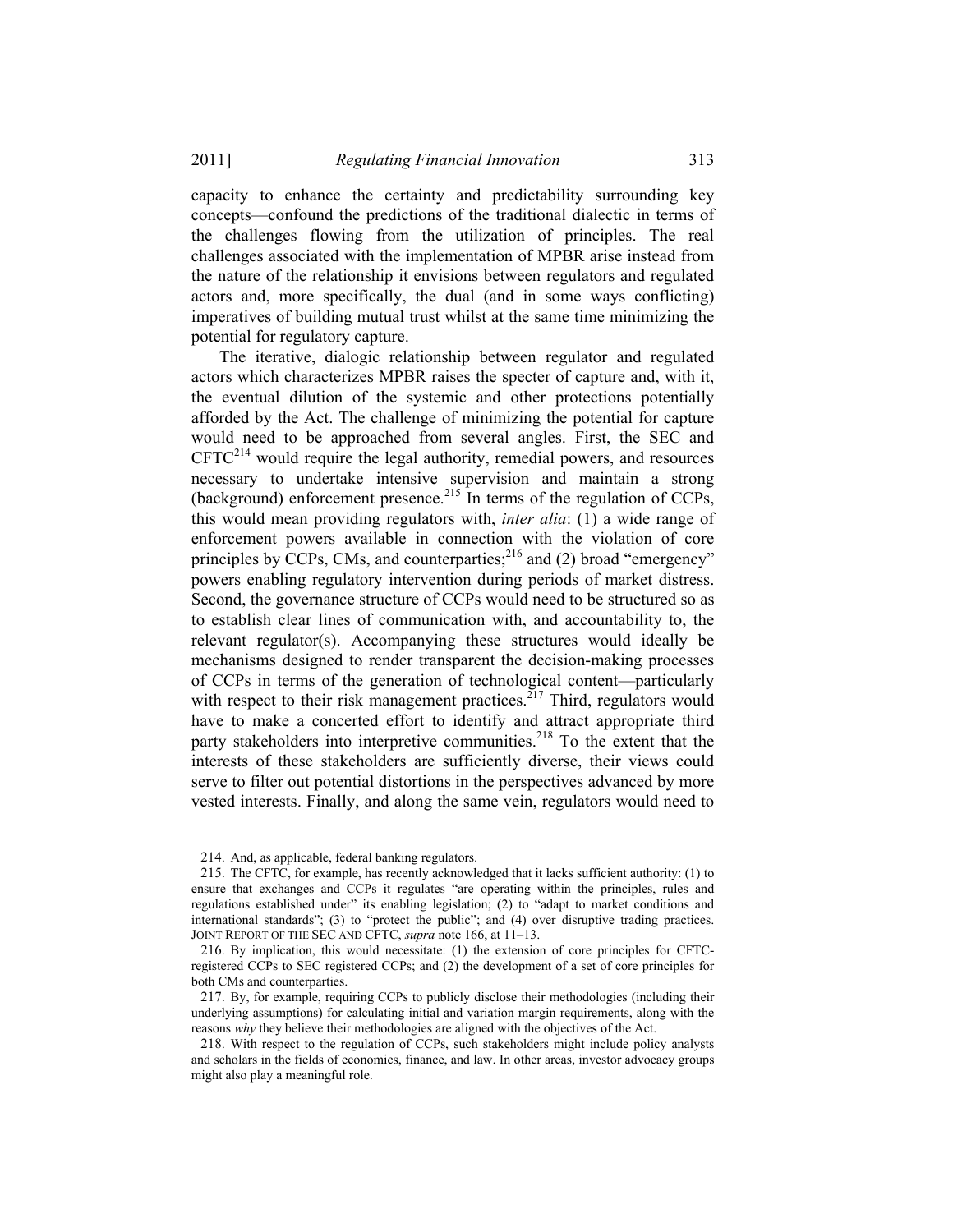leverage their new found expertise with a view to developing their own "political economy filters."<sup>219</sup> Collectively, these strategies can minimize though perhaps not foreclose—the possibility of capture.

The second challenge is how to build the mutual trust necessary to foster the enhanced dialogic relationships and interpretive communities from which the prospective benefits of MPBR largely flow. This challenge looms large in the wake of the global financial crisis. Nevertheless, the regulation of CCPs under the Act arguably provides a unique window of opportunity to overcome this trust paradox for three reasons. First, the CFTC has already acquired potentially transferrable experience forging relationships with regulated actors on the basis of a regulatory framework founded upon broad principles.<sup>220</sup> Second, the fact that CCPs are essentially a new species of regulated actor might allow all parties concerned to enter the relationship with a relatively clean slate. That CCPs were considered by most observers to have performed well during the crisis would no doubt prove helpful in this respect.<sup>221</sup> Third, carving out a role within the relatively circumscribed context of the regulation of CCPs would enable regulators to employ incrementalism as a means of establishing a credible commitment to MPBR.<sup>222</sup> The objective in this regard would be to create a virtuous circle whereby establishing a credible commitment would enhance mutual trust, thereby generating the benefits described above and, ultimately, facilitating an expansion of the potential role for MPBR. Simultaneously, incrementalism interposes a natural circuit breaker: where the prospective benefits of MPBR fail to materialize (or its challenges are deemed too great) it serves to contain the sunk and transition costs of, in effect, unwinding the experiment.

## **IV. MPBR AND FINANCIAL INNOVATION: BROADER APPLICATIONS**

In theory, the prospective benefits of MPBR—especially in terms of its responsiveness and durability—most strongly resonate within environments exhibiting high rates of change and innovation. Looking across the entire panoply of institutions, instruments, and activities within global financial markets, this suggests that MPBR is likely to generate the greatest benefits

<sup>219.</sup> The effectiveness of this filter could be enhanced by: (1) enforcing a rotation policy for regulatory personnel working on particular technical issues or supervising particular CCPs; and (2) limiting the ability of supervisory personnel, subsequent to their departure from the regulator, to accept employment (or other benefits) from regulated actors which they had previously supervised.

<sup>220.</sup> The SEC would, to a certain extent, have to play catch-up in this regard.

<sup>221.</sup> *See*, *e.g.*, *EC Working Paper*, *supra* note 209, at § 2.4.2.1; IMF REPORT, *supra* note 149, at 2.

<sup>222.</sup> For a more complete description of the rationale underlying this strategy, see AVINASH K. DIXIT & BARRY J. NALEBUFF, THINKING STRATEGICALLY: THE COMPETITIVE EDGE IN BUSINESS, POLITICS, AND EVERYDAY LIFE 157–58 (1991).